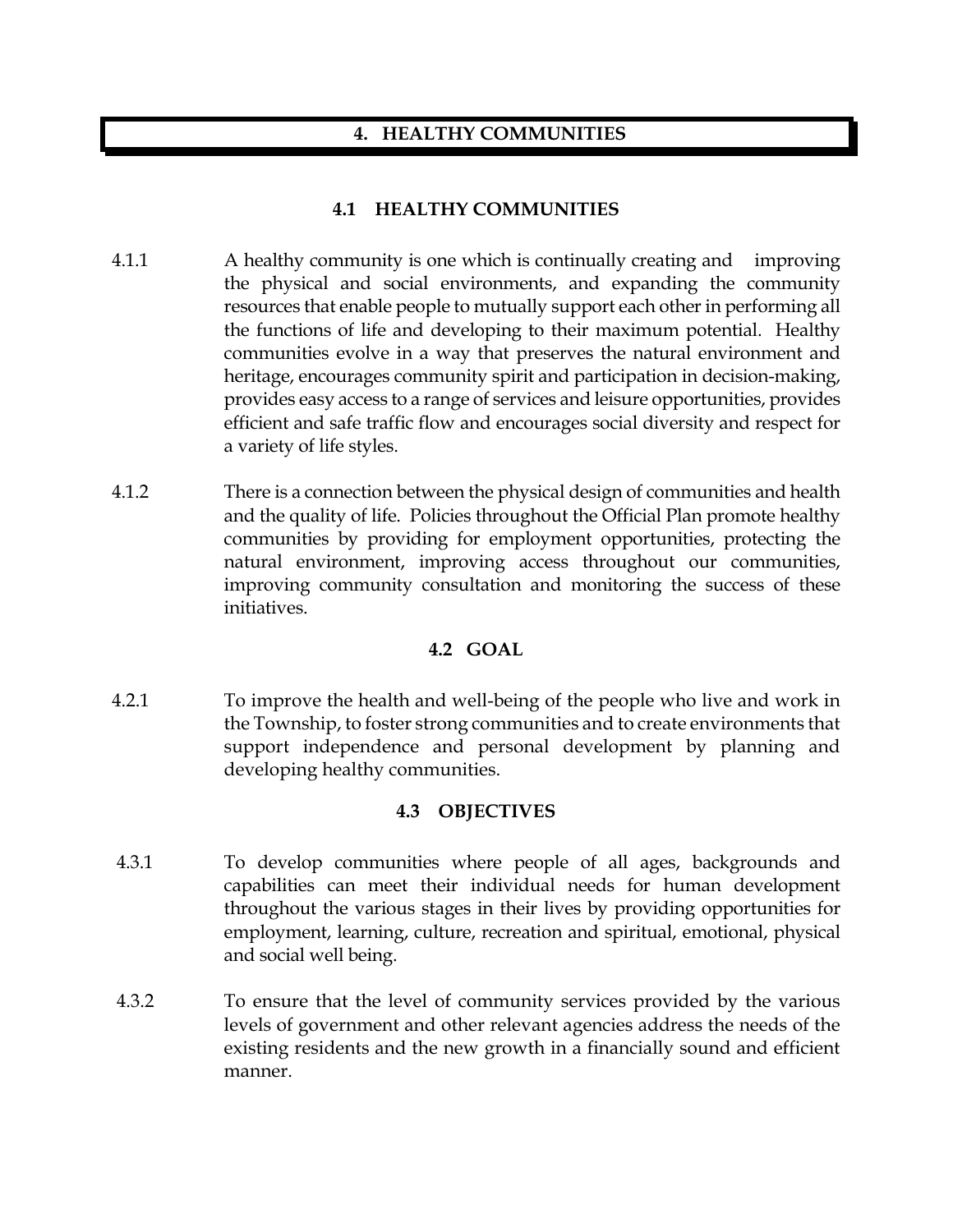- 4.3.3 To recognize, conserve and promote cultural heritage resources and perpetuate their value and benefit to the community;
- 4.3.4 To ensure that all new development is planned in a manner that preserves and enhances the context in which the heritage resources are located.
- 4.3.5 To promote an integrated community structure and design that ensure a broad mix and range of unit sizes, housing forms, types and tenures that will satisfy the needs of the residents.
- 4.3.6 To promote, encourage, and provide an accessible community which ensures equality for all in the Township.

## **4.4 HOUSING**

- 4.4.1 The Township will encourage the residential development in Settlement Areas to be compact so that the use of existing and new infrastructure is optimized. Innovative approaches to effectively manage growth and the use of resources are encouraged.
- 4.4.2 Strong, healthy, inclusive communities have a broad mix of housing types, tenure opportunities and price ranges available to meet the needs of all residents. The Township shall encourage the provision of a full range of housing types, including affordable housing and densities to meet the projected demographic and market requirements of current and future residents within the Settlement Areas. At least 25% of all new residential units produced will be affordable to low and moderate income households.
- 4.4.3 Maps 1-C Beaverton Urban Area, 2-C Cannington Urban Area and 3-C Sunderland Urban Area designate the Built-up Area and the Greenfield Area as prepared by the Province. The Built Boundary depicts the limits of the developed urban area. The areas outside of the developed urban area and within the urban boundary are referred to as the Greenfield Areas.
- 4.4.4 Intensification and redevelopment within the existing Settlement Areas can meet the needs of the population at different stages of their lives. Intensification can be achieved in a number of ways, including but not limited to:
	- the conversion of single-family dwelling for commercial purposes with residential apartments above the first floor;
	- the rezoning of low density residential properties to permit duplexes, semi-detached, triplex and four-plex housing forms;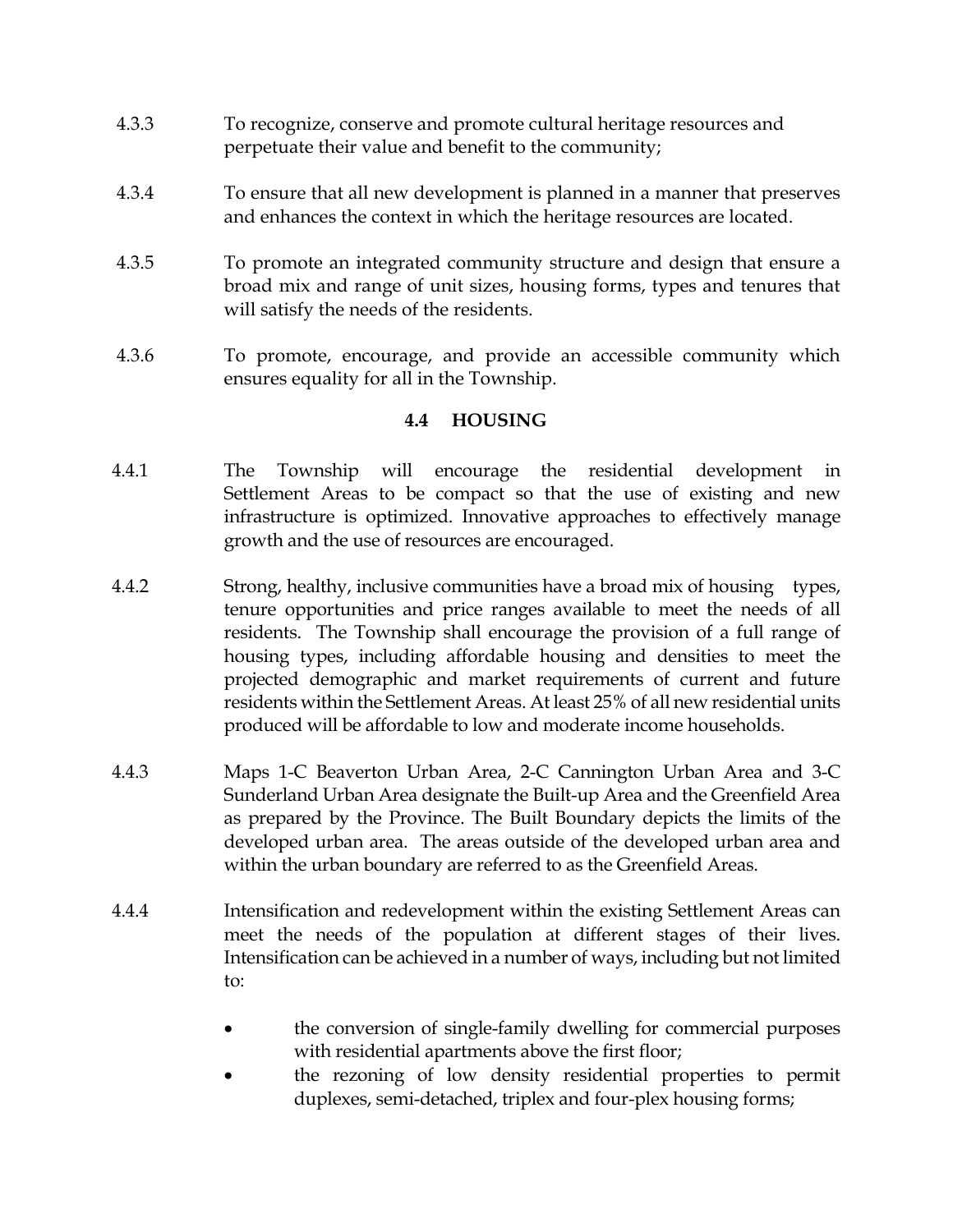- the addition of secondary units within residential buildings and accessory buildings or structures;
- the conversion of institutional uses to residential apartment units; and,
- the development or redevelopment of vacant land for higher density residential units.
- 4.4.5 Council will consider the update of the Municipal Housing Statement in the review of the growth and residential intensification targets for the three Urban Areas. Such targets will be developed in consultation with the Region of Durham.
- 4.4.6 All three Urban Areas are to be developed on municipal piped water and sanitary sewerage facilities. All three centres are required to develop within their existing urban areas and residential development is promoted in all three centres. The provision of municipal piped water and sanitary sewerage facilities on lands designated for residential development shall be in accordance with the provisions of the Durham Regional Official Plan. The Region is encouraged to address the servicing deficiencies specifically in Cannington and Sunderland so that these Urban Areas can continue to develop to their full potential within the existing urban area boundaries.
- 4.4.7 It is recognized that single detached dwellings will remain the predominate form of housing in the Township. Council shall specifically encourage the development of higher density residential forms in appropriate locations in order to reduce the share of single detached dwellings relative to the total number of dwellings within the municipality. The intensification or redevelopment of a property that is privately-serviced shall require an assessment of the private sewage system by the Region of Durham Health Department prior to approval.
- 4.4.8 Higher density residential development shall be encouraged to locate in areas having adequate municipal services, commercial amenities as well as health care, recreational areas together with adequate pedestrian linkages and appropriate transportation routes. Adequate off-street parking shall also be provided. In addition, higher density residential development shall not have an undue impact on the physical and built form of existing residential neighbourhoods.
- 4.4.9 Council shall prepare an annual report to evaluate residential development within the municipality to determine whether the Township's housing objectives as contained in the Official Plan are being addressed.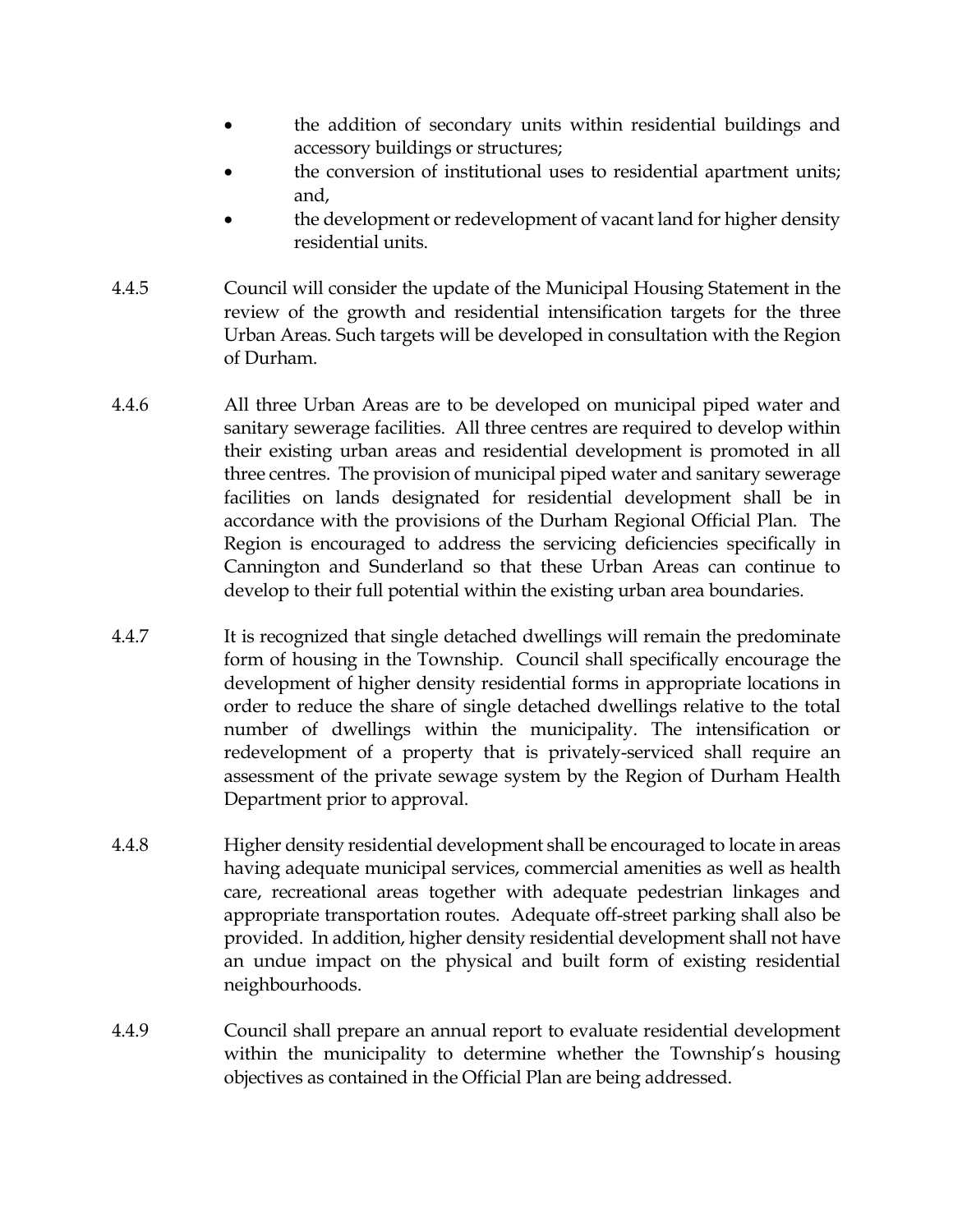## **4.5 RECREATION AND OPEN SPACE**

- 4.5.1 Open space, for the purposes of this Plan, is defined as outdoor space which serves the following functions: a) enhancement and provision of opportunities for recreation; b) creation and reinforcement of physical and social spaces; and, c) preservation and protection of natural features and functions, hazard lands and man-made environments. 4.5.2 A multi-use trail system within the Township, both within and linking the Settlement Areas shall be developed in consultation with groups such as the Region of Durham. The development of the trail system shall have regard to the following objectives: a) the trail should be designed to accommodate various modes of usage, in appropriate locations to ensure safety of the users of the trail system; b) the trail should be developed in areas with interesting physical features and terrain which appeals to potential users; c) the trail should be developed with destination points in mind together with appropriate signage;
	- d) the trail should be developed for year-round use, while recognizing different use requirements;
	- e) the maintenance of the trails system shall be provided with the assistance of the various community agencies and user groups;
	- e) there should be an attempt to link existing trails with those which may be developed in order to provide for a comprehensive network; and,
	- f) potential trails shall have regard for those physical constraints which would preclude construction of roads and/or trails.
- 4.5.3 Development of any recreation and open space uses shall be designed to enhance the natural environment wherever possible, to maintain the character of the landscape and to minimize disruption to surrounding existing land uses, particularly agricultural operations and residential uses.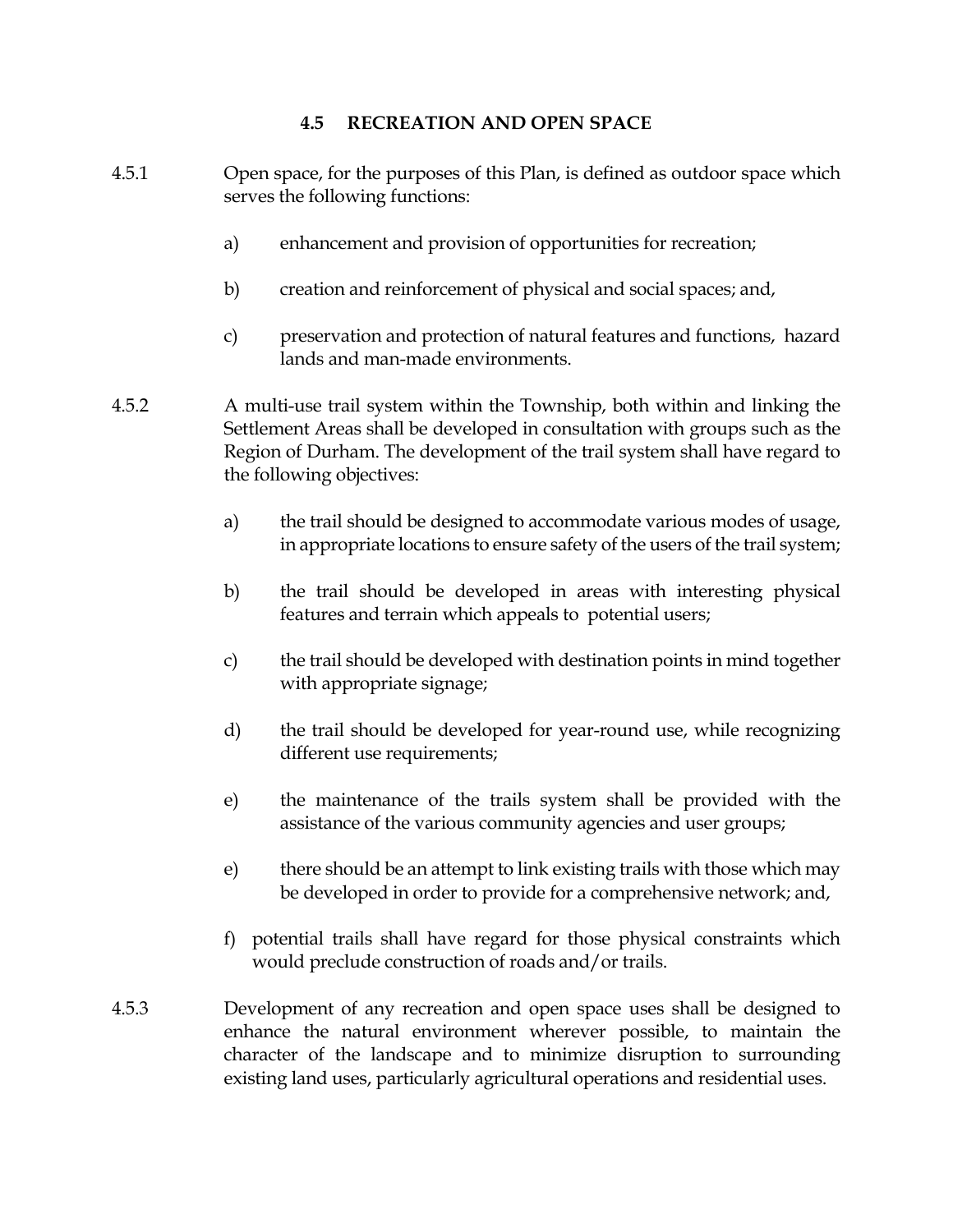## 4.5.4 Floodplain

The extent of the flood plain in the urban areas is indicated on Maps 1-A, 2- A, and 3-A. It is recognized that there is existing residential and commercial development within the floodplain in the Residential and Regional Centre designations. Existing development subject to riverine or lake flood or erosion hazards may be considered for redevelopment of a similar scale and type of use, replacements or additions provided that the effects to public safety and property damage can be managed or mitigated. In the event of any redevelopment or new construction of buildings within these designations the following shall be required:

- a) prior to any filling, construction or site alteration, a permit shall be obtained from the Lake Simcoe Region Conservation Authority;
- b) all new buildings where permitted shall be floodproofed to the Regulatory flood level;
- c) any new building or structure shall be designed such that its structural integrity is maintained during a Regulatory Flood;
- d) vehicles and people shall have safe access to habitable buildings during times of flooding; and,
- e) there shall be no significant increase in either upstream or downstream flooding, taking into account cumulative impacts.
- 4.5.5 The general location of key natural heritage features and/or hydrologic features are shown on Schedule 'B' – Map 'B1' of the Regional Official Plan. Development or site alteration in proximity to these features is subject to the requirements of Section 2 of the Regional Official Plan and Section 7.3.2 of this Plan.

## 4.5.6 Urban Areas and Shoreline Residential Areas

The Urban Areas and Shoreline Residential Areas are within the Lake Simcoe watershed and any development or redevelopment is subject to the provisions of the Lake Simcoe Protection Plan. In the event of any development or site alteration within the area regulated by the Lake Simcoe Region Conservation Authority, the following shall be required: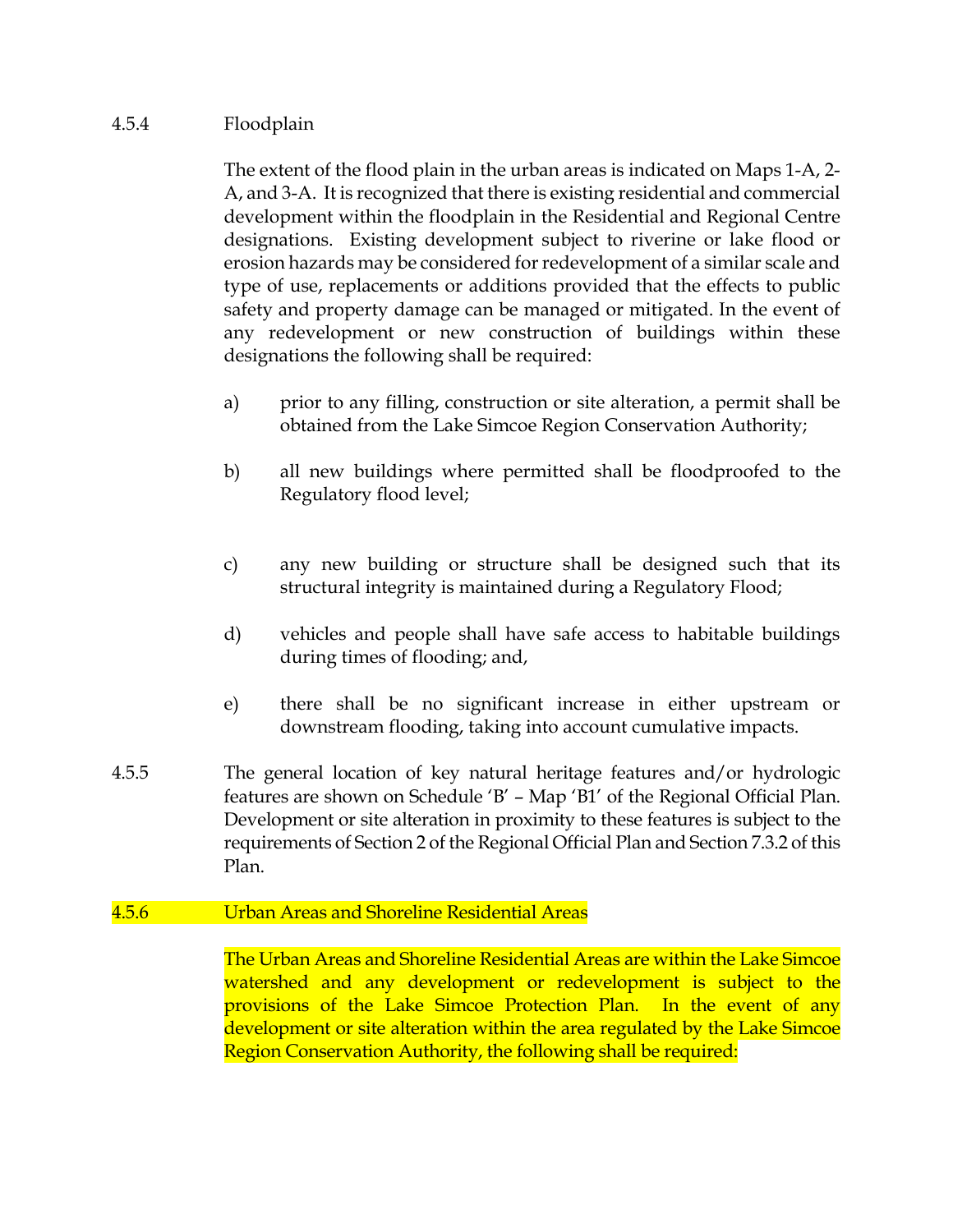- a) The preparation of an Environmental Impact Assessment that shall address the following:
	- i) the increase or improvement of fish habitat in streams, lakes and wetlands, and any adjacent riparian areas;
	- ii) landscaping and habitat restoration that will increase the ability of native plants and animals to use valleylands or riparian areas as wildlife habitat and movement corridors;
	- iii) the avoidance, minimization and/or mitigation of impacts associated with the quality and quantity of urban run-off into receiving streams, lakes and wetlands; and,
	- iv) the establishment or increase of the extent and width of a vegetation protection zone adjacent to Lake Simcoe to a minimum of 30 metres where feasible.
- b) Prior to any filling, construction or site alteration, a permit shall be obtained from the Lake Simcoe Region Conservation Authority;
- c) All new buildings where permitted shall be floodproofed to the Regulatory Flood level;
- d) Any new building or structure shall be designed such that its structural integrity is maintained during a Regulatory Flood;
- e) Vehicles and people will have safe access to habitable buildings during times of flooding; and,
- f) There shall be no significant increase in either upstream or downstream flooding, taking into account cumulative impacts.

Where, through an application for development or site alteration, a buffer is required to be established, the buffer shall be composed of and maintained as natural self-sustaining vegetation.

#### 4.5.7 Existing Use Provisions/Existing Lots of Record

Development on existing lots of record, expansions to existing buildings or structures, accessory structures and uses, and conversions of legally existing uses which bring the use more into conformity with the Lake Simcoe Protection Plan are permitted subject to a demonstration that the use does not expand into a key natural heritage feature, a key hydrologic feature and any minimum vegetation protection zone associated with a feature or the Lake Simcoe shoreline, unless there is no alternative in which case any expansion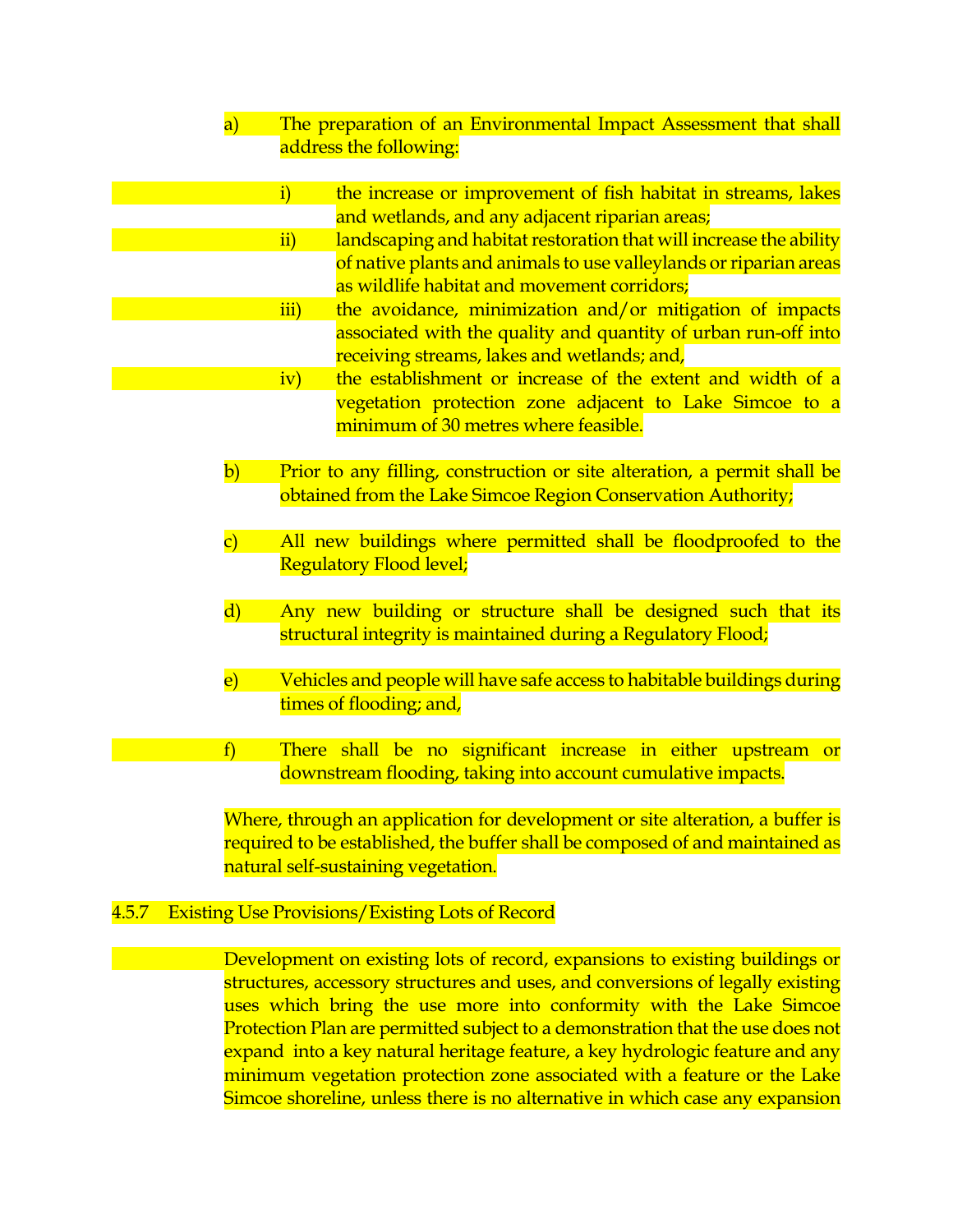shall be limited in scope and kept within close geographical proximity to the existing structure.

- 4.5.8 An application to establish or expand a major recreational use within the Lake Simcoe Watershed shall be accompanied by a recreation water use plan that demonstrates:
	- a) water use for maintenance or snow-making or both are kept to a minimum;
	- b) grassed, watered and manicured areas are limited to sports fields surfaces, golf fairways, tees and greens, and landscaped areas around buildings and structures, grass mixtures that require minimal watering and upkeep will be used for sports fields and golf fairways where applicable;
	- c) crossings of intermittent and permanent streams are kept to a minimum;
	- d) water-conserving technologies (such as timed irrigation systems designed to reduce evaporation losses, and recycling of water from under greens) are used in the irrigation and watering of sports field surfaces, golf fairways, tees and greens, and landscaped areas around buildings and structures, where applicable;
	- e) other water conservation technologies will be used to reduce water use; and,
	- f) stormwater treatment facilities are used to capture and treat runoff from areas with impervious surfaces.

## **4.6 COMMUNITY IMPROVEMENT**

- 4.6.1 The Urban Areas of Beaverton, Cannington and Sunderland are designated as Community Improvement Project Areas. In addition, other areas may be designated by the Township, if the municipality deems the area, due to age, condition of lands and buildings or for other reasons consistent with Section 28 of the Planning Act, to require improvement.
- 4.6.2 In the pursuit of community improvement, the Township shall encourage: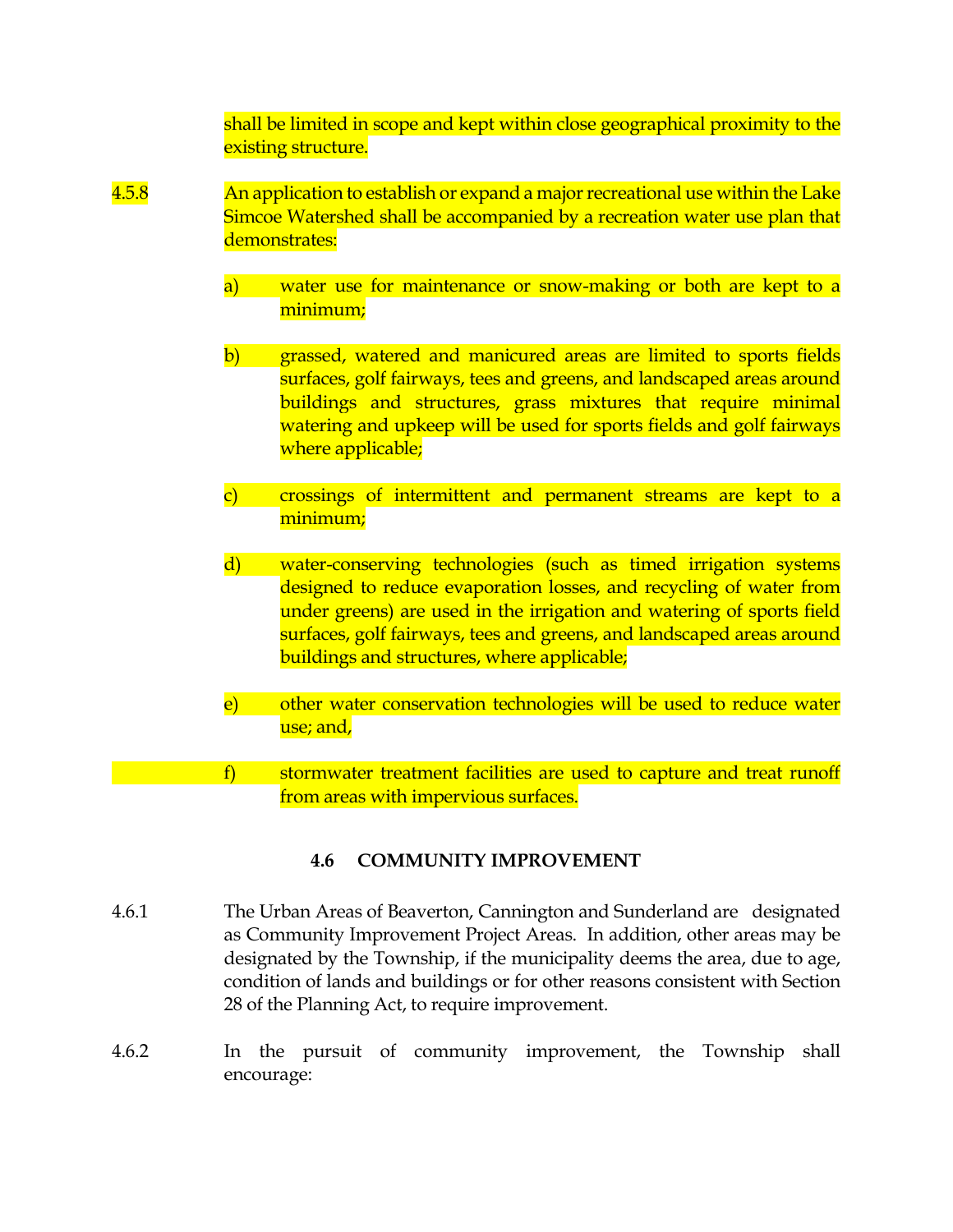- a) the preservation of the character of the community;
- b) the efficient utilization of the existing public infrastructure;
- c) the provision of the necessary public services and utilities in existing developed areas;
- d) the preservation and enhancement of the viability of existing commercial and employment areas; and,
- e) the participation in projects and programs which will improve and expand the Township's physical, economic and social well-being.
- 4.6.3 The Township may prepare a Community Improvement Plan for the whole or any part of a designated project area and will undertake a range of activities in support of the goals of the plan. Such plans will address deficiencies, detail works necessary to improve such areas, and specify means of implementation.
- 4.6.4 The Regional Centres shall be given priority for plan preparation and implementation of financial incentive programs.
- 4.6.5 Where a Community Improvement Plan includes improvements to water, sewer and other services and where all or part of the services are under the jurisdiction of the Region of Durham, the Township shall consult with and obtain concurrence of the Region prior to approval of the plan.
- 4.6.6 Financial Incentive Programs may be included in a Community Improvement Plan and implemented by the Township to encourage private investment in the project area. Programs will support the goals of the plan. Funding for such programs may be provided through any combination of grants or loans as described in the Community Improvement Plan.
- 4.6.7 The Township shall determine the financial capacity of the municipality to offer such programs as part of its annual budget process.

## **4.7 ACCESSIBILITY**

4.7.1 The Township is committed to continued improvement of accessibility to its facilities and services for staff, residents and visitors with disabilities and to the participation of persons with disabilities in the development and review of its annual Accessibility Plan.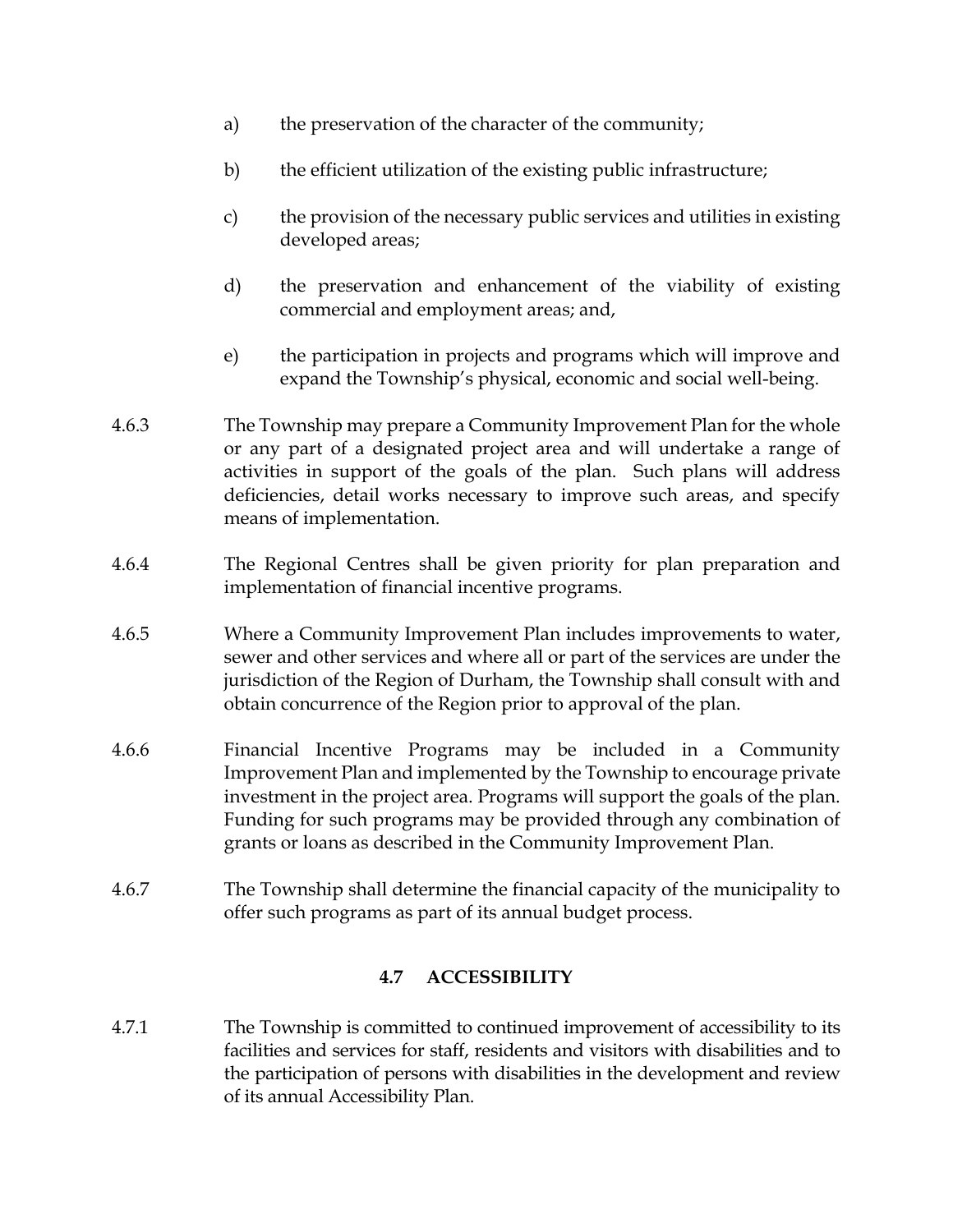- 4.7.2 All new public buildings and facilities shall be located and designed to be accessible to all. All site plans and drawings prepared for municipal buildings and structures shall be reviewed to ensure accessibility within:
	- parking and loading space areas;
	- access ramps, curbing and directional signage;
	- walkways and walkway ramps;
	- appropriate egress in accordance with the municipal emergency measures plan;
	- lighting facilities; and,
	- grading and elevation.

## **4.8 CULTURAL HERITAGE CONSERVATION**

- 4.8.1 Cultural Heritage Resources, whether they are historical, cultural, geological, archaeological, cultural landscapes, buildings or structures, or sites of significance, will be protected and/or conserved.
- 4.8.2 All new development permitted in accordance with the provisions of this Plan, shall have regard for Cultural Heritage Resources and shall, where appropriate, incorporate these resources into the proposal. In addition, all new development shall be planned in a manner that preserves and enhances the context in which Cultural Heritage Resources are situated.
- 4.8.3 Cultural Heritage Resources include:
	- a) archaeological sites;
	- b) cemeteries and burial grounds;
	- c) buildings and structural remains of historic and architectural value; and,
	- d) man-made rural, village or landscapes of historic interest.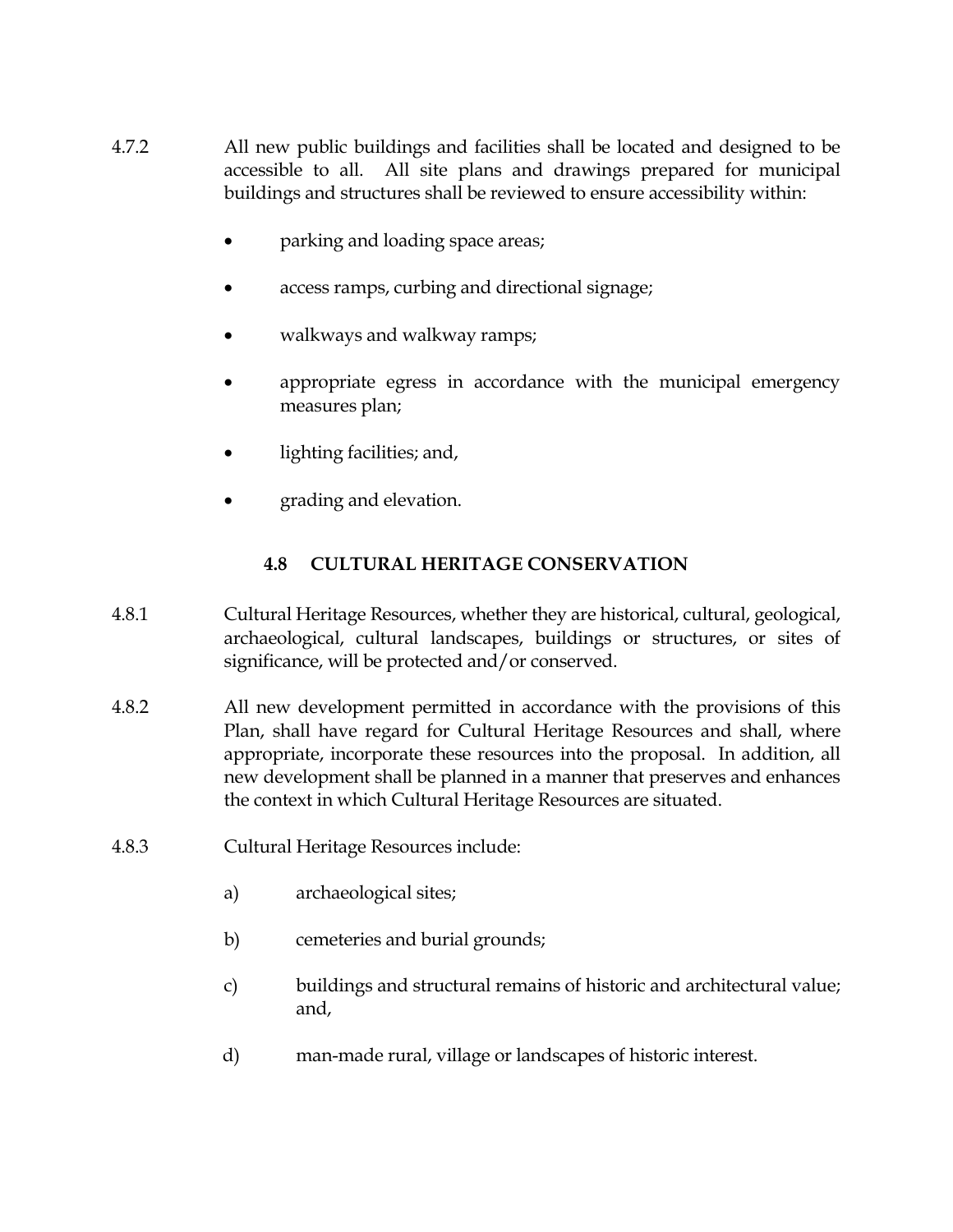- 4.8.4 Council shall ensure that the Cultural Heritage Resources in the Township, in partnership with the respective Historical Societies, are managed in a manner that perpetuates their functional use while maintaining their heritage value and benefit to the community. In order to achieve this goal, Council will:
	- a) limit the demolition, destruction or inappropriate alteration of Cultural Heritage Resources;
	- b) encourage development adjacent to significant Cultural Heritage Resources to be of an appropriate scale and character;
	- c) require the preparation, by a qualified heritage consultant, of a Cultural Heritage Impact Assessment when development proposals affect a significant Cultural Heritage Resource or areas containing archaeological potential;
	- d) encourage and foster public awareness, participation and involvement in the conservation of Cultural Heritage Resources;
	- e) support and maintain the existing Cultural Heritage resource information base, resulting in comprehensive Heritage site inventories; and,
	- f) facilitate research into the Cultural Heritage of the Township and identify methods of its conservation and enhancement.
- 4.8.5 The historical downtown cores of Beaverton, Cannington and Sunderland have traditionally fulfilled the retail, commercial and government functions for the municipality. These areas have been identified by the community as consisting of significant Cultural Heritage Resources and worthy of special consideration.
- 4.8.6 In the implementation of these policies, Council shall review available technical assistance that may include:
	- a) technical assistance from other levels of government, other municipalities or private agencies, community organizations or individuals;
	- b) designation of lands and buildings of historical and/or architectural interest pursuant to the provisions of the Ontario Heritage Act, as amended;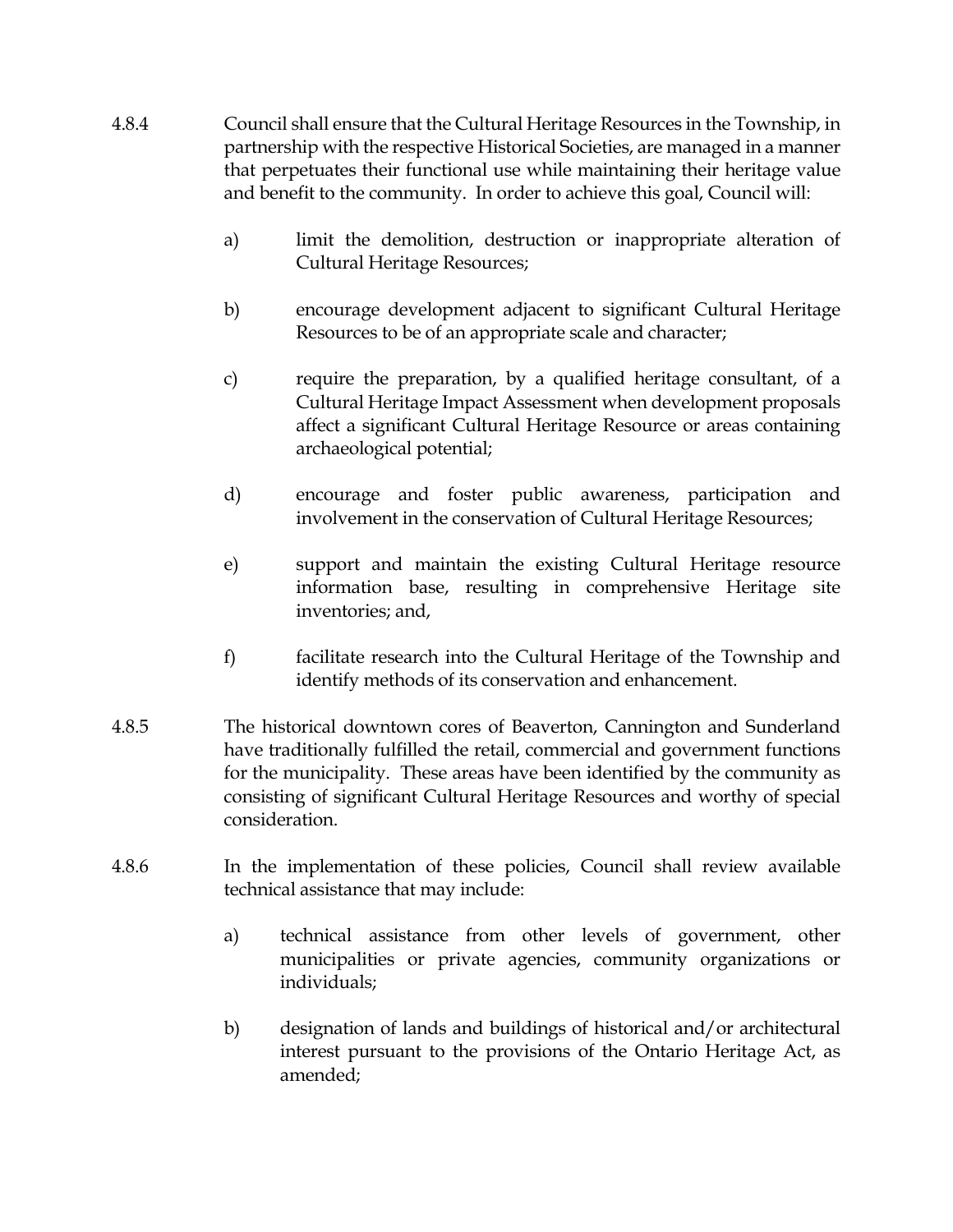- c) taking advantage of programs such as the Municipal Heritage Incentive program; and,
- d) municipal tax incentives as may be approved and supported by provincial legislation.
- 4.8.7 Council may from time to time adopt guidelines to elaborate on the policies of this section. These guidelines shall not form part of this Plan.

# **4.9 COMMUNITY DESIGN**

- 4.9.1 Council shall promote gateways at major entry points into the Township and at strategic locations adjacent to Beaverton, Cannington and Sunderland. These gateways may incorporate appropriate signage, public information kiosks or community facilities. These gateways will be designed to:
	- a) provide a sense of welcome and arrival;
	- b) assist in orientation;
	- c) create a memorable image; and,
	- d) contribute to the social, cultural, historic or thematic character of the area being defined.
- 4.9.2 Council shall ensure that a proposed development or infrastructure undertaking enhances the image of the Township, its urban areas, hamlets, shoreline residential and rural areas by complementing and contributing to:
	- a) the activity and character of the area;
	- b) the landmarks in the area;
	- c) the consistency and continuity of the area with its surroundings;
	- d) the edges of the area; and,
	- e) linkages within, and to and from the area.
- 4.9.3 Council shall ensure that significant views and vistas or landmarks and features, such as Lake Simcoe and the Beaver River, are not obstructed, dominated or marred by a proposed development or infrastructure undertaking.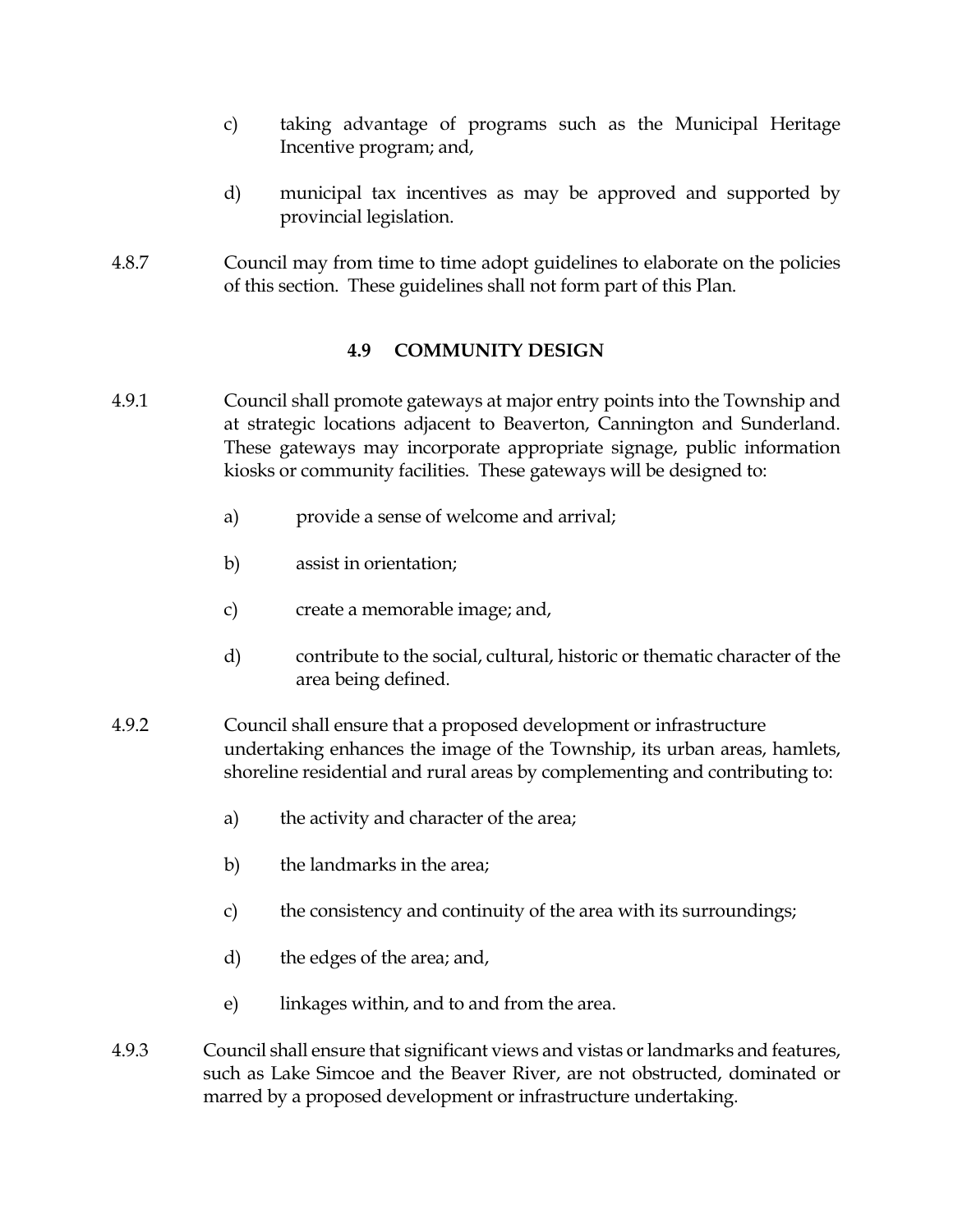- 4.9.4 Within Settlement Areas, Council shall;
	- a) take a comprehensive approach to community design that will result in appropriate development and redevelopment that will occur over a significant period of time;
	- b) encourage buildings and spaces that establish a pedestrian scale by providing open spaces and/or walkways through the development and connecting with the community;
	- c) incorporate design features in the building that replicate familiar features found in the general area and through appropriate landscape treatments;
	- d) support the provision of art, furniture, stairs, walls and benches in public spaces that provide comfortable rest areas for pedestrians, provided that such elements do not obstruct pedestrian movement;
	- e) require the replacement of trees along municipal streets that are aging or that are impacted by development;
	- e) encourage that barrier-free features are well integrated within existing and proposed pedestrian networks; and,
	- f) ensure that the design of new development is complementary to adjacent development in terms of its building design, overall massing, orientation and setbacks and maintains and enhances the surrounding valued cultural and heritage resources and natural features and functions.

# **4.10 SIGNAGE AND ENVIRONMENTAL LIGHTING**

- 4.10.1 Signage can provide information on local history and architectural heritage, as well as direction to visitors and through traffic. The following guidelines are provided for consideration of development applications.
	- a) signs which obscure architectural elements on heritage buildings will not be permitted;
	- b) signs which are not permitted within the Regional Centres include animated, portable or roof signs, as well as commercial billboards;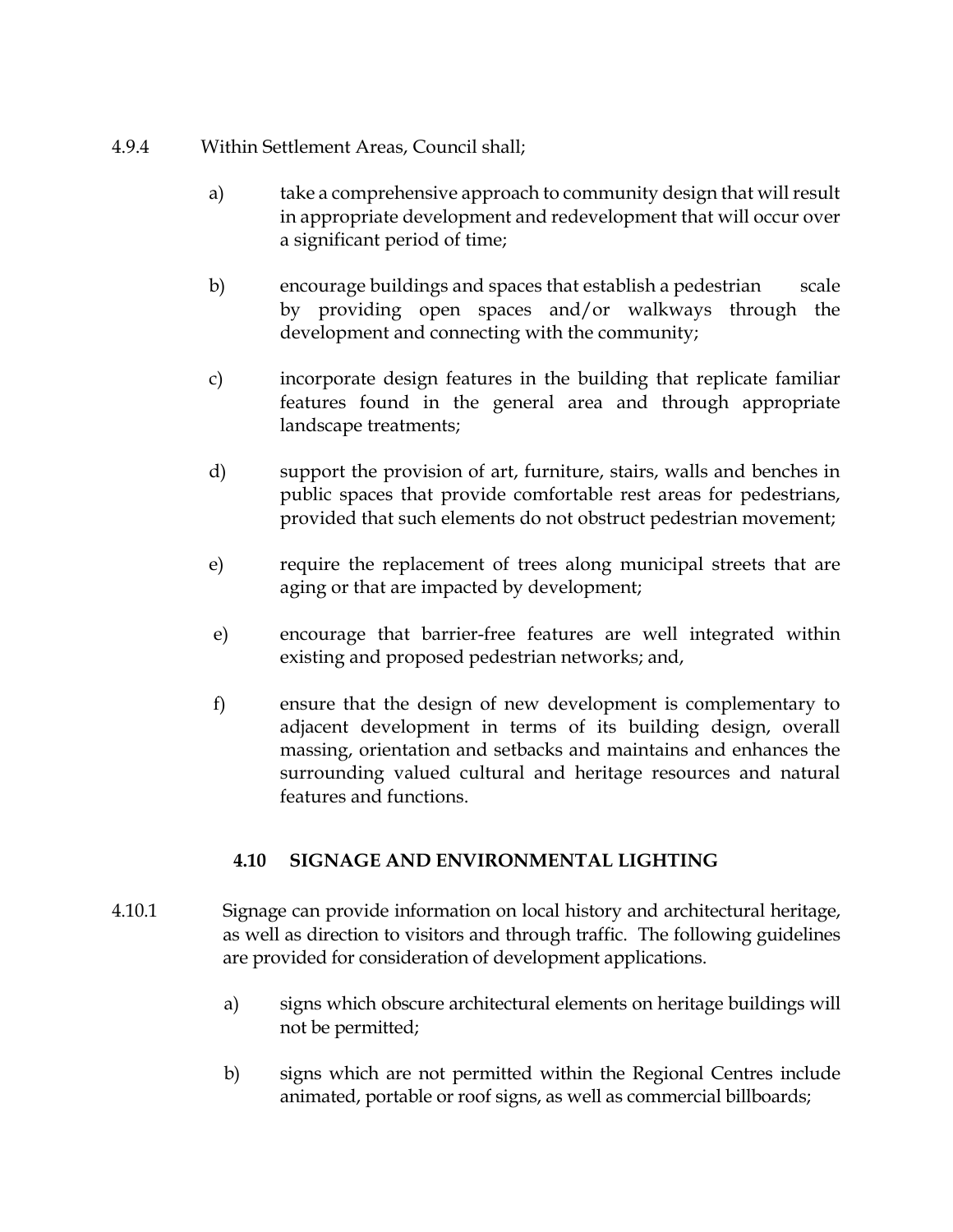- c) street signs which promote a "sense of place" are encouraged; and,
- d) signage can be incorporated at strategic points, such as gateways and interesting natural and cultural features;
- 4.10.2 Appropriate signage can provide informational and education material in all areas of the Township. Requirements can vary depending on the area where the sign is to be located, whether it is in an Employment Area, the Regional Centre or in a gateway location. Council shall consider the preparation of a Township Sign By-law.
- 4.10.3 Outdoor lighting and light pollution has an impact on the natural environment and the general quality of life. Certain lighting is required for the safety of vehicles, pedestrians and recreational activities. However, glare from lights can have a detrimental effect on motorists and pedestrians and light trespass to adjacent properties can be a nuisance. The impact of lighting should be assessed and measures implemented to mitigate against detrimental impacts on natural features and functions.
- 4.10.4 The height of street lights in residential neighbourhoods should be limited to reflect a pedestrian scale and spaced appropriately. Within the Commercial Areas and especially along the main streets, street lights should be of a consistent design and should be placed close together.
- 4.10.5 The night sky is considered a natural resource that is impacted by emissions of light rays which can have a detrimental impact on astronomical observation. In order to reduce the amount of light pollution and the impact of lighting on adjacent properties, Council shall consider the enactment of a light pollution by-law. This by-law shall address the use of full cut-off luminaries for street lighting and outdoor lighting in recreation areas, commercial and employment areas.

## **4.11 COMMUNITY FACILITIES**

4.11.1 Community facilities include facilities designed to meet the recreational, social and cultural needs of the residents, including places of worship, schools, daycare centres, museums, cultural centres or other similar uses. The Township will work with the community organizations to ensure that provision is made for such facilities in appropriate locations to serve the residents' needs.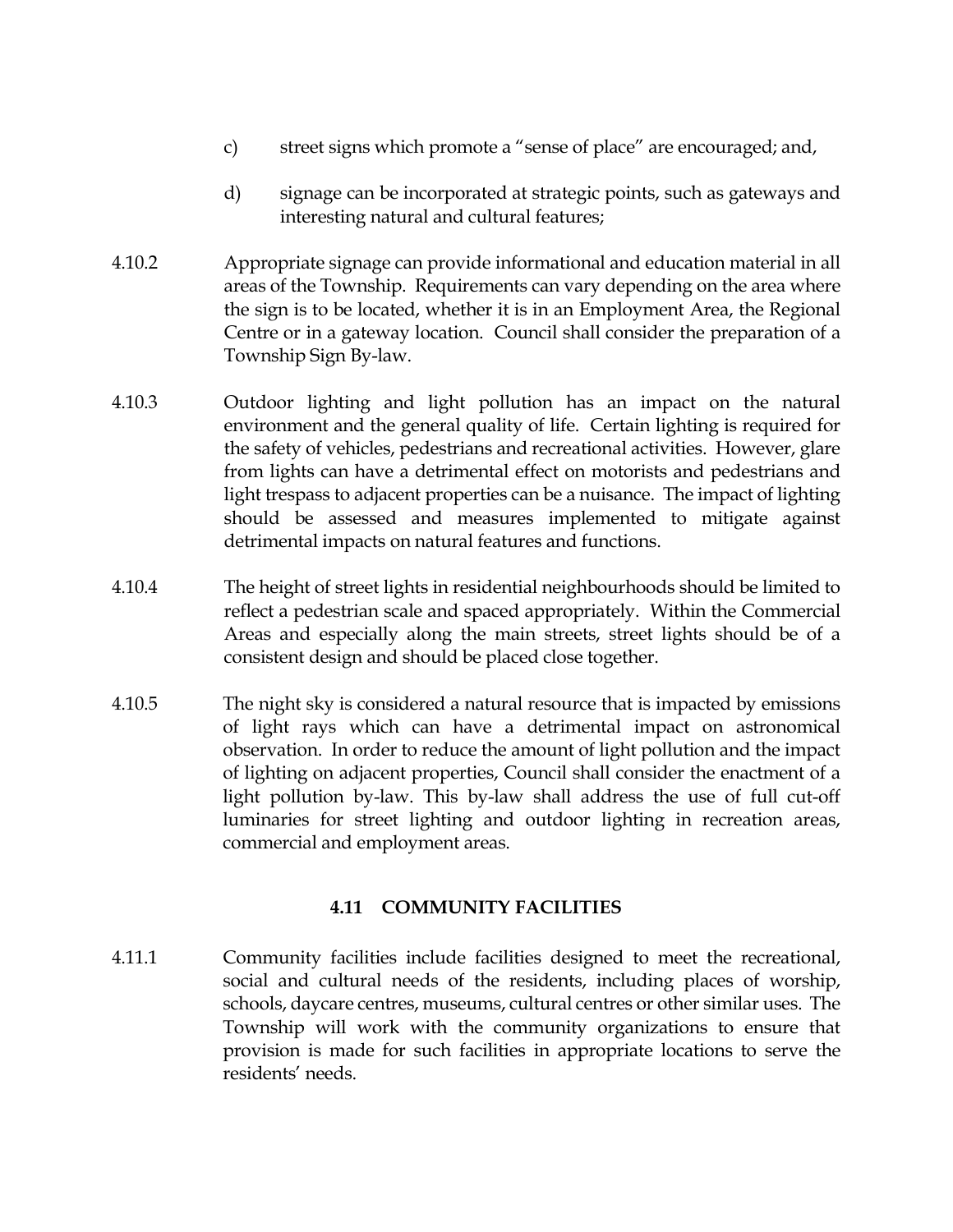- 4.11.2 In determining appropriate locations for community facilities, the Township shall have regard for the type of service provided by the facility, recognizing that some uses will serve a localized population, while others will serve the whole or large portions of the Township, as well as tourists and other visitors.
- 4.11.3 Council may consider the development of a community recreational use in a central location within the Major Open Space Area designation in the Durham Regional Official Plan in accordance with the requirements of Section 2 and Section 10A of that Official Plan. This facility may consist of large-scale buildings or structures and serviced playing fields. The proposed development may be permitted subject to the demonstration that:
	- a) there will be no negative effects on key natural heritage or hydrologic features or their functions;
	- b) connectivity between key natural heritage or hydrologic features is maintained, or where possible, enhanced for the movement of native plants and animals across the landscape;
	- c) the removal of other natural features not identified as key natural heritage or hydrologic features should be avoided. Such features should be incorporated into the planning and design of the proposed use wherever possible; and,
	- d) the requirements of the Durham Regional Official Plan with regard to the location of non-agricultural uses in the Major Open Space System have been addressed to the satisfaction of the Region of Durham and the Township of Brock.
- 4.11.4 The Township will work with the Boards of Education to ensure the reservation of an adequate number and distribution of school sites and related community facilities throughout the municipality to accommodate the needs of the residents. These site and facilities shall be planned and developed in accordance with the respective policies, practices and guidelines of the School Boards.
- 4.11.5 The community use of schools in the Township is encouraged.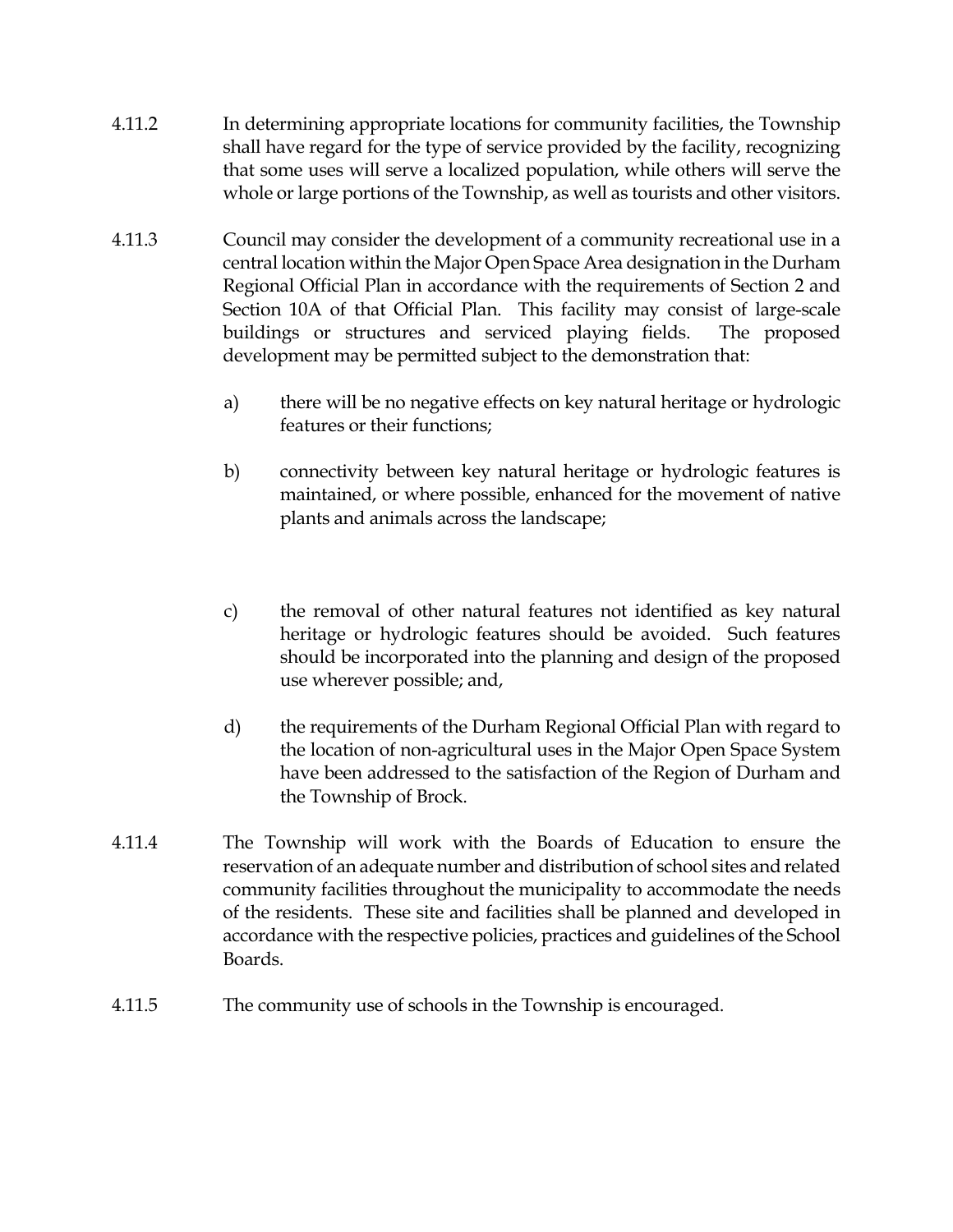# **5. SETTLEMENT AREAS**

## **5.1 STRUCTURE and GROWTH MANAGEMENT**

- 5.1.1 The growth in the Township will be focused on and directed to the Settlement Areas to promote their vitality and diversification.
- 5.1.2 The designated Settlement Areas include the following:
	- a) the Urban Areas of Beaverton, Cannington and Sunderland;
	- b) the Hamlets of Gamebridge, Manilla, Port Bolster, Sonya and Wilfrid;
	- c) the Shoreline Residential Areas along the shores of Lake Simcoe.
- 5.1.3 Beaverton, Cannington and Sunderland have been designated as Urban Areas in the Durham Regional Official Plan. The detailed structure of these Urban Areas is designated on Map 1-A – Beaverton, Map 2-A – Cannington and Map 3-A – Sunderland as:
	- a) Residential Areas
	- b) Commercial Areas
	- d) Mixed Use Corridors
	- e) Employment Areas
	- f) Open Space Areas
	- g) Beaverton Harbour Area
	- h) Utilities
- 5.1.4 The Hamlets and Shoreline Residential Areas are designated on Schedule A-1, Regional Structure, in the Durham Regional Official Plan. The details of the Shoreline Residential Areas are identified on Maps 4-A, 4-B, 4-C, and 4-D.

## **5.2 RESIDENTIAL AREAS**

**5.2.1 Goal**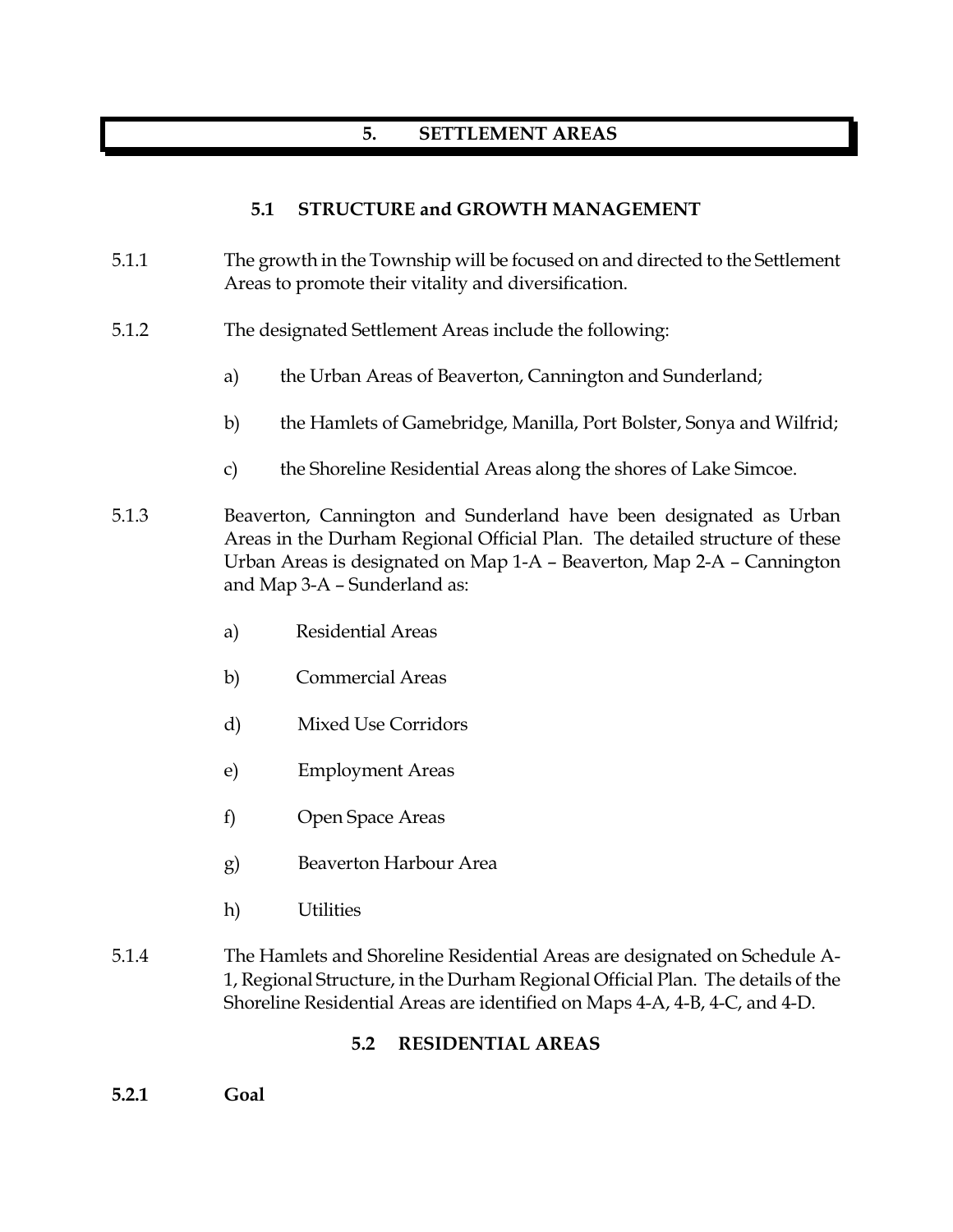5.2.1.1 To provide a wide variety of housing types, densities and tenure to satisfy the socioeconomic needs of existing and future residents.

## **5.2.2 Objectives**

- 5.2.2.1 The Township will ensure an adequate housing supply by:
	- a) encouraging new development in the Residential, Regional Centres and the Mixed Use Corridors;
	- b) encouraging housing intensification in Residential and Regional Centres;
	- c) ensuring that the densities proposed are an efficient use of land and resources, have a compact form and are appropriate for the efficient use of infrastructure and public service facilities and will maintain the quality of life;
- 5.2.2.2 To provide a range of housing types and tenure on all lands designated residential so as to provide accommodation for differing social and economic levels, which shall include new residential development, residential infilling and residential intensification.
- 5.2.2.3 To establish an effective monitoring procedure to assess residential development within the municipality as part of Council's commitment to the provision of adequate and affordable accommodation for the existing and future residents of the Township.

## **5.2.3 Policies**

- 5.2.3.1 The Residential Areas in Beaverton, Cannington and Sunderland are designated on Maps 1-A, 2-A, and 3-A. The Built-up Areas and Greenfield Areas are designated on Maps 1-C, 2-C and 3-C.
- 5.2.3.2 Development in the Residential Areas of Beaverton, Cannington and Sunderland shall be permitted in accordance with the applicable provisions of the Durham Regional Official Plan and the more detailed policies of this Plan.
- 5.2.3.3 The uses permitted in the Residential Areas shall be in accordance with the applicable provisions of the Durham Regional Official Plan and may include, but not be limited to single-detached dwellings, semi-detached/linked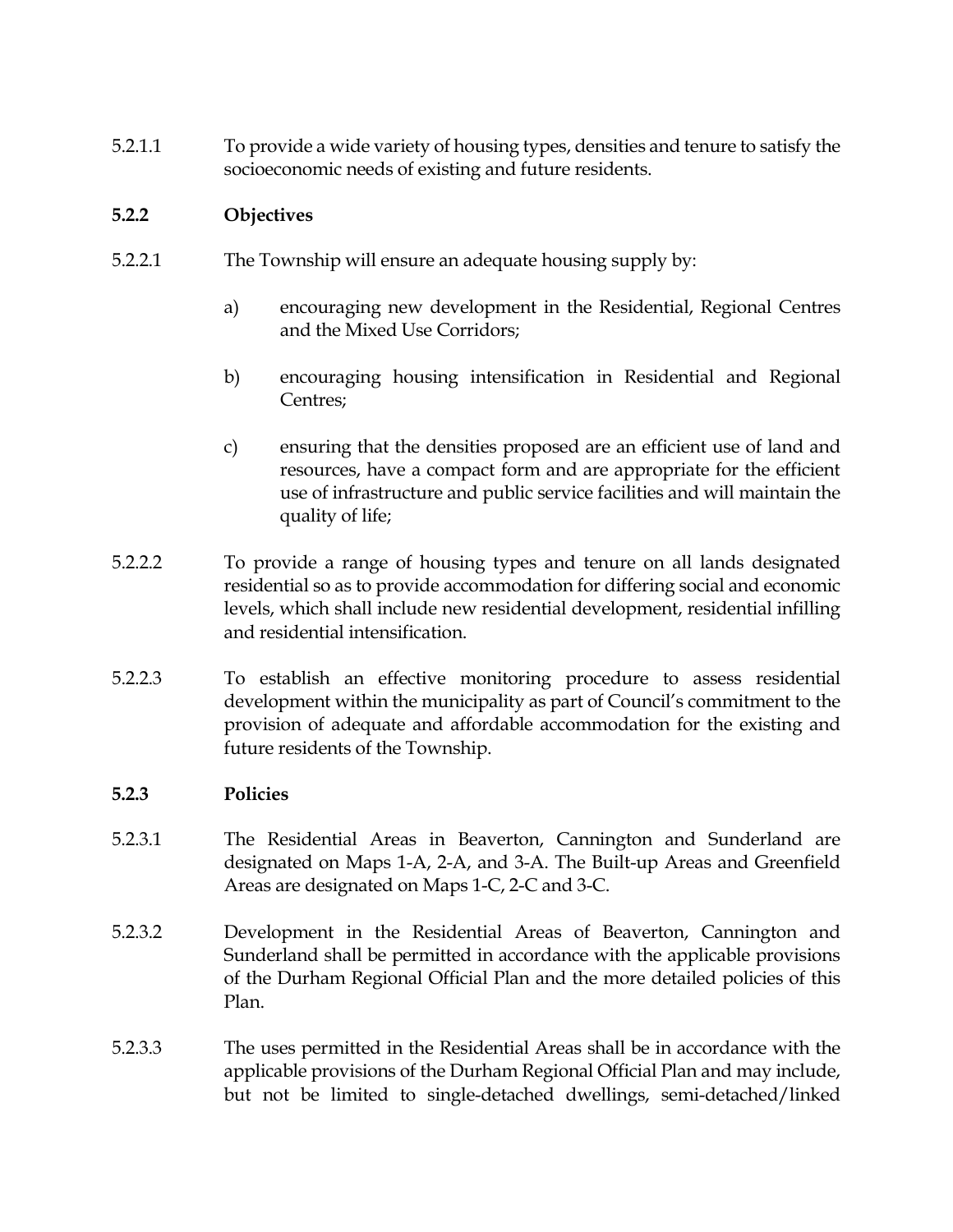dwellings, duplexes, townhouses, as well as secondary units, boarding and lodging houses and garden suites in certain locations to provide for an appropriate mix, built forms, and tenure which is consistent with the physical and built form of the existing area.

5.2.3.4 The Built-up Areas contain a potential of 350 units of intensification to be developed by the year 2031 as follows:

| Low Density | Medium Density | <b>High Density</b> |
|-------------|----------------|---------------------|
| 208 units   | 90 units       | 52 units            |

The Greenfield Areas contain a potential of 900 residential units as follows:

| Low Density | Medium Density | <b>High Density</b> |
|-------------|----------------|---------------------|
| 827 units   | 60 units       | 13 units            |

The residential intensification target for the Township of Brock as determined by the Region of Durham is 23%. At the present time, the maximum building height is limited to 5 storeys above grade. Incentives to encourage and support medium and high density forms of housing shall be explored by the Council. Such incentives may include tax incentives, the implementation of Community Improvement Plans, targeted public infrastructure investment and revised approaches to development charges.

Within the Greenfield Areas, residential development may be permitted with a minimum density of 15 units per net hectare, with an average density of  $20 - 25$ units per net hectare. In addition, a maximum of 90% low density housing will be permitted.

- 5.2.3.5 The development of more intensive residential uses through infilling, intensification, redevelopment and new residential development shall meet the following criteria, in addition to any other requirements set forth in this Plan:
	- a) adequate capacity of the municipal water and sewer services are available to the site;
	- b) satisfactory arrangements have been made between the Region and the developer to provide adequate municipal water and sewer services in the event that they are not adjacent to the site;
	- c) the developer has entered into any necessary agreements with the Township and the Region;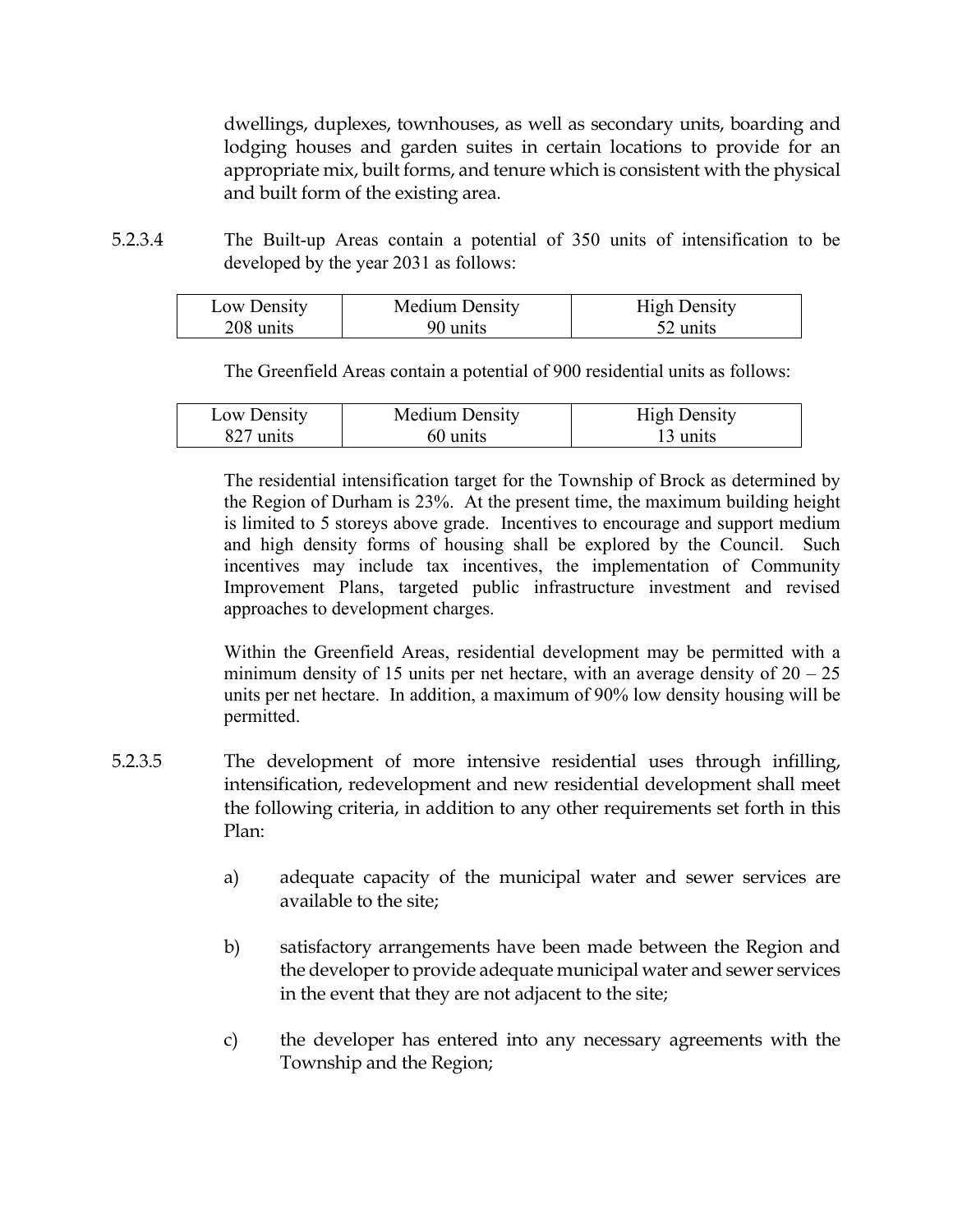- d) the proposed use is complementary with the physical and built form of the surrounding areas;
- e) the impact of traffic generated does not have an undue impact on the existing roads and surrounding uses; and,
- f) adequate off-street parking shall be provided.
- 5.2.3.6 Due to servicing constraints, the densities of residential development requiring municipal water supply or sanitary sewers shall be governed by the area designated for residential use, the population forecasts in the Durham Regional Official Plan and the capacity of the municipal water and sewer system. In this regard, Council may permit the development proposals of various densities provided that municipal services are or will be available and that appropriate development elsewhere in accordance with the provisions and designations of this Plan will not be precluded.
- 5.2.3.7 Municipal sewage services and municipal water systems are the preferred form of servicing for the Urban Areas. The capacity of the municipal sewage system in Cannington and Sunderland to accommodate additional residential growth is extremely limited. The Region of Durham is requested to expedite the necessary studies required to upgrade the sewage treatment facility in Cannington and Sunderland. Until such time that the sewage system is expanded in Cannington, residential development will be permitted in the urban area on partial/private services in accordance with the relevant provisions of the Durham Regional Official Plan.
- 5.2.3.8 When considering residential development by plan of subdivision, regard shall be had to Section 51(17) of the Planning Act, RSO 1990 as amended, and, in addition:
	- a) the provision of phasing of the development and connections with trails and walkways to ensure the harmonious integration of new development with existing development;
	- b) the provision of street trees;
	- c) a mix of housing forms throughout the proposed plan of subdivision;
	- d) the provision of distinctive housing forms and innovative housing arrangements that foster neighbourhoods and communities;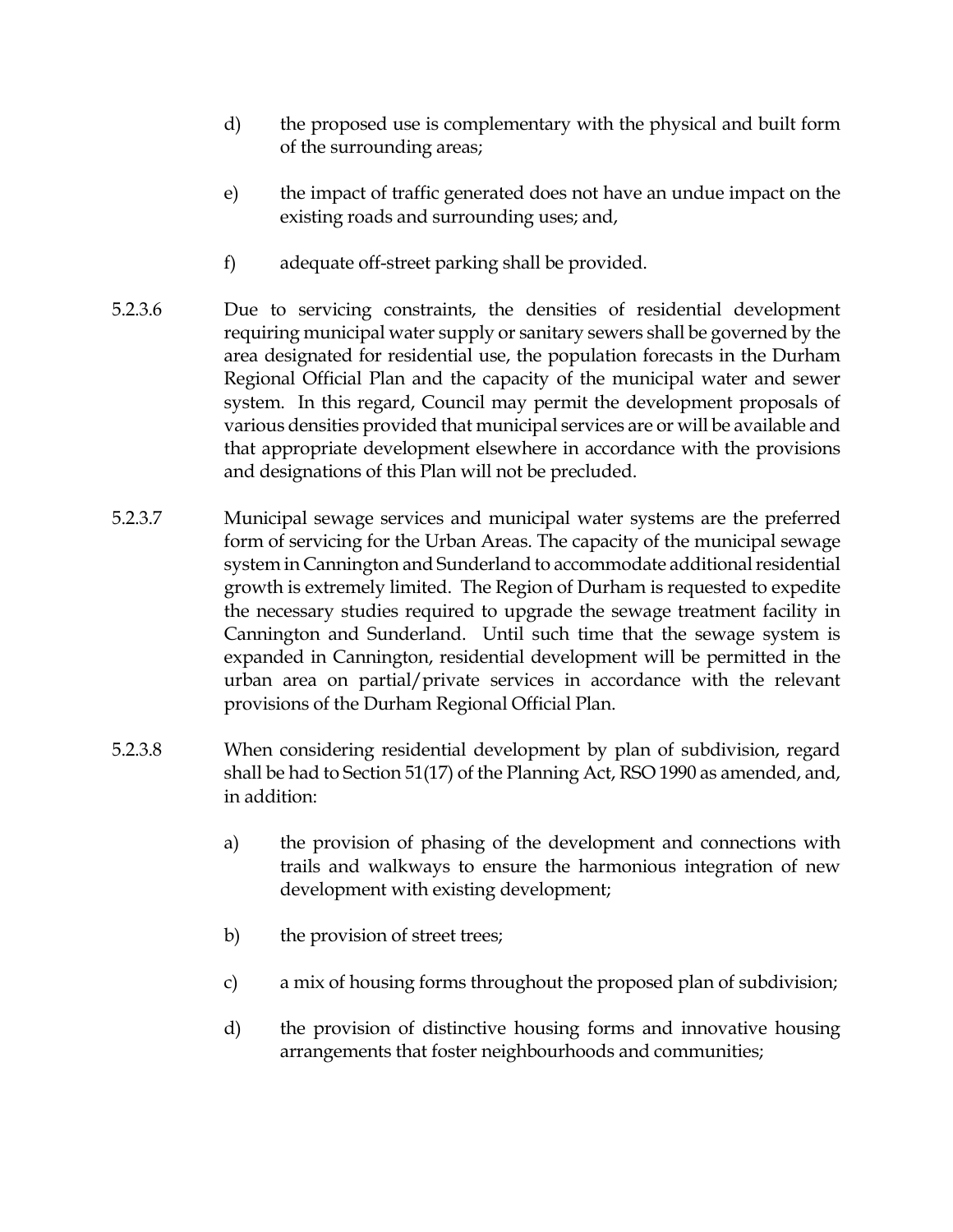- e) the need for noise and vibration attenuation measures for lands in proximity of railway lines, major roads and highways;
- f) the need for buffers to separate residential uses from non-residential uses for the purposes of reducing or eliminating conflicts;
- g) the consideration of the Provincial Minimum Distance formulae for developments adjacent to existing agricultural operations; and,
- h) ensuring the subject lands meet Provincial standards for site contamination.
- 5.2.3.9 The development of a wide range of housing opportunities for rental and ownership tenure which is available to all socio-economic levels shall be encouraged. Uses such as group homes, transitional housing and crisis care facilities shall be permitted in Residential Areas.
- 5.2.3.10 Council shall encourage the development of affordable accommodation through assisted housing facilities, transitional housing, co-operatives and not-for-profit housing corporations.
- 5.2.3.11 Residential intensification of existing areas allows for the efficient provision of urban services thereby helping to minimize the costs of providing services while meeting an important component of the Township's housing needs. Residential intensification may include the following:
	- a) multiple residential units such as secondary units, and boarding and lodging houses created from an existing or proposed single detached dwelling;
	- b) infilling development and residential development of vacant land or underutilized land in existing neighbourhoods;
	- c) redevelopment which includes either the replacement of existing residential uses with compatible new residential developments at a higher density or the replacement of non-residential uses with compatible residential or mixed use development with a residential component;
	- d) the conversion of single-family dwellings for commercial purposes with residential apartments above the first floor; or,
	- e) the development of vacant land for higher density residential units.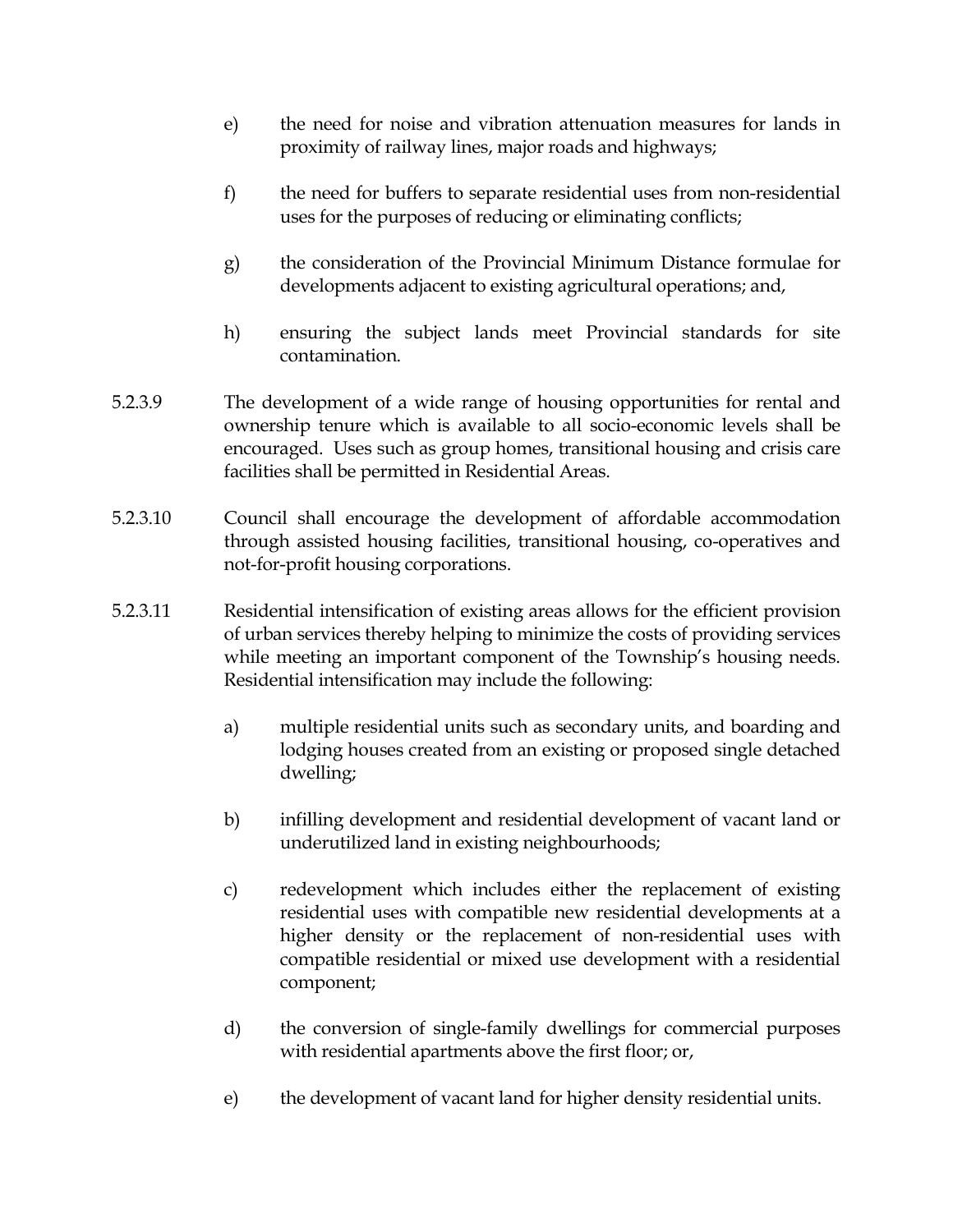- 5.2.3.12 Residential intensification shall only be permitted subject to compliance with the following criteria:
	- a) the physical potential of the existing building stock can accommodate such forms of intensification;
	- b) adequate municipal services are available to support the creation of intensive residential forms;
	- c) the road network can accommodate the traffic generated;
	- d) the proposed development is compatible with the existing development and physical character of the adjacent properties and surrounding neighbourhood;
	- e) appropriate signage, parking and landscaping is provided; and,
	- f) the proposed development is consistent with the policies of the land use designation associated with the land.
- 5.2.3.13 The Township may undertake a residential intensification study to assess the potential for increasing the housing supply within the designated Urban Areas. Such a study would investigate matters such as potential land use conflicts, availability of vacant land for infill development, adequacy of municipal services, condition of the housing stock and significant physical constraints.
- 5.2.3.14 In support of residential intensification and the diversification of housing tenure, secondary units shall be permitted in existing and new permanent dwelling houses, semi-detached dwelling houses, row townhouses or accessory buildings of structures. Secondary units have the potential to contribute to the supply of rental housing and affordable housing choices within the Township. Secondary units shall be permitted in all Residential Areas, Mixed Use Corridors, Hamlets, and Shoreline Residential Areas of the Township, provided such secondary units are developed in accordance with the following criteria:
	- a) Adequate parking shall be provided for the secondary unit and the primary dwelling which may include tandem parking;
	- b) the impact of traffic generated as a result shall not adversely impact existing roads and surrounding land uses.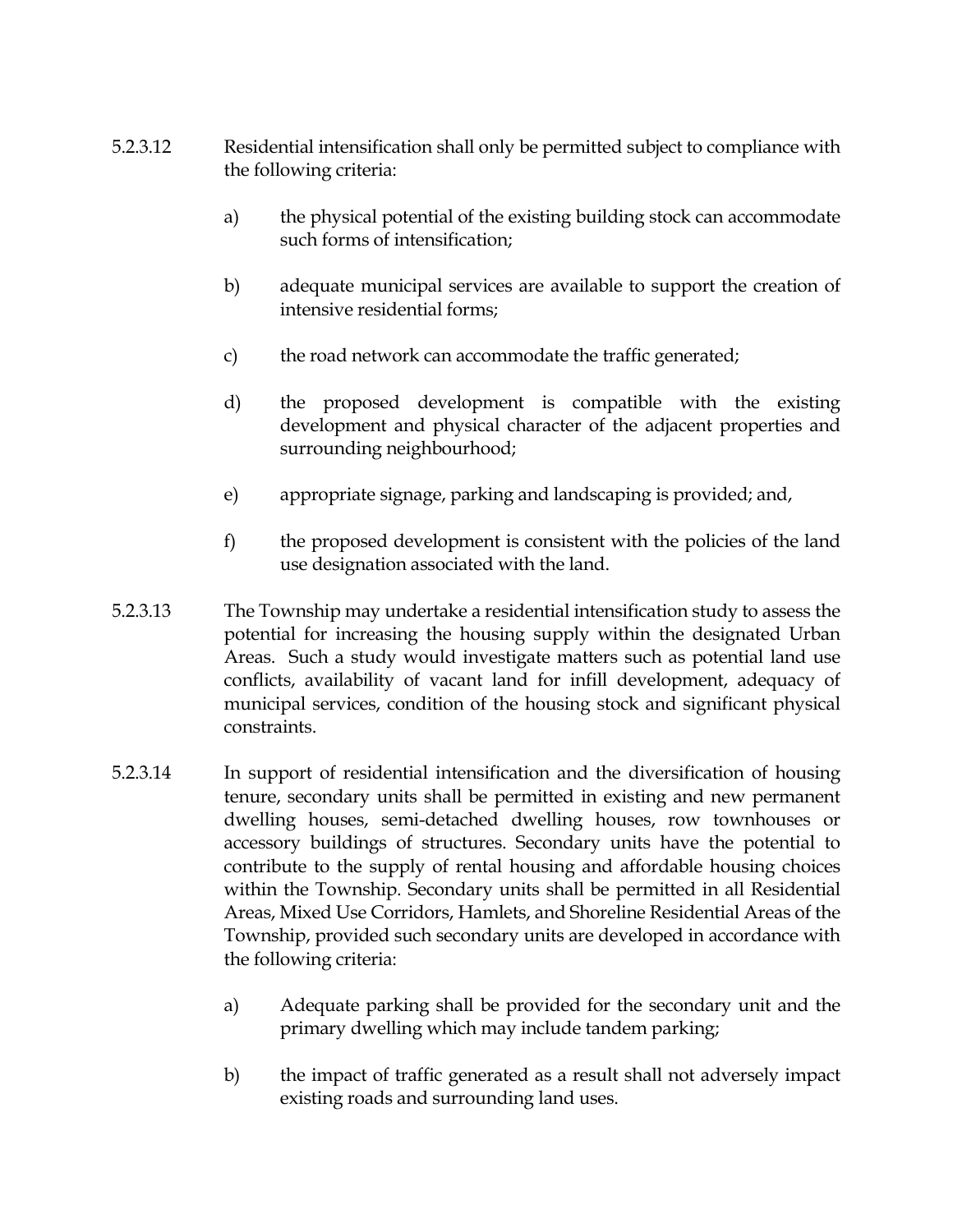- c) any exterior changes to the structure shall be minimal and the physical and built form of the existing residential area shall not be unduly affected;
- d) the suitability of the lot to accommodate a secondary unit in terms of landscaped open space, screening, setbacks, yard requirements, lot and building coverage;
- e) written compliance from the Region of Durham Works Department that adequate municipal services exist or the Health Department for private services, in order to accommodate the secondary unit; and,
- f) written compliance from the Chief Building Official and Fire Chief that the secondary unit and primary dwelling meet all requirements of the Building Code and Fire Code;
- 5.2.3.15 Secondary units shall also be encouraged in new development areas and shall be considered in the preparation of house design and lot layouts to facilitate their creation.
- 5.2.3.16 Boarding and lodging houses shall be permitted in existing and/or proposed single detached dwellings subject to those provisions contained in Sections 5.2.3.12 and 5.2.3.14 with necessary modifications.
- 5.2.3.17 A garden suite is defined as an independent building or structure designed to be portable and which is developed on the same lot as an existing singledetached dwelling and which is intended for residential purposes containing a separate bathroom and kitchen facilities and does not include a trailer/mobile home. Garden suites may be permitted in all Residential Areas, subject to a temporary use zoning by-law and in accordance with the following criteria:
	- a) only one garden suite shall be permitted per lot where an existing single-detached dwelling exists;
	- b) adequate parking shall be provided for the garden suite in addition to the existing single detached dwelling;
	- c) regard shall be had for the suitability of the garden suite in terms of landscaped open space, screening, appropriate setbacks and yard requirements, lot size and total lot coverage;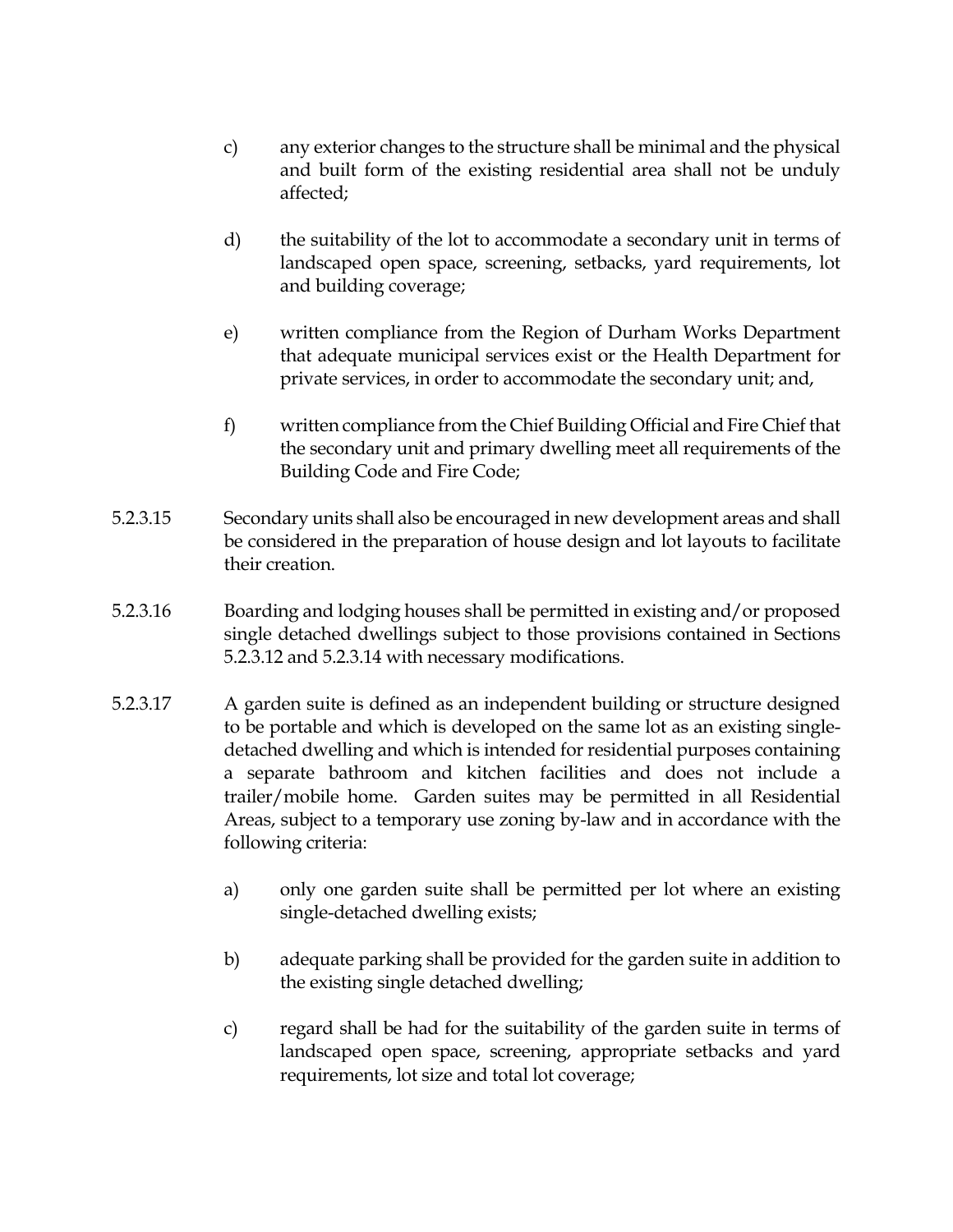- d) written compliance from the Region of Durham Works Department that adequate municipal services exist or the Health Department for private services, to accommodate the garden suite;
- e) written compliance from the Chief Building Official and Fire Chief that the garden suite meets all requirements of the Building Code and Fire Code;
- f) the physical and built form of existing residential areas shall not be unduly affected;
- g) the impact of traffic generated shall not have a negative impact on existing roads and surrounding land uses;
- h) appropriate measures shall be undertaken to prevent the shadowing of adjacent properties; and
- i) in the case of the development of a garden suite, a secondary unit shall not be permitted on the same lot.
- 5.2.3.18 The conversion of existing residential rental housing to condominium tenure is generally discouraged. However, the Township may consider such conversion provided the requirements of the Durham Regional Official Plan are met.

## **5.3 COMMERCIAL AREAS**

## **5.3.1 Regional Centres**

## 5.3.1.1 **Objectives**

- a) to maintain and enhance the historic character of Beaverton, Cannington and Sunderland;
- b) to provide a variety of commercial goods and services to the entire population of the Township and visitors;
- c) to preserve the traditional main street character and mix of residential, commercial, institutional, community and parkland uses; and,
- d) to foster the economic viability of Urban Areas.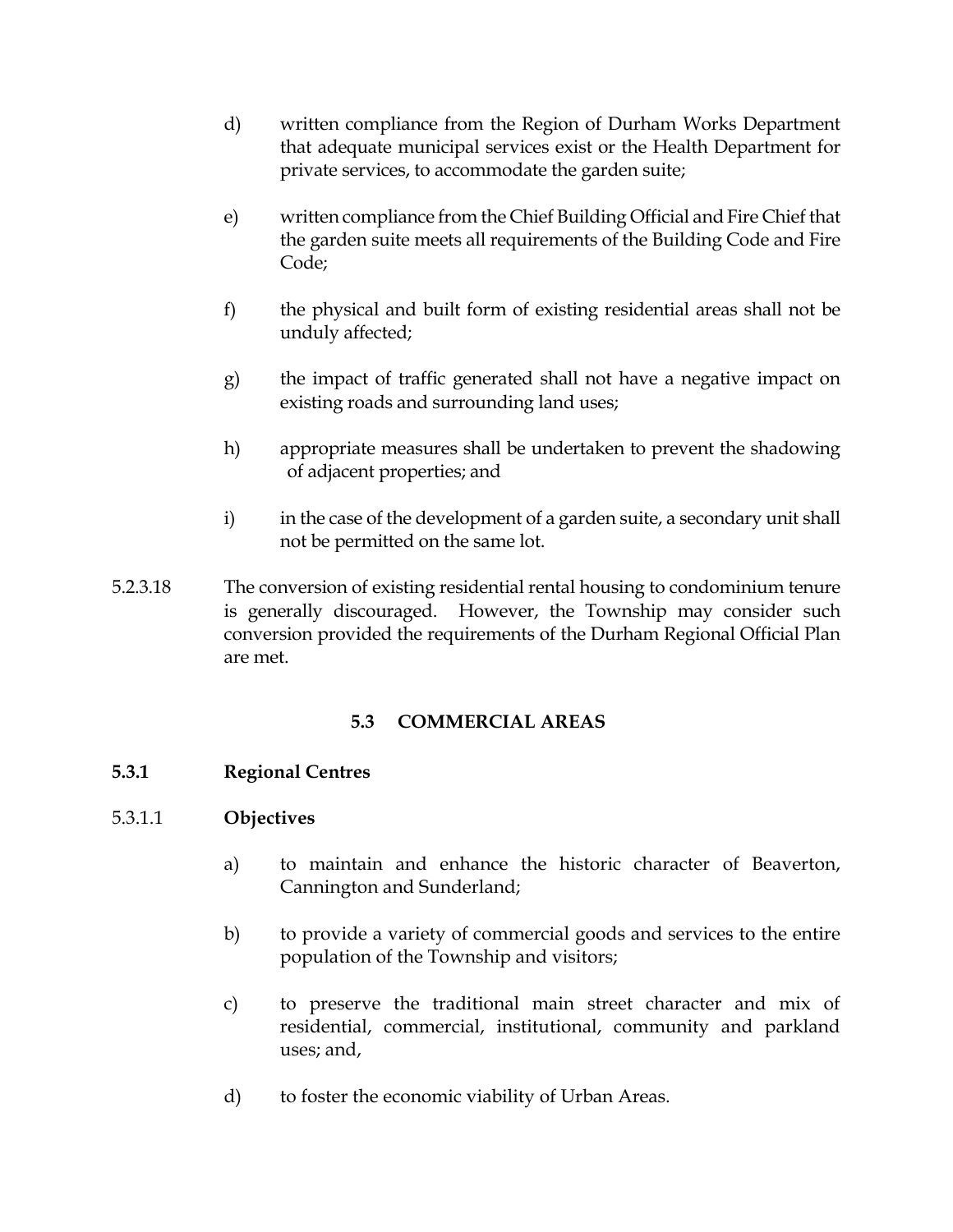- 5.3.1.2 The Regional Centres are people-oriented places that are the focus of community life in the Township. With a dynamic mix of commercial, residential, institutional and community uses, the Regional Centres of Beaverton, Cannington and Sunderland serve both residents and visitors.
- 5.3.1.3 The boundaries of the Regional Centres are designated on Map 1-B Beaverton, Map 2-B - Cannington and Map 3-B - Sunderland.
- 5.3.1.4 The Regional Centres are composed of three components: commercial (retail, office and personal services); residential of a higher density; and, community (open space, institutions, recreational, cultural and tourism facilities), as designated on Maps 1-B, 2-B and 3-B. Each component has a specific function, however, development of other uses and mixed use developments are permitted provided that the development does not significantly alter the function of the particular component.
- 5.3.1.5 Development in the Regional Centres shall include:
	- The main concentration of activities which should support an overall, long-term density target of 15 residential units per gross hectare in Beaverton, Cannington and Sunderland. The maximum amount of low density residential development will be limited to 40 % of any new development;
	- The focal point of culture, art, entertainment and assembly through the provision of public spaces and facilities; and,
	- Preservation and enhancement of cultural heritage resources.
- 5.3.1.6 More specifically, each component of the Regional Centres:
	- a) Commercial

The predominate function of lands shall be for retail, office and personal service uses. In conjunction with such uses, residential uses may be permitted provided that the residential use is compatible with the surrounding uses, does not interfere with the commercial streetscape and the design maintains the commercial character of the component.

b) Residential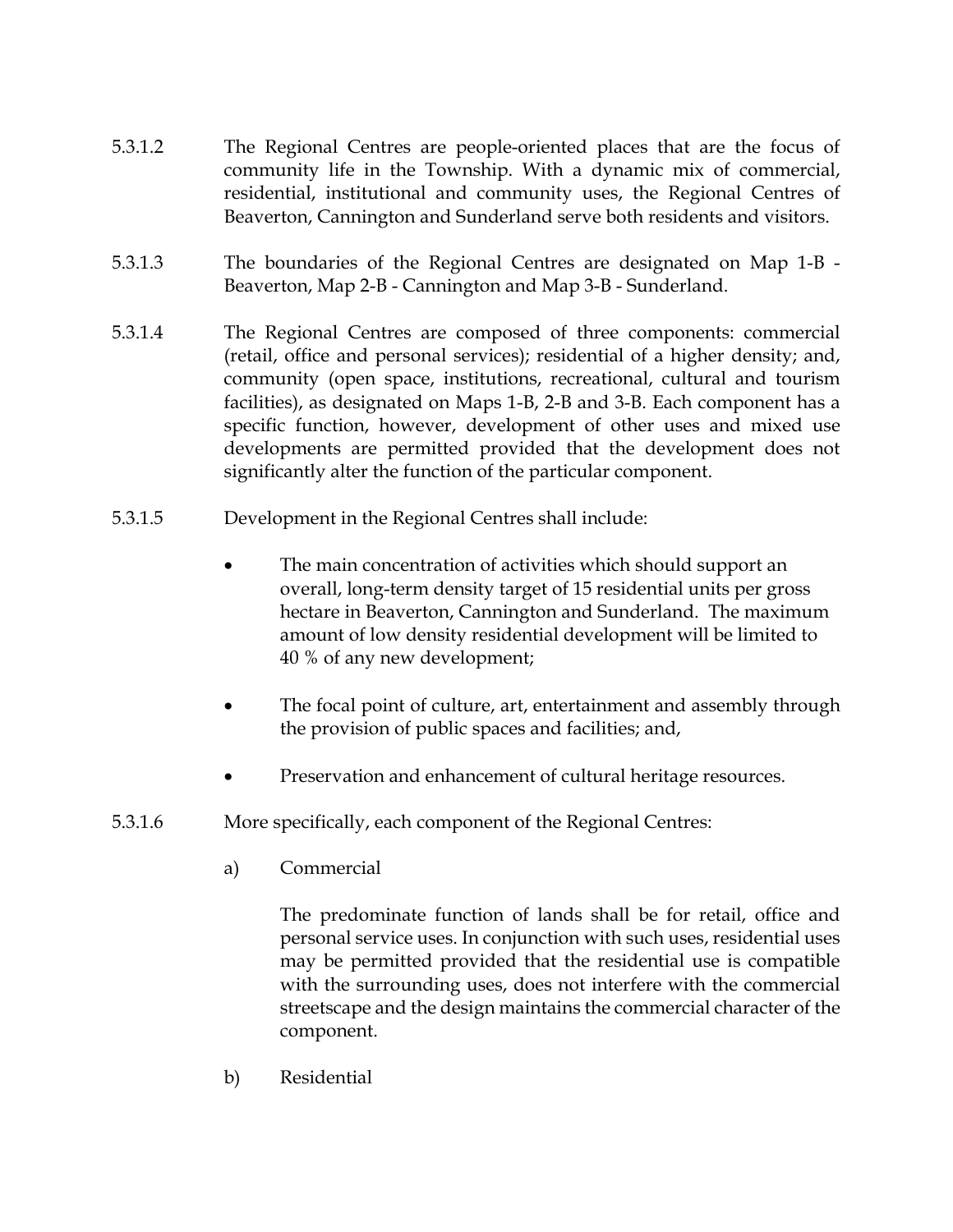The predominate function of lands shall be for higher density residential uses such as semi-detached/link, duplex, row and apartment.

c) Community

The predominate function of lands shall be public space including parkland, institutions, recreational, cultural and tourism facilities.

- 5.3.1.7 Development in the Regional Centres is encouraged subject to:
	- a) An assessment of water and wastewater needs and availability of municipal service capacity to accommodate the development; and,
	- b) Preparation of studies and designs to address development matters including but not limited to: off-street parking, compatibility with and impact on cultural heritage resources, design standards and the entering of a site plan agreement.
- 5.3.1.8 The Township may undertake development of a number of studies and standards to guide Regional Centre development in partnership with the respective historical societies:
	- a) Cultural Heritage Inventory;
	- b) Urban Design Guidelines
- 5.3.1.9 The Township may undertake community improvement planning for the Regional Centres and, as financially feasible, offer financial incentive programs to encourage private investment.
- 5.3.1.10 Development in Regional Centres shall provide its own off-street parking. However, Council may exempt development from parking requirements if it is satisfied that the necessary parking can be provided elsewhere. In such cases, cash-in-lieu of parking will be required.
- 5.3.1.11 Where practical, off-street parking areas shall be located in the rear yard of properties so that continuous street facades are maintained.

## **5.4 MIXED USE CORRIDORS**

## **5.4.1 Objectives**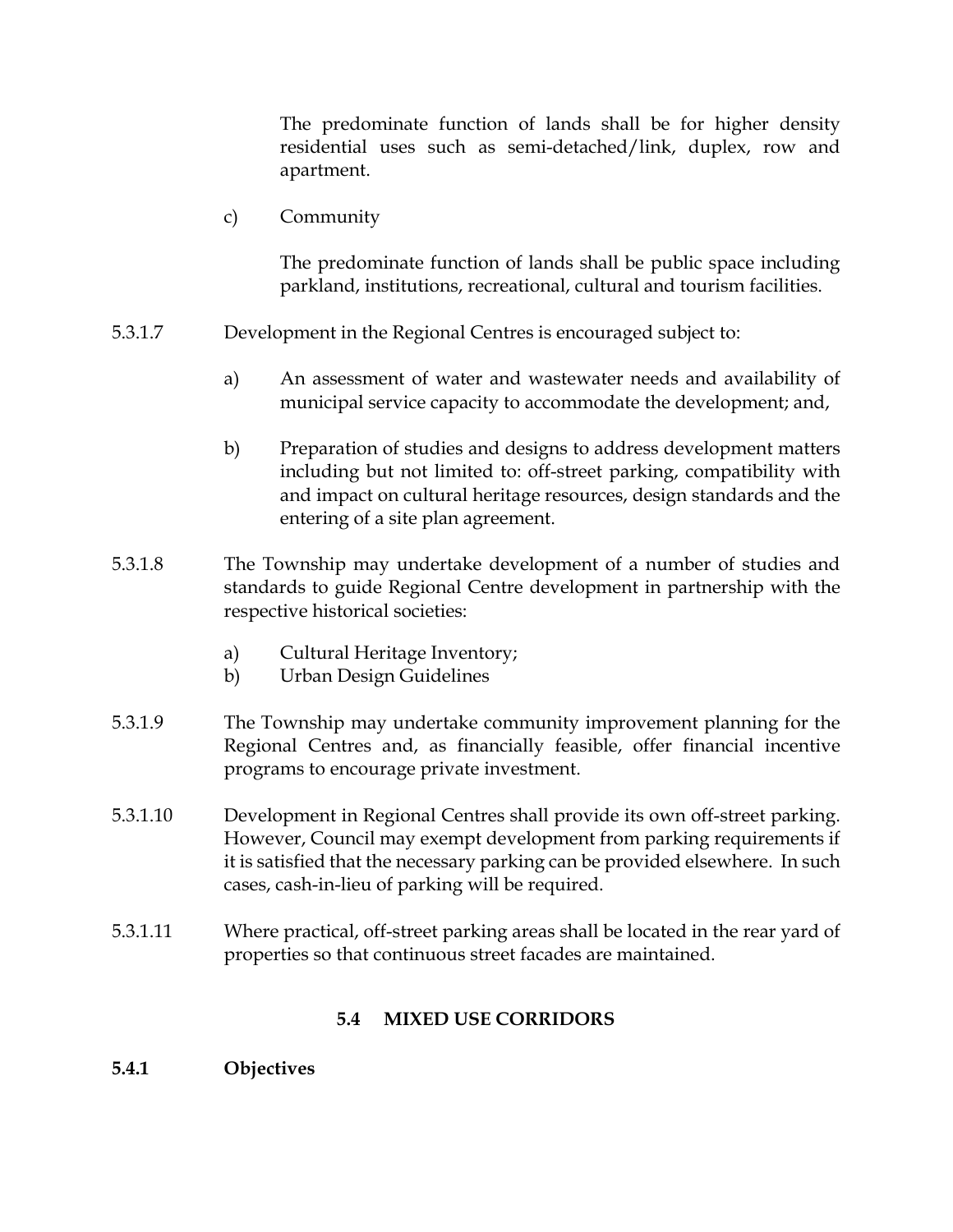- a) to recognize a diversity of uses within specific portions of the Urban Areas along major corridors;
- b) to provide for the appropriate integration of uses and to ensure that new development is compatible with existing uses;
- c) to maintain the commercial function and character of the Regional Centres; and,
- d) to promote transit supportive uses and high quality urban design.
- 5.4.1.1 Mixed Use Corridors are intended to recognize existing uses such as: residential development; business and professional and medical uses; commercial and employment uses, community facilities and recreational uses and to encourage continuation of the diversity of uses.
- 5.4.1.2 Mixed Use Corridors will be zoned for a variety of land uses, with the predominant use being commercial.
- 5.4.1.3 Performance standards, restrictions and provisions for Mixed Use Areas will be developed having regard for:
	- a) encouraging development in an integrated manner for a wide variety of uses and purposes;
	- b) encouraging intensification over time that should support an overall, long-term density target of 30 residential units per gross hectare and a floor space index of 2.0. A floor space index is the total floor area of the building or buildings to the gross area of the lot on which the building or buildings are located. For example, a floor space index of 2.0 would indicate that the gross floor area of a building could be up to two times the gross area of the lot on which it is located. The built form should be a wide variety of building forms with mid-rise predominating; and,
	- c) addressing such matters as urban design, integrated access, landscaping, signage, compatibility and scale of development.
- 5.4.1.4 A c*annabis production and processing facility* or a *medical cannabis production site* shall not be permitted in Mixed Use Corridors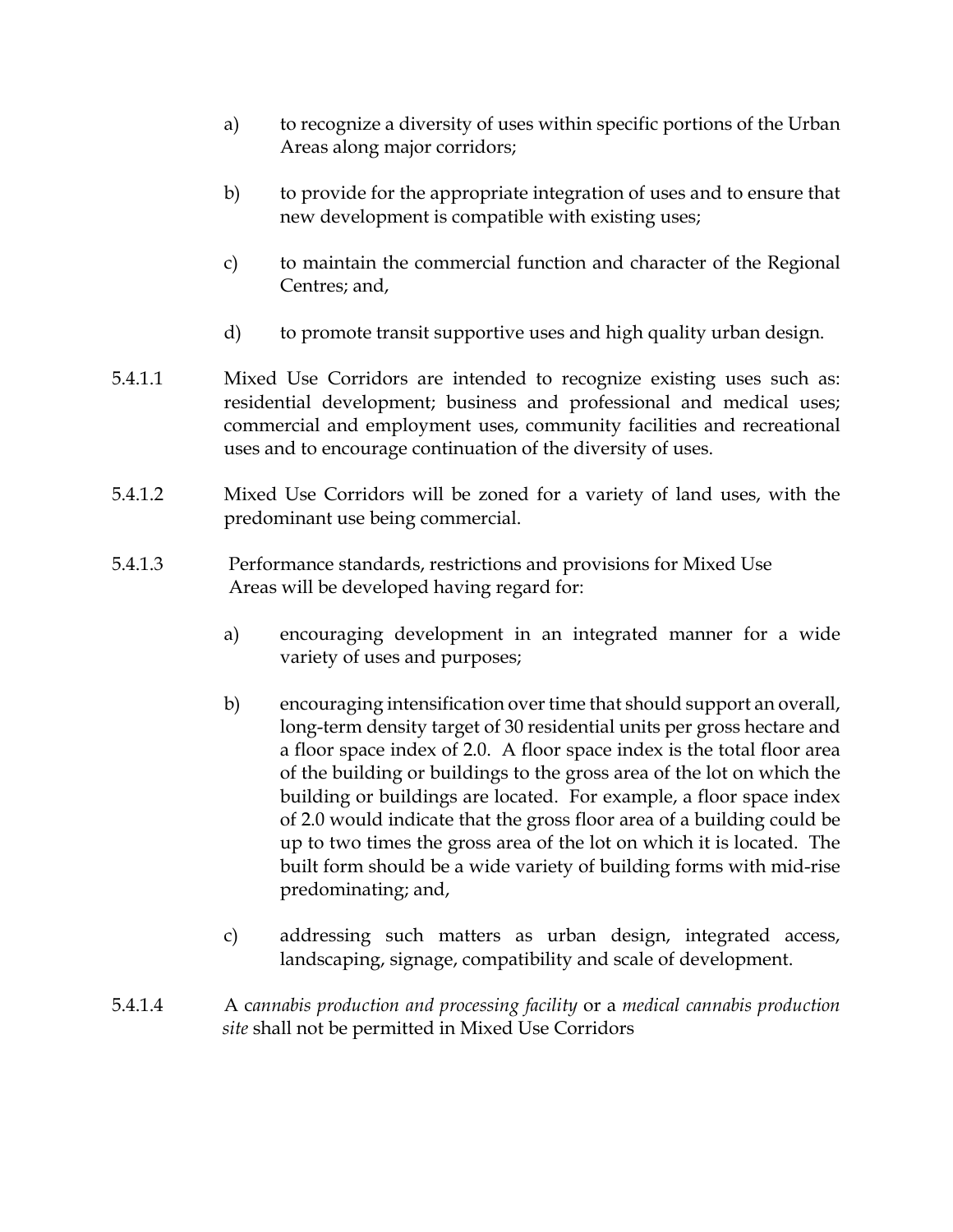### **5.5 NEW COMMERCIAL DEVELOPMENT**

- 5.5.1.1 New commercial development, inclusive of retail warehousing and retail outlets of a format and size not compatible with Regional Centres and Mixed Use Corridors, may be permitted by amendment to this Official Plan subject to the satisfaction of the following criteria:
	- a) the location of a proposed major retail development with a gross leasable area of 2,000 square metres or greater is not within a designated Employment Area;
	- b) the location is adjacent to either an arterial road or a provincial highway;
	- c) a traffic impact study that addresses the cumulative impact on the road system and identifies mitigating measures;
	- d) a retail market study which demonstrates that the proposed retail uses and the cumulative amount of floorspace will not unduly impact the Regional Centres and Mixed Use Corridors in Beaverton, Cannington and Sunderland;
	- e) adequacy of the site design: to provide adequate paved, off-street parking and loading facilities, preferably in the side or rear yards; for vehicular entrances/exits and the provision of common traffic circulation to optimize efficiency and safety; and, for use of fences, screens, landscaped areas, lighting and signage; and,
	- f) compatibility with surrounding land uses;
	- g) the site is zoned in an appropriate commercial category; and,
	- h) all of the above standards shall be established in an implementing amendment to the Zoning By-Law.
- 5.5.1.2 Development within the Regional Centres and Mixed Use Corridors shall be serviced by municipal water and sewer systems. Any development proposal shall be reviewed with the Region of Durham to ensure the availability of adequate services.

## **5.6 EMPLOYMENT AREAS**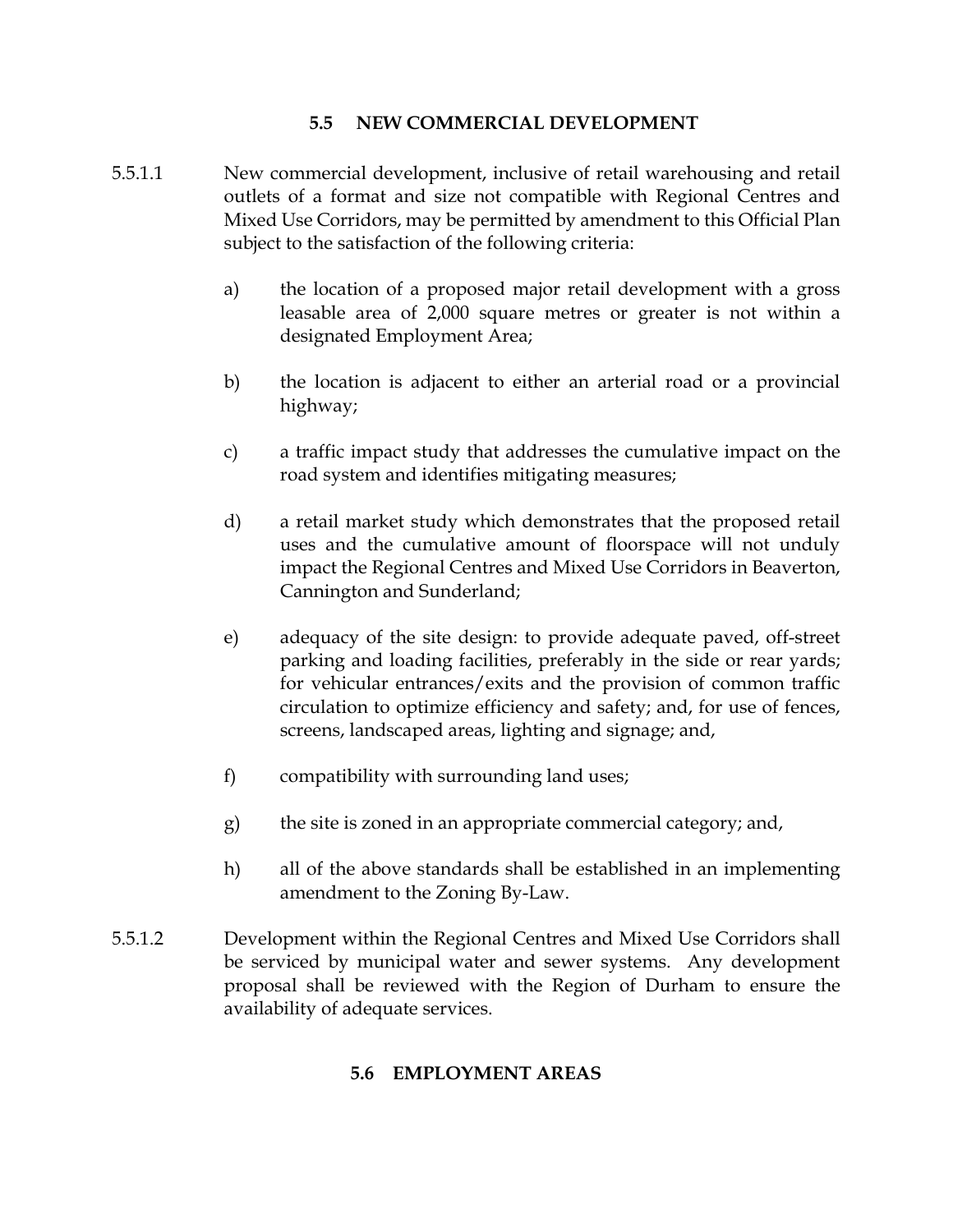## **5.6.1 Goal**

5.6.1.1 Council is committed to the long term development of an adequate supply of employment lands that offer a range of suitable sites for future industrial and business uses.

## **5.6.2 Objectives**

5.6.2.1 Council will identify and designate lands, having a high degree of exposure and good access to major transportation routes, for employment purposes.

## **5.6.3 Policies**

- 5.6.3.1 The Employment Areas are designated within the Urban Areas on Maps 1- A, 2-A and 3-A, respectively. Generally, Employment Areas will develop on lands having municipal water and sewage services.
- 5.6.3.2 Permitted uses in Employment Areas are: manufacturing, assembly and processing of goods, service industries, research and development facilities, warehousing, business parks, limited personal service uses, hotels, storage of goods and materials, freight transfer and transportation facilities, *cannabis production and processing facilitie*s, and *medical cannabis production sites*. *Cannabis production and processing facilities* and *medical cannabis production sites* will be encouraged to locate in Employment Areas with municipal servicing. Applications for the development of a cannabis production and processing facility or medical cannabis production site are subject to the Information Requirements contained in Section 7.3.2.1 of this Plan. Uses declared to be obnoxious under the provisions of any applicable statute, regulation or guidelines shall not be permitted.

Limited personal service and retail uses, serving the Employment Area may be permitted up to 10% of the aggregate gross floor area of the permitted uses. Major retail use with a gross leasable area of 2,000 square metres or greater or any single retail use greater than 500 sq. metres that is not ancillary to employment uses shall not be permitted within Employment Areas.

5.6.3.3 The employment growth forecast for 2006-2031 is 1,687 jobs. This is based on a growth rate of 44 jobs per year, 39% of which are anticipated to be located on designated Employment Lands. The present employment activity rate for Brock Township is 30.8%. In addition, the employment density is presently 12 employees per net hectare. While the objective across the Region is 50 jobs/hectare, it is recognized that it is more difficult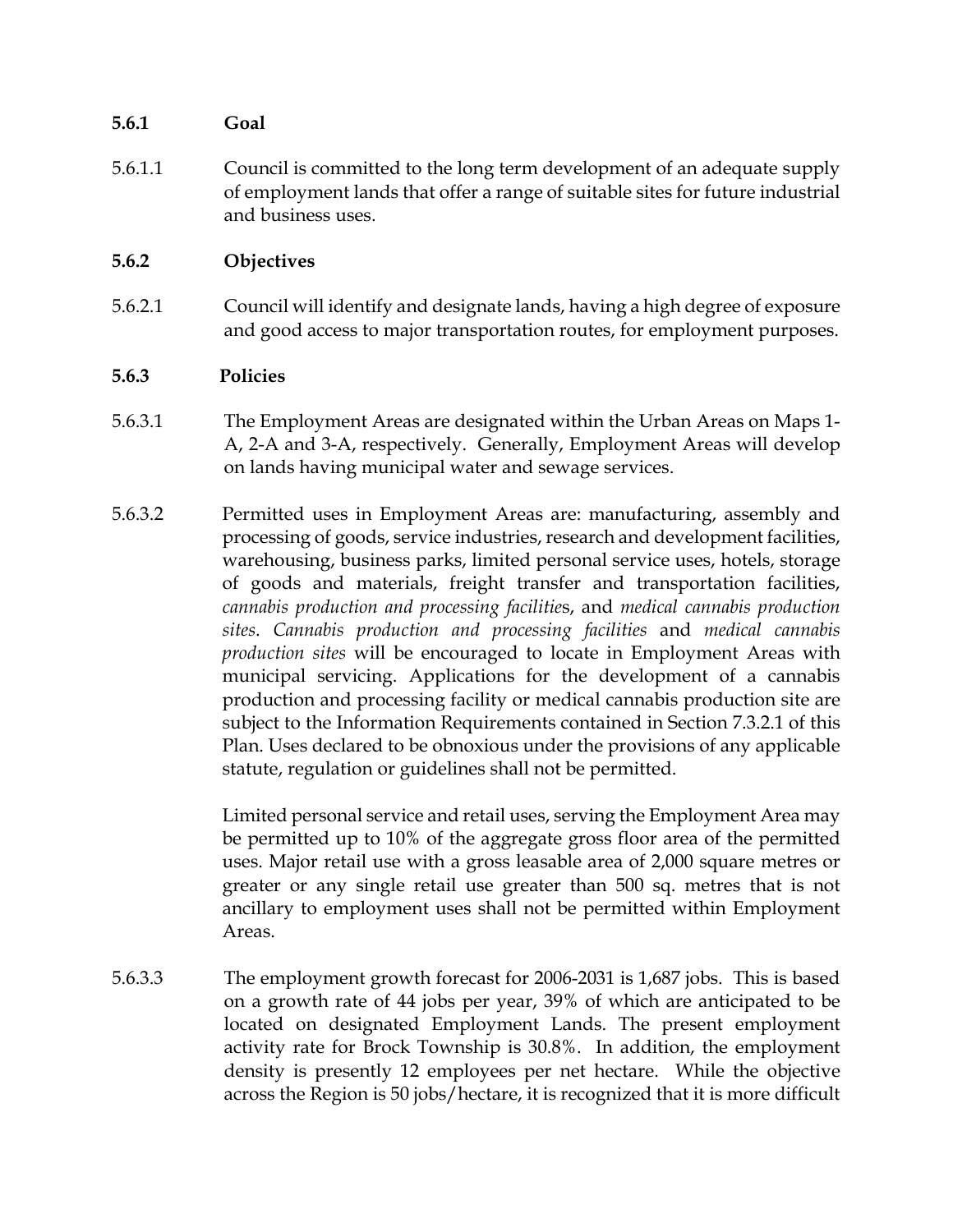to achieve this density in Brock Township. The existing employment density of 12 employees per hectare shall be the minimum density permitted in the Employment Areas and higher density development shall be encouraged.

- 5.6.3.4 Based on the present employment density, a deficit of 8 gross hectares of employment lands in Brock Township is projected by 2031. If the employment lands constrained by bedrock, environmental sensitivity, well head protection and location are removed from the equation, the deficit increases to a total of approximately 64 hectares. This deficit may occur earlier than 2031 since 1/3 of the existing designated employment lands are severely constrained in some manner. Council shall work with the Province and the Region to address methods to increase the amount of designated Employment Areas in the Township. The Greenbelt Plan provides for the review of the Urban Area boundaries at the time of the ten year review, in 2015.
- 5.6.3.5 Adequate off-street loading and parking facilities shall be provided for all employment uses.
- 5.6.3.6 Council shall encourage the location of employment uses such as truck and/or transportation terminals having significant transportation requirements within industrial areas adjacent to Regional roads or Provincial highways.
- 5.6.3.7 Adequate buffers shall be provided to separate employment uses from residential areas in order to reduce conflicts. Buffers may include such features as setbacks, berms, walls, fences and landscape strips.
- 5.6.3.8 The conversion of existing vacant Employment Areas that are deemed unsuitable for employment uses due to location and/or are subject to significant development constraints shall only be considered at the time of a comprehensive review of the Official Plan initiated by the Township of Brock or the Region of Durham. Additionally, the municipal comprehensive review must demonstrate that:
	- a) there is a need for the conversion;
	- b) the Township will meet the employment forecasts allocated by the Regional Official Plan;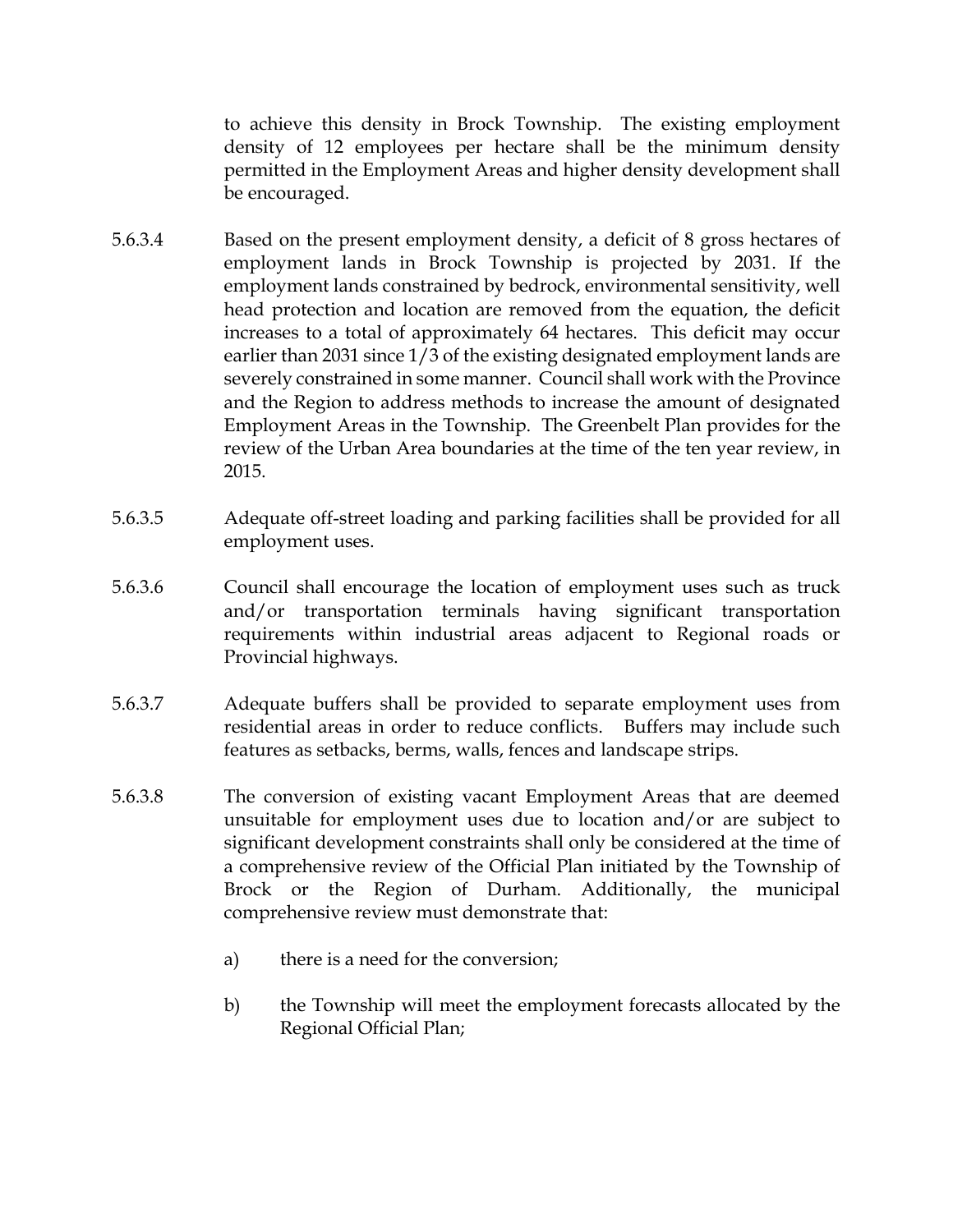- c) the conversion will not adversely affect the overall viability of the employment area, and the achievement of intensification targets and density targets;
- d) there is existing or planned infrastructure to accommodate the proposed conversion;
- e) the lands are not required over the long term for employment purposes for which they are designated; or,
- f) alternatively, employment lands to be converted shall be replaced through the designation of more suitably located lands for the development of employment uses; and,
- g) cross-jurisdictional issues have been considered.
- 5.6.3.9 Regional Centre uses, as defined in Section 5.3, will be discouraged in Employment Areas.
- 5.6.3.10 When considering the designation of a new Employment Area, Council shall consider:
	- a) Regional policies as set out in the Durham Regional Official Plan;
	- b) access and visibility to major provincial and regional transportation routes;
	- c) compatibility of the proposed use with the surrounding uses and the impact of traffic generated by the use on existing roads and surrounding uses;
	- d) adequacy of the site design: to provide adequate vehicular entrances/exits, off-street parking and loading facilities, preferably in the side or rear yards; the provision of common traffic circulation to optimize efficiency and safety; and, for use of fences, screens, landscaped areas and other buffers, lighting and signage; and,
	- e) all of the above standards shall be established in an implementing amendment to the Zoning By-Law.
- 5.6.3.11 The lands north east of the Beaver Avenue Employment Area are designated as Open Space. Prior to the approval of new development, a detailed Environmental Impact Assessment and Hydrogeological Study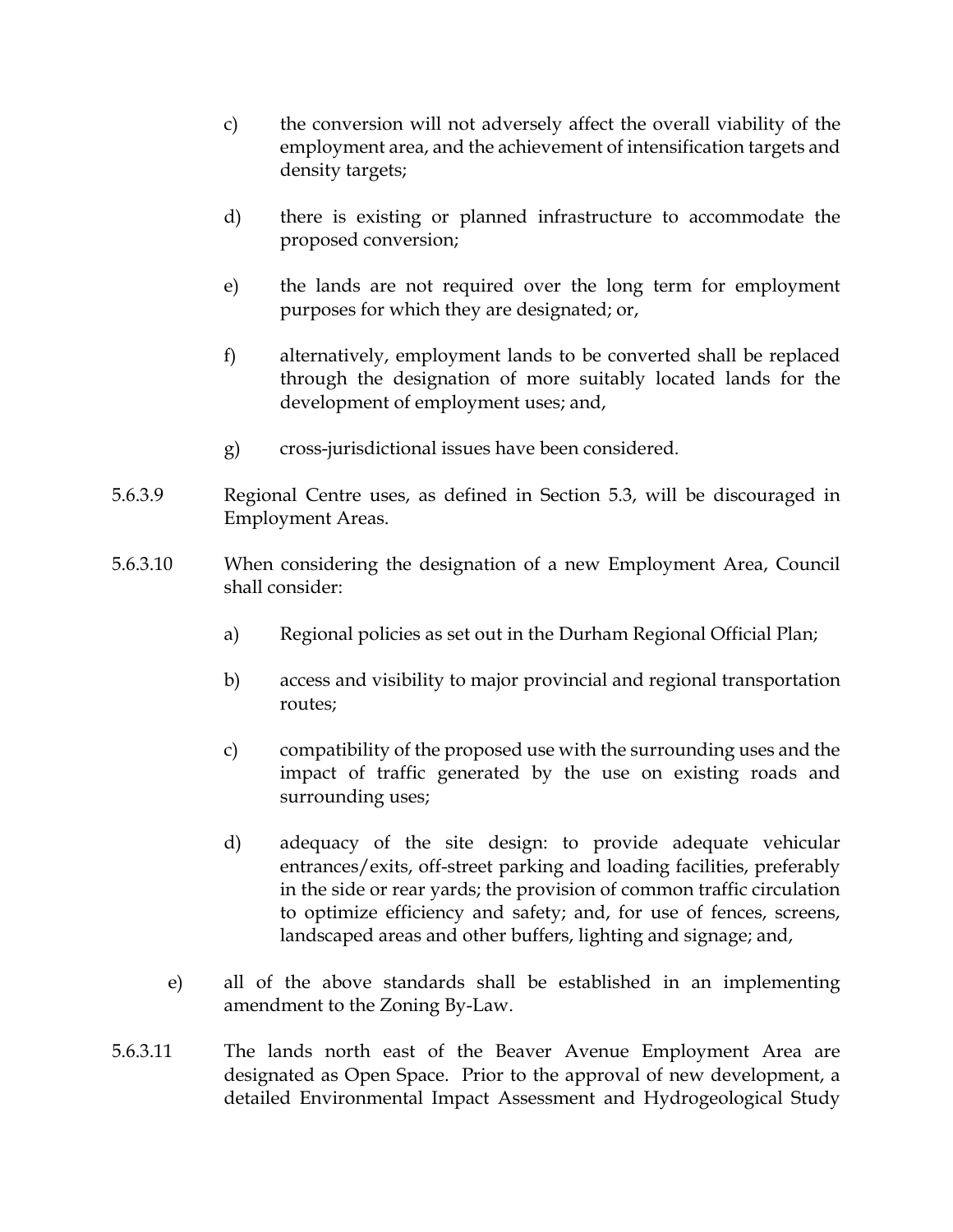will be required to be conducted to the satisfaction of the Township and the Lake Simcoe Region Conservation Authority to determine the limits of the Open Space area, the required setbacks for development, and mitigative measures. The Environmental Impact Assessment and Hydrogeological Study shall determine:

- a) the location and significance of the key natural heritage features;
- b) the location and significance of the key hydrologic features;
- c) that there will be no negative effects on the key natural heritage features or key hydrologic features;
- d) connectivity along the system and between the key natural heritage features and key hydrologic features is maintained, or where possible, enhanced;
- e) the identification of appropriate buffers to mitigate the impacts of development.
- 5.6.3.12 Decisions of Council to refuse an application, or non-decisions of Council on applications for the conversion of Employment Areas, shall not be subject to appeal to the Ontario Municipal Board, pursuant to the Planning Act.

## **5.6.4 Special Provisions – Employment Areas**

- 5.6.4.1 Special provisions shall apply to the following:
	- a) Notwithstanding any other provisions in this Plan to the contrary, a commercial food supermarket may be developed on the property within Part of Lot 13, Concession 6, in the former Township of Brock, identified in the Assessment Roll as No. 18-39-050-005-17400, subject to the development of the appropriate access to industrial lands behind the above identified lands.
	- b) That until such time as a municipal water supply is provided, only "dry industrial uses" shall be permitted on the lands designated as "Industrial-Developable on Private Wells and Municipal Sewer Systems" on the east side of the Beaver River, generally described as Part of Lot 22, Concession 12, in the former Township of Brock. Upon provision of a municipal water supply, this restriction shall cease to apply without amendment to this Plan.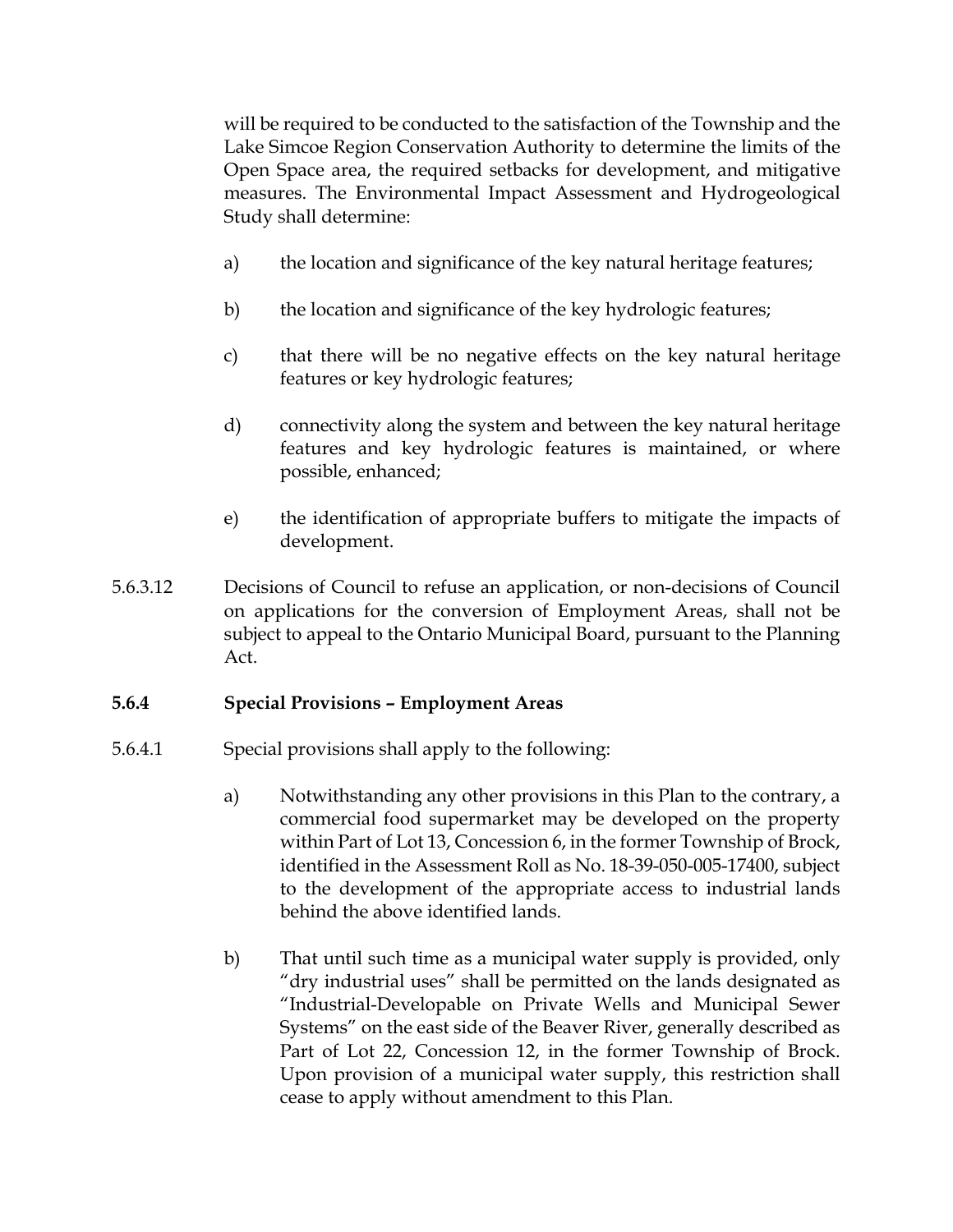## **5.7 OPEN SPACE AREAS**

#### **5.7.1 Objectives**

- 5.7.1.1 a) to create a linked urban open space system that connects parkland and valleylands;
	- b) to provide for a continuous trail and integrated park system within each of the Urban Areas and with an emphasis on the Lake Simcoe waterfront and river valleys;
	- c) to protect and expand the existing tree coverage within the Settlement Areas;
	- d) to provide for a continuous trail and integrated park system that links the settlement areas of the Township;
	- e) to provide for sufficient lands to meet the recreational needs of the residents;
	- f) to protect sensitive environments within the Settlement Areas;
	- g) to prevent development on lands which are hazardous due to flooding, steepness of slope or deep organic soils; and,
	- h) to improve water quality and quantity in streams, rivers and Lake Simcoe.

## **5.7.2 Policies**

- 5.7.2.1 The Open Space areas designated on Maps 1-A, 2-A and 3-A are comprised of parks, valley lands and hazard lands. These areas may be used for passive and/or active recreational uses.
- 5.7.2.2 The intent of the Open Space designation is to establish an identifiable and continuous open space network through the Settlement Areas. The open space network is intended to integrate, wherever possible, natural features and stormwater management facilities with parks and trails to provide opportunities for active and passive recreation. This network will connect the Settlement Areas.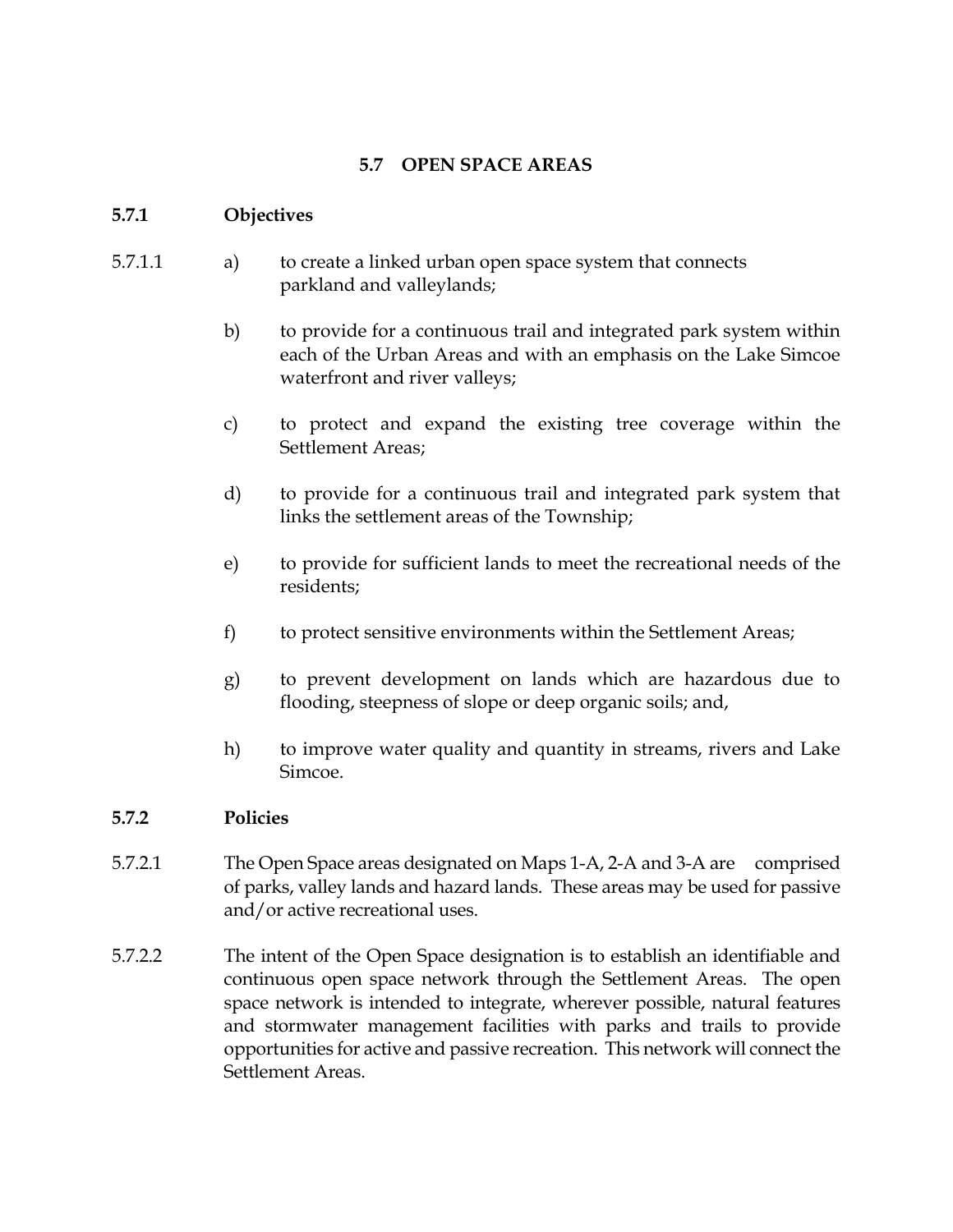- 5.7.2.3 Council shall endeavour, wherever possible, to develop through the acquisition of property, easements, development agreements and subdivision agreements, access along valley lands to link Open Space Areas with other areas and, in the case of Beaverton, the Regional Centre with the harbour area. To assist in the appropriate acquisition of land, Council may consider the preparation of a Parks and Trails Master Plan.
- 5.7.2.4 Parkland may be acquired pursuant to the provisions of the Planning Act and by other available means, including:
	- a) using monies allocated in the Municipal Budget;
	- b) using donations, gifts, and bequests from individuals or corporations; and,
	- c) using monies allocated by any authority having jurisdiction. As an alternative to parkland conveyance, Council may require the payment of money in lieu of such conveyance.
- 5.7.2.5 All lands dedicated to the Township shall be conveyed in a physical condition acceptable to Council. When an open watercourse is involved in an area to be dedicated, Council may require that easements for access to and maintenance of watercourses be dedicated to the Township as a condition of approval.
- 5.7.2.6 Parks or portions thereof may be designed to include stormwater quality/quantity control features. Where stormwater quality/quantity control features are included in parks, the design of such features shall be subject to the approval of the Township, in consultation with the Conservation Authority. For proposals within the Lake Simcoe Watershed, the requirements of the Lake Simcoe Protection Plan shall be satisfied. In instances where grading or the presence of water precludes the use of a portion of the park area for the required park purposes, the stormwater control features portion of the park shall not be included as part of the parkland dedication.
- 5.7.2.7 Trees and woodlots within the Settlement Areas enhance the character of the area and quality of life for the residents. Council may consider undertaking an urban tree strategy. Such a strategy would identify areas that are best suited for enhanced tree coverage. In addition, direction would be provided for municipal requirements for tree coverage/replacement within proposed plans of subdivision/condominium.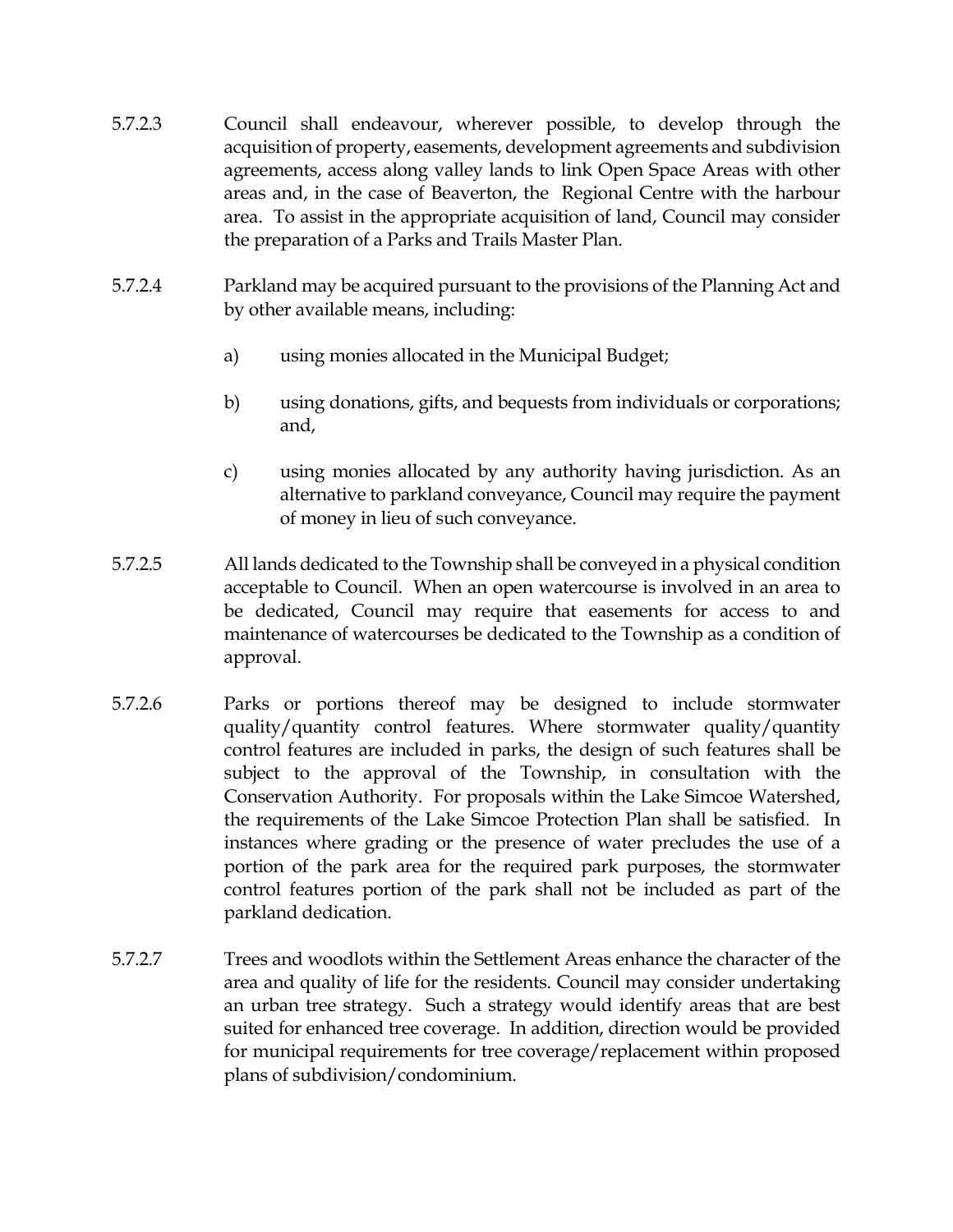- 5.7.2.8 Where development is proposed on a site, part of which is indicated as Hazard Lands, such Hazard Lands shall not be acceptable as part of the dedication for park purposes as required under the Planning Act. However, the Township will encourage the transfer of these lands to a public authority.
- 5.7.2.9 The boundaries of natural hazard lands are intended to reflect the limits of flooding as well as the erosion hazard for the adjacent stream or Lake Simcoe. These areas are identified in the Zoning By-law. When proposing development, precise boundaries will be established through a survey wherever development occurs adjacent to such lands, subject to the approval of the Conservation Authority.
- 5.7.2.10 Where any lands included within the Open Space designation are under private ownership, it shall not be construed that these sites are free and open to the public, nor that they will be acquired by the municipality or any other authority.

## **5.8 BEAVERTON HARBOUR AREA**

## **5.8.1 Objectives**

5.8.1.1 The Beaverton Harbour Area, designated on Map 1-A, is intended to be a focal point of the community, a people place for residents and visitors alike, providing a variety of uses that complement the natural features of the area and enhance the water oriented opportunities in this portion of the community.

## **5.8.2 Policies**

- 5.8.2.1 The Beaverton Harbour is a diverse mixed use area that provides active and passive recreational activities, tourist oriented commercial uses and residential uses while protecting and enhancing the natural features of the area. The Harbour Area plays a major role in providing services year-round to tourists and residents alike.
- 5.8.2.2 The Beaverton Harbour is located 5 km south of the Trent-Severn Waterway and has the potential to attract additional boating traffic. Future harbour activities, opportunities, and capital works projects shall be explored to enhance the area's ability to attract tourists. Specifically, the development of additional marinas in the Harbour area will be examined by the Township and participation by the private sector will be encouraged in the development of a marina at the mouth of the Beaver River.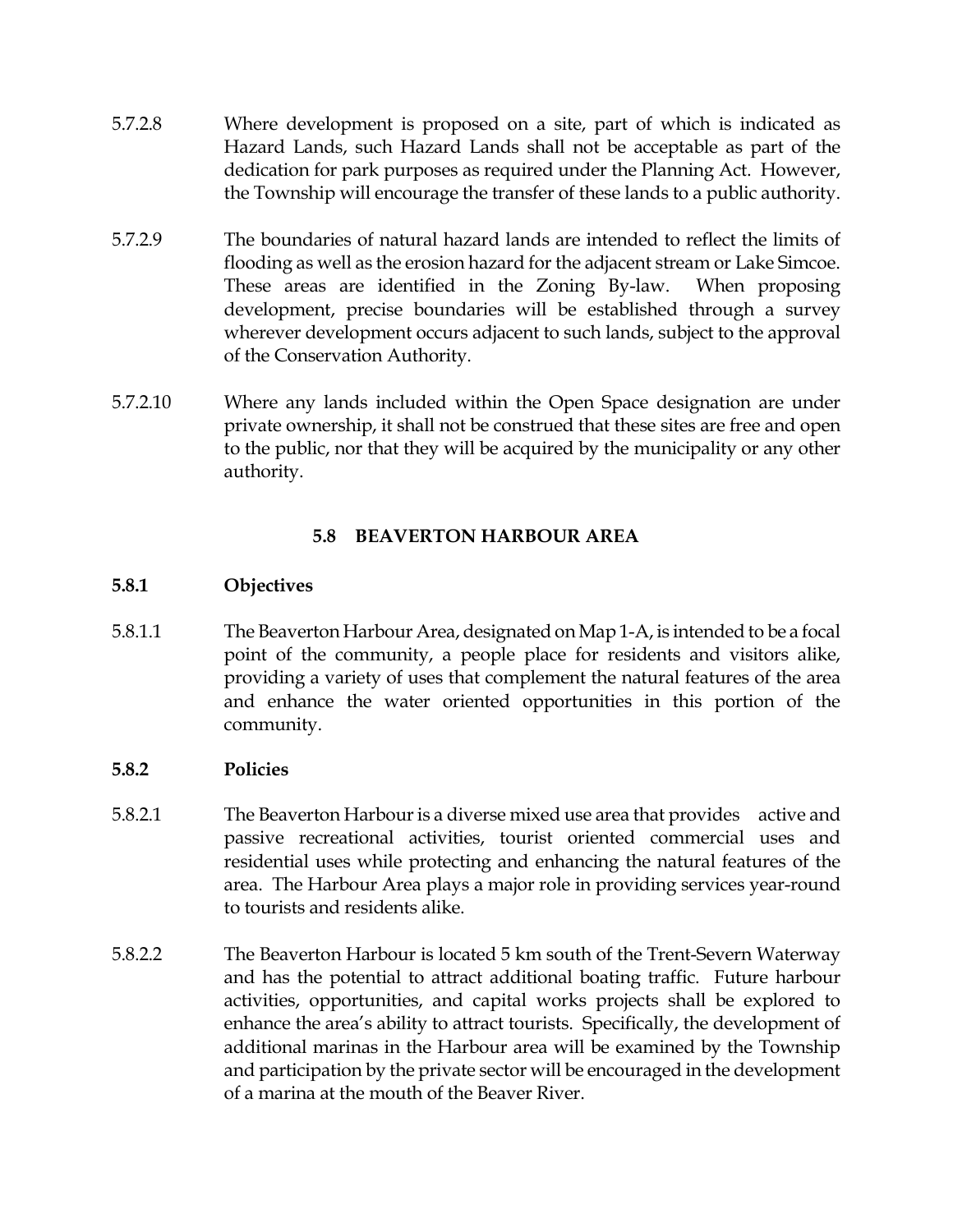- 5.8.2.3 The Beaverton Harbour Area is a destination and access point of the trail system that links the communities in the Township.
- 5.8.2.4 The health and safety of all residents and visitors to the Beaverton Harbour Area is of paramount concern. Any development within the area will be planned in such a manner that is does not pose a threat to the health of residents and visitors. In addition, the harbour area should be perceived as an area which is safe and can be visited by all persons without their safety being compromised.
- 5.8.2.5 The ongoing beautification of the harbour shall be an important consideration in future improvements. Development in the Beaverton Harbour Area will incorporate measures which serve to complement and beautify its scenic locations to assist in the promotion of the area as an attractive destination point. The quality of the natural environment will be improved and enhanced.
- 5.8.2.6 The promotion of the Beaverton Harbour Area, in partnership with the Beaverton Chamber of Commerce, will be achieved through:
	- a) signage;
	- b) inclusion in Township and Region tourist brochures; and,
	- c) establishment of special events and festivals;
- 5.8.2.7 The design and massing of new development will reflect and complement the character of the harbour.

## **5.9 HAMLETS**

#### **5.9.1 Objectives**

5.9.1.1 Hamlets are to be a focus of limited development outside of the Urban Areas. The residential character and cultural heritage that is unique to each hamlet is to be preserved and enhanced.

## **5.9.2 Policies**

5.9.2.1 The five hamlets: Gamebridge, Manilla, Port Bolster, Sonya, and Wilfrid, are designated in the Durham Regional Official Plan. The boundaries for the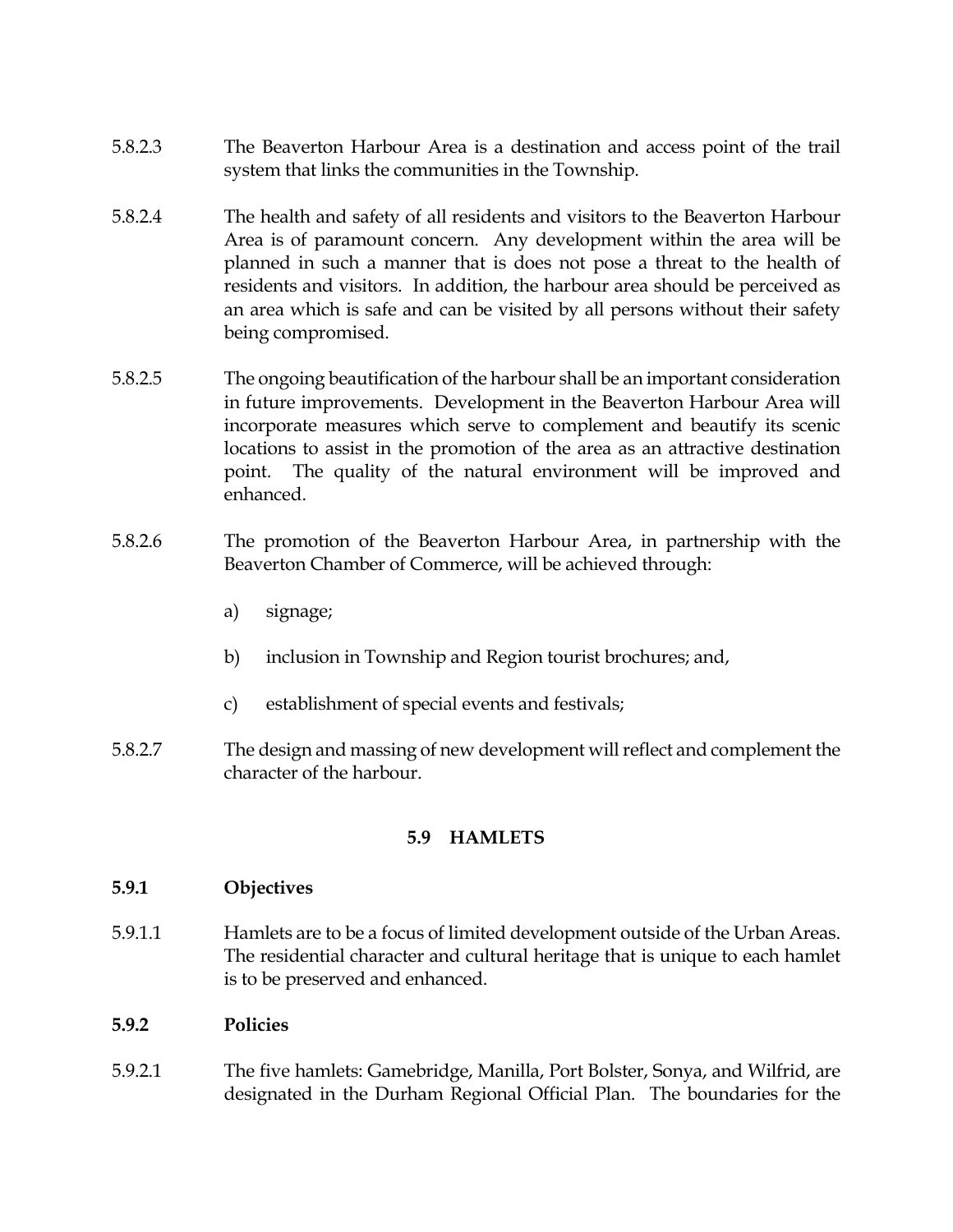hamlets are shown in Maps 6-A to 6-E.

- 5.9.2.2 Development in Hamlets is to be compatible with the surrounding land uses and may consist of a variety of uses including: residential uses; community facilities; employment uses and commercial uses that meet the immediate needs of the residents of the hamlets and the surrounding rural area.
- 5.9.2.3 Development in Hamlets is to be in a compact manner, in depth rather than strips, utilize a grid system of roads and make every effort to preserve their historic characteristics by requiring new development to complement existing building types. Development is to be individually serviced with private drilled wells and private sewage disposal systems that adhere to current Regulations.
- 5.9.2.4 The existing residential development in Hamlets is on relatively small lots. To preserve this character of hamlet development, the use of individual private tertiary treatment systems that utilize a smaller area of the lot for disposal beds will be encouraged.
- 5.9.2.5 Residential development shall be by plan of subdivision. Development proposals shall be accompanied by:
	- a) an analysis of the hydrogeological regime to determine the availability and quality of groundwater on a long-term basis;
	- b) an assessment of the impact of future development on existing groundwater and surface water quality and quality, on the existing sources of drinking water and stormwater management;
	- c) an assessment of the long-term suitability of the soil and groundwater conditions for the effective operation of private sewage disposal systems;
	- d) other studies required in the Durham Regional Official Plan; and,
	- e) new residential development within the Hamlets of Gamebridge, Manilla, and Sonya must demonstrate conformity to the Minimum Distance Separation formulae.
- 5.9.2.6 Infilling in Hamlets, through the creation of lots by severance, may be permitted.
- 5.9.2.7 Lot size in Hamlets shall meet the Region of Durham Drilled Wells and Lot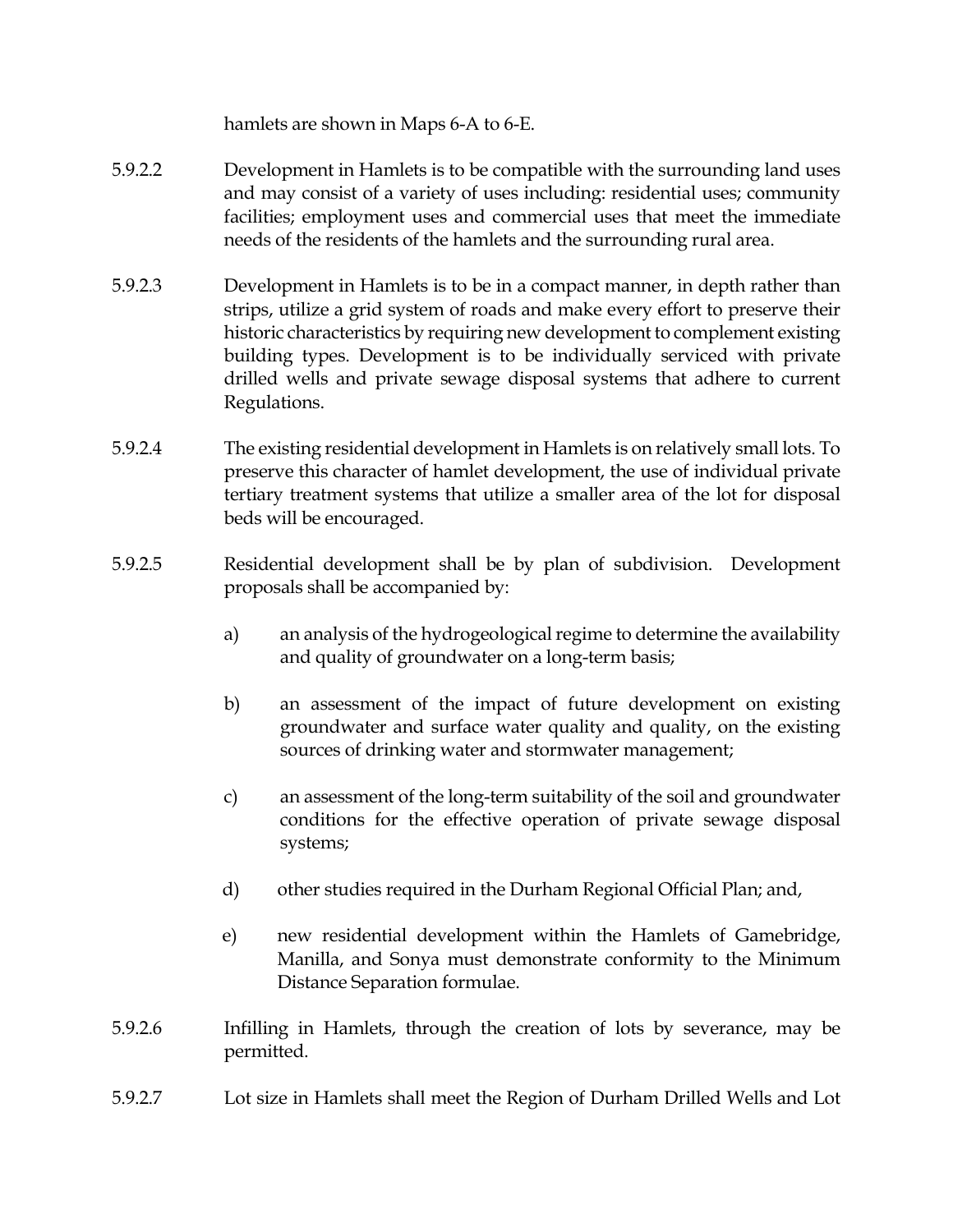Sizing Policies as applied to Consents (severances) and Draft Plans of subdivision. Lot creation may be subject to other studies as required by the Township and Region and requires support by the Township of Brock.

## **5.10 SHORELINE RESIDENTIAL AREAS**

## **5.10.1 Objectives**

5.10.1.1 The lands designated as Shoreline Residential Areas in the Durham Regional Official Plan recognize the existing residential development along the lakeshore. The cultural heritage and rural residential character that is unique to the Shoreline Residential Areas is to be preserved and enhanced. Maps 4- A, 4-B, 4-C and 4-D identify the existing development with each of the four Shoreline Residential Areas.

## **5.10.2 Policies**

- 5.10.2.1 Limited development is permitted in the Shoreline Residential Areas. Development is to be individually serviced with private drilled wells and private sewage disposal systems that satisfy the requirements of the Region of Durham. Such development may include infill development, redevelopment and resort development subject to the following considerations:
	- a) the development is integrated with existing or proposed parks and trails and does not constrain ongoing or planned stewardship and remediation efforts;
	- b) there is no negative impact on the features and functions of significant natural features;
	- c) to the extent possible, the development enhances the ecological features and functions of shorelines;
	- d) the maximum height of any proposed building is 3 storeys; and,
	- e) the use of tertiary sewage treatment systems/facilities where appropriate.
- 5.10.2.2 Residential development may occur as infilling between two existing residences. Where this form of development occurs, lot frontages and the density of development shall be in keeping with the development of adjacent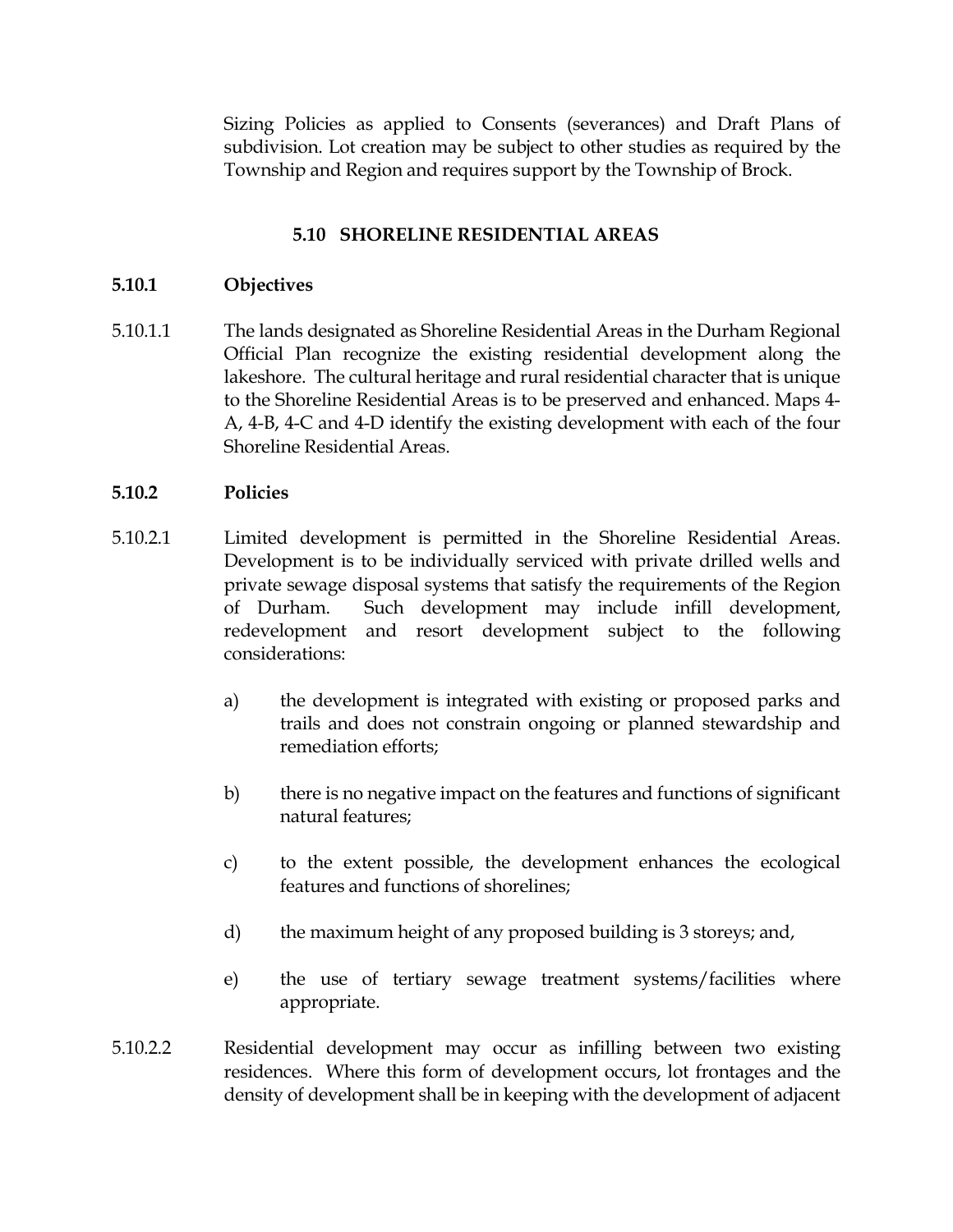lands subject to the ability of the land to accommodate private sewage and water services.

- 5.10.2.3 Proposals for land use conversions, redevelopments and/or resort development within the Shoreline Residential Areas shall:
	- a) establish or increase the extent and width of a vegetation protection zone along a shoreline to a minimum of 30 metres;
	- b) increase or expand the extent of fish habitat in the littoral zone;
	- c) minimize erosion, sedimentation and the introduction of nutrient or other pollutants and promote planning, design and construction practices that maintain or improve water quality;
	- d) improve the efficiency of sewage disposal facilities in order to reduce nutrient inputs to groundwater and the lake; and,
	- e) Integrate landscaping and habitat restoration into the design of the proposal to enhance the ability of native plants and animals to use the shoreline as both wildlife habitat and a movement corridor.
- 5.10.2.4 Any application for development or site alteration within 120 metres of the Lake Simcoe shoreline shall be accompanied by a natural heritage evaluation that satisfies the requirements of the Lake Simcoe Protection Plan unless the application is in relation to the following:
	- a) forest, fish and wildlife management;
	- b) stewardship, conservation, restoration and remediation undertakings;
	- c) existing uses;
	- d) flood or erosion control projects that are necessary in the public interest;
	- e) retrofits of existing stormwater management works but does not include the establishment of new stormwater management works;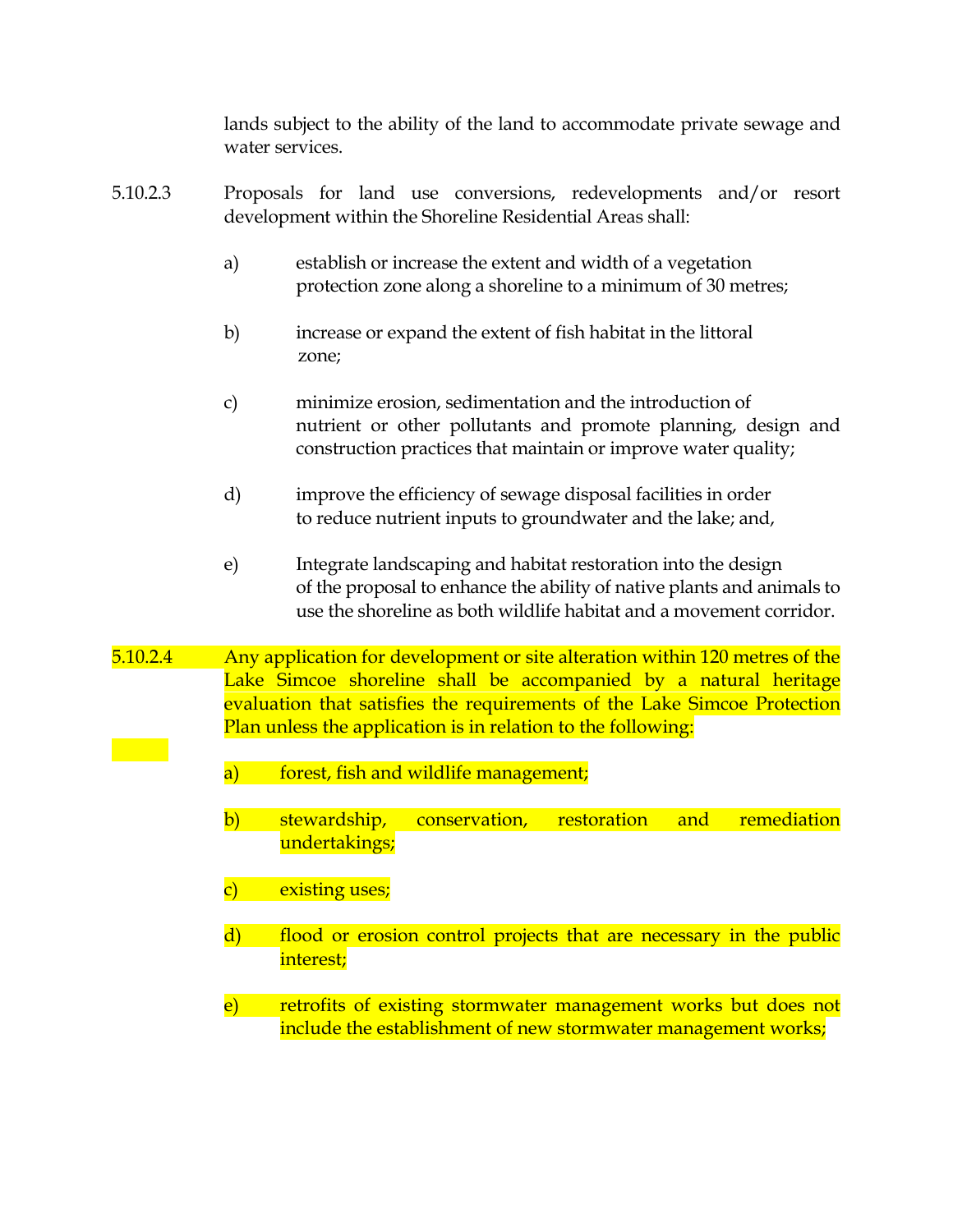- f) infrastructure if the need for the project has been demonstrated through an Environmental Assessment or other similar environmental approval and there is no reasonable alternative; and,
- g) low-intensity recreational uses including access to the lake that require very little terrain or vegetation modification and few, if any buildings or structures, including but not limited to the following:
	- i) non-motorized trail use;
	- ii) natural heritage appreciation;
	- iii) unserviced camping on public and institutional land; and,
	- iv) accessory uses to existing buildings or structures.
- 5.10.2.5 The minimum vegetation protection zone in the existing settlements and shoreline built-up areas is 30 metres, or greater if determined appropriate by a natural heritage evaluation.

# **6. SERVICING AND INFRASTRUCTURE**

## **6.1 UTILITIES**

- 6.1.1 The lands designated as Utilities on Maps 1-A, 2-A, and 3-A, recognize existing water and sewage treatment facilities owned and operated by the Region of Durham. The use of such facilities is to be in accordance with the provisions of the Durham Regional Official Plan.
- 6.1.2 Utilities, telephone exchanges and cable services serving their immediate surroundings, fire halls, water supply and water pollution control plants, pumping stations, and municipal works facilities operated by public agencies, and pipeline rights-of-way may be allowed in any designation without amendment to this Plan.
- 6.1.3 No new municipal sewage treatment plant shall be established in the Lake Simcoe watershed unless:
	- a) the new plant is intended to replace an existing municipal sewage treatment plant; or
	- b) the new sewage treatment plan will provide sewage services to: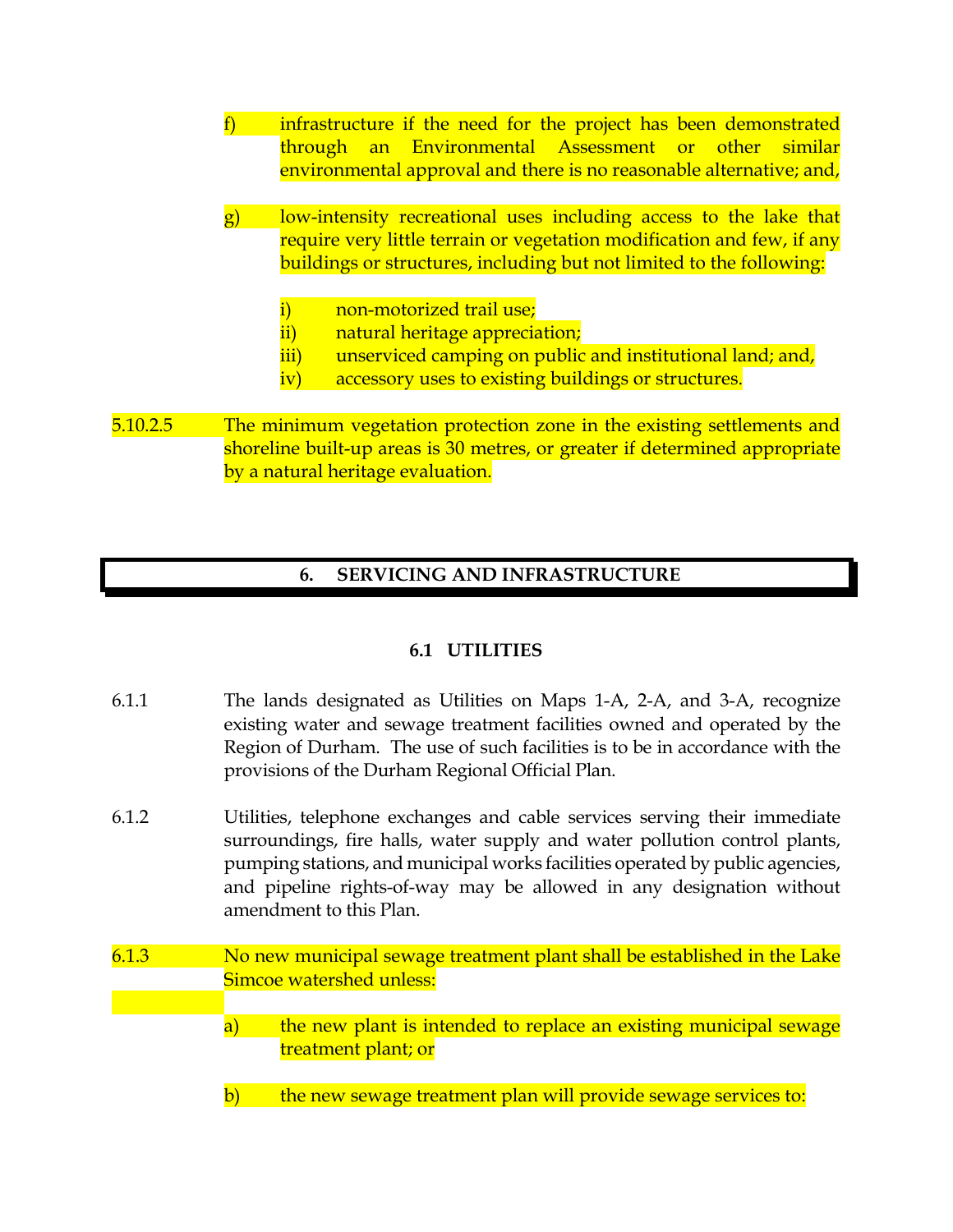- 1. development that is on partial services, or
- 2. a development where one or more subsurface sewage works or on-site sewage systems are failing.
- 6.1.4 In accordance with the provisions of the Lake Simcoe Protection Plan, no new on-site sewage system or subsurface sewage works shall be permitted within 100 metres of the Lake Simcoe shoreline, other lakes or any permanent stream within the Lake Simcoe Watershed, except in the following circumstances:
	- a) a proposal for an on-site sewage system or subsurface sewage works that would serve an agricultural use, an agricultural-related use or a public open space;
		- b) a proposal for an on-site sewage system or subsurface sewage works that would replace or expand the capacity of an existing onsite sewage system or subsurface sewage works that will serve a use that would be been permitted by the Zoning By-law as of June 2, 2009.
	- c) a proposal for an on-site sewage system or subsurface sewage works that relates to a development proposal for only one dwelling, where the proposal would have been permitted by the Zoning By-law as of June 2, 2009.

## **6.2 LANDFILL SITES**

- 6.2.1 Existing and former landfill are indicated on Map 5. These sites and their assessments areas (or lands within a 500 metre radius of the sites, where no site-related environmental information is available) shall be zoned in an appropriate zoning category permitting only agricultural uses (except for farm dwellings, other buildings and wells) and uses in existence on December 19, 1985. Prior to the Township rezoning to permit additional uses, the proponents shall:
	- a) carry out such studies, to the satisfaction of the Ministry of the Environment and the Township, as they may require, to show that the proposed development can safely take place. Studies of gas, leachate and hydrogeology shall be carried out by a qualified professional; and,
	- b) obtain the written approval of the Ministry of the Environment indicating that the development satisfies the provisions of the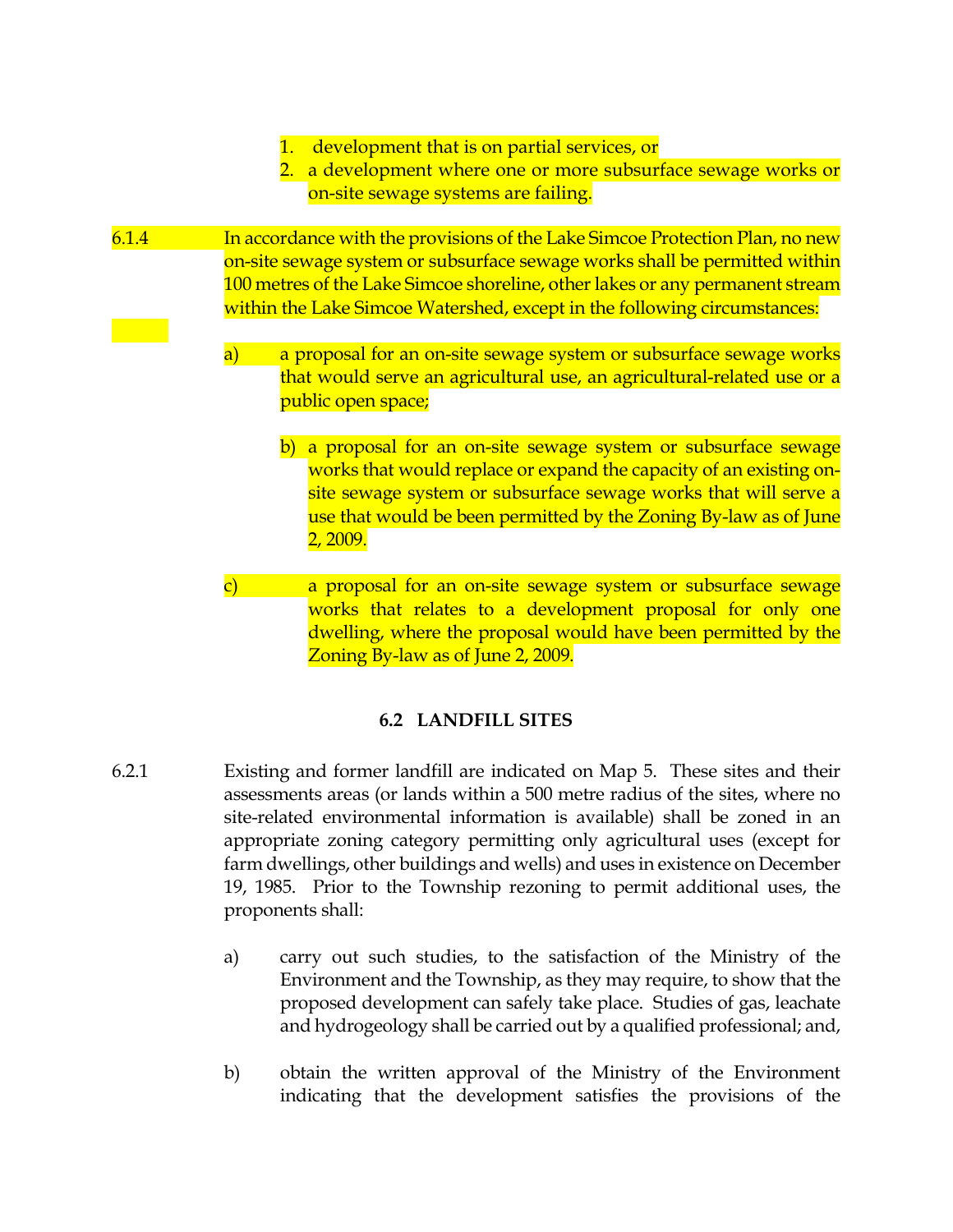Environmental Protection Act as amended.

- 6.2.2 The construction and phasing of all development shall coincide with the control of any problem identified by the engineering studies.
- 6.2.3 Residential development shall not be permitted on areas identified as containing organic or chemical waste.

## **6.3 TRANSPORTATION**

## **6.3.1 Transportation System**

- 6.3.1.1 The Transportation System shown on Maps 1-A, 2-A and 3-A has been classified on the basis of function and design, comprising arterial roads, collector roads and local roads. The transit priority network and the strategic goods movement network are identified on Schedule C Map C3 and Map C4 respectively of the Durham Regional Official Plan.
- 6.3.1.2 Arterial Roads
	- a) Arterial roads are those under the jurisdiction of the Ministry of Transportation, the Region of Durham or the Township. Reference shall be made to the appropriate Section of the Durham Regional Official Plan for policies applicable to arterial roads under the jurisdiction of the Region of Durham. Schedule 'C', Map 'C1' of the Durham Regional Official Plan illustrates the hierarchy of roads.
	- b) Type A arterial roads are designed to accommodate the movement of large volumes of traffic at moderate to high speeds over relatively long distances and shall have a right-of-way width of 36-45 metres.
	- c) Type B arterial roads are designed to accommodate the movement of moderate volumes of traffic at moderate to high speeds and shall have a right-of-way width of 30-36 metres.
	- d) Type C arterial roads are designed to accommodate the movement of lower volumes of traffic at slower speeds for predominantly intramunicipal trips and shall have a right-of-way width of 26-30 metres.
	- e) Any development adjacent to a Provincial highway shall be subject to the geometric and safety requirements as well as the permit control of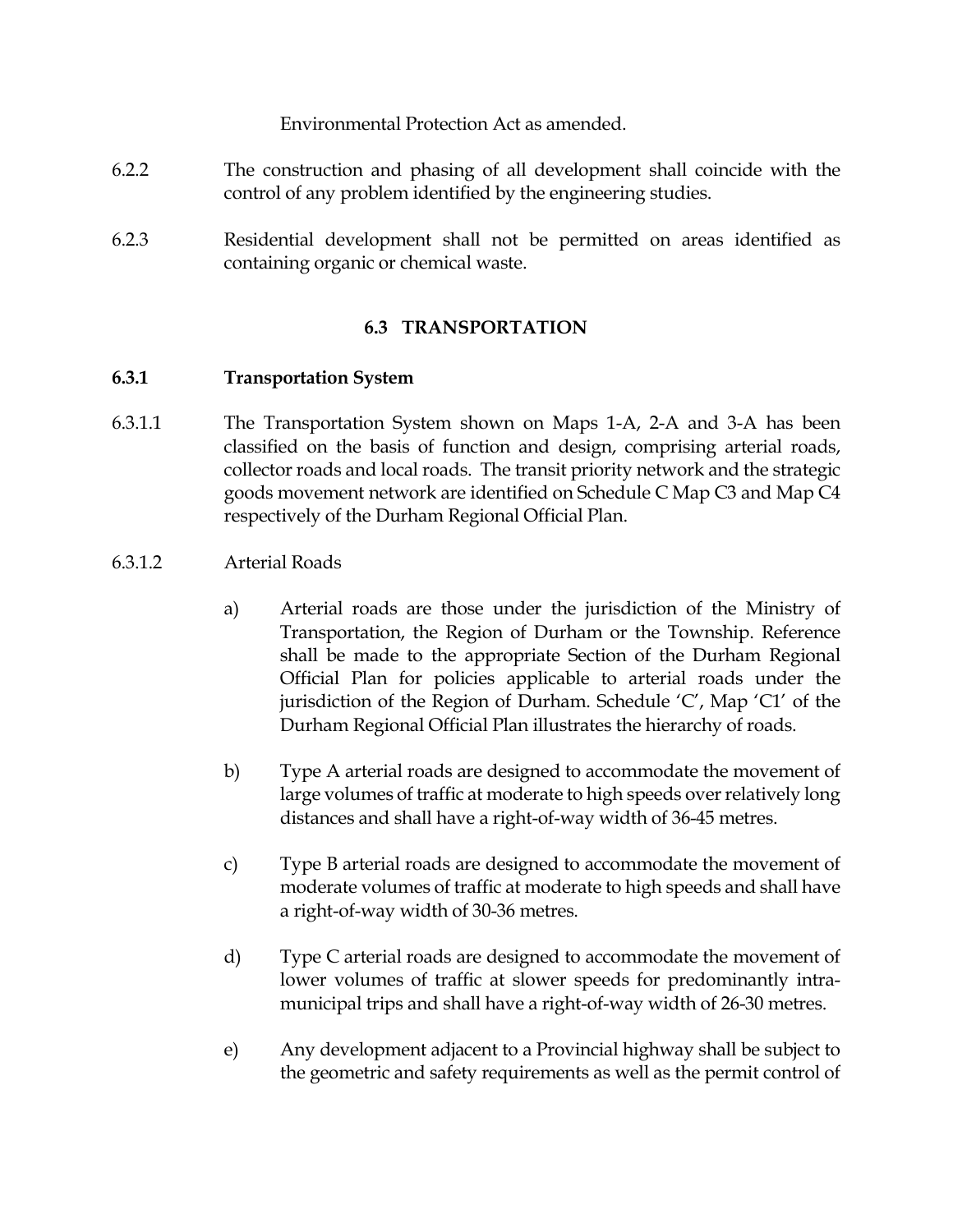the Ministry of Transportation in accordance with the Public Transportation and Highway Improvement Act.

## 6.3.1.3 Collector Roads:

- a) Collector roads are intended to connect local roads to arterial roads as well as to provide access to abutting properties.
- b) Right-of-way widths for collector roads shall be 20 26 metres (66 86 feet)

## 6.3.1.4 Local Roads:

- a) Local roads are shown on Maps 1-A, 2-A and 3-A for information purposes only and do not form part of this Plan.
- b) Local roads are intended to provide access to land uses. They shall generally move low volumes of traffic.
- c) Local roads shall be designed to discourage through traffic but shall continue to reinforce the existing grid pattern to complement the established character of the respective Settlement Area.
- d) Right-of-way widths for local roads shall be 20 metres (66 feet).
- 6.3.1.5 In conjunction with the implementation of the road system and the approval of development proposals, Council shall consider improvements to intersections where there are potential traffic hazards. This may include geometric changes, ancillary lands, the provision of sidewalks and traffic control changes, if warranted.
- 6.3.1.6 The Township, as a condition of development or redevelopment, may require lands for the purposes of road widening or extensions to be dedicated to the appropriate authority having jurisdiction. Additional lands in excess of the typical right-of-way widths may also be required to be conveyed for works related to, but not limited to, extensive cut-fill operations, intersection improvements, bridges, sight triangles, grade separations with a railway, and drainage and buffering improvements. Where additional land is required for widening and extensions, such land shall be obtained in accordance with the provisions of the Planning Act.
- 6.3.1.7 Any new road access must be designed in such a manner that no traffic hazard is created by reason of concealment of such access by a curve or grade.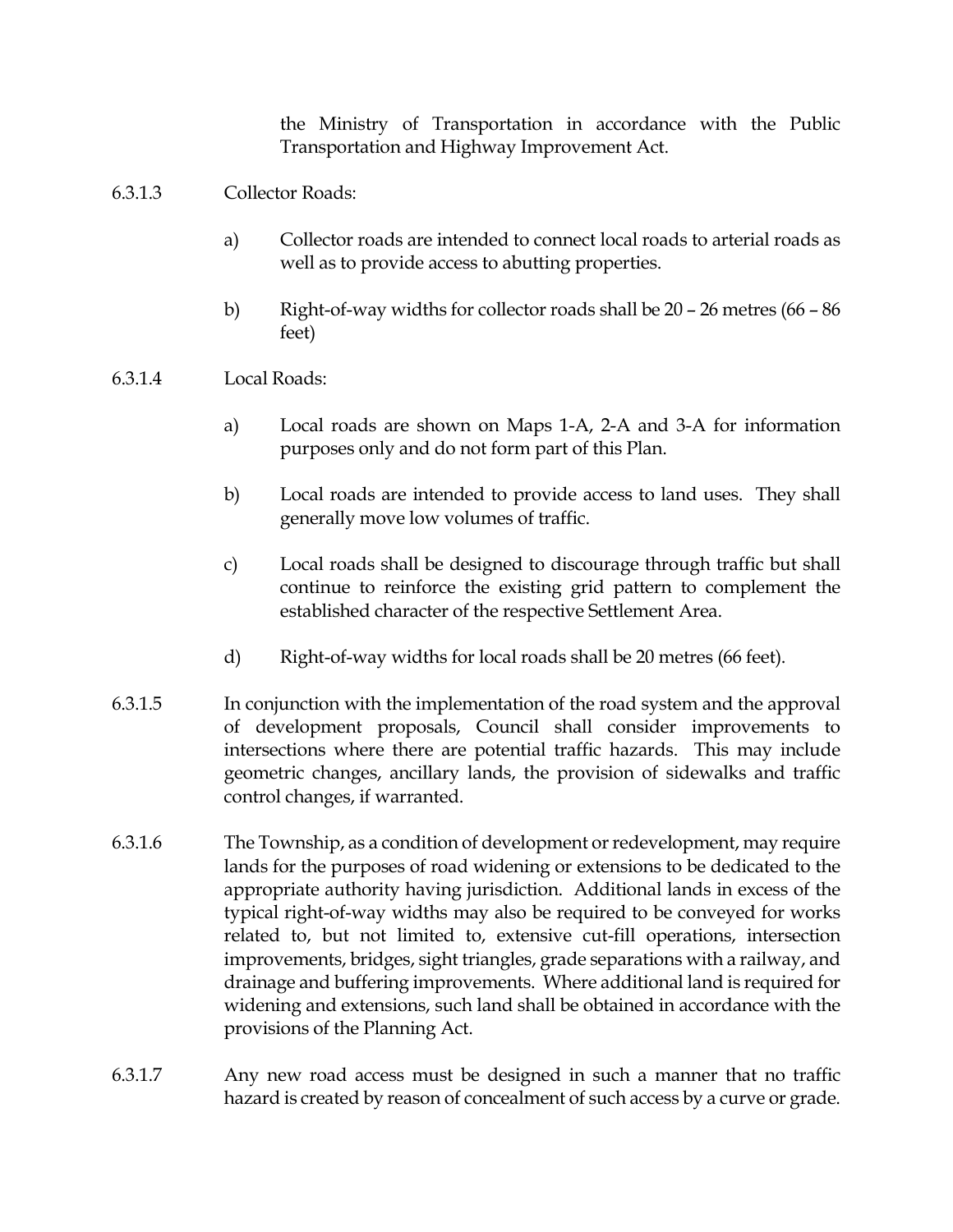Access points should be limited, especially in respect to arterial roads. Comments from the appropriate engineering department in respect to development proposals will be sought and carefully considered. Approval will be granted only if the access is found to be adequate.

- 6.3.1.8 It is intended that level railroad crossings in the Township will be improved by means of grade separations or provided with other protective measures, such as signals and/or gates.
- 6.3.1.9 Construction of new roads and bridges and the reconstruction of existing facilities will be undertaken in a manner to minimize the impact on significant natural and cultural features. Accordingly, when such construction or reconstruction is considered, Council will consult with appropriate Regional and Provincial agencies.
- 6.3.1.10 The future extension of Highway 404 into the Township from the Region of York is supported. The final alignment of this freeway will be determined following the completion of the required route planning and preliminary design studies, pursuant to the Environmental Assessment Act.
- 6.3.1.11 In order to preserve and complement the historical characteristics of the Regional Centres, the required road right-of-way widths within the Regional Centres may be reduced to reflect the existing road right-of-way widths subject to the approval of the Region of Durham or the Township of Brock.

## **6.3.2 Transit**

- 6.3.2.1 The Township shall work with the Greater Toronto Transit Authority and the Region of Durham to maintain and enhance GO Bus and Durham Region transit services within the Township.
- 6.3.2.2 The Township shall work with the Region of Durham to develop a regional transit system in accordance with the needs of the Township and the policies of the Durham Regional Official Plan. In particular, the Township shall ensure that the regional transit system will link the Settlement Areas in the Township and with other communities in the Region.
- 6.3.2.3 The Township shall support transit supportive community design measures through the consideration of development applications abutting arterial roads and shall ensure that:
	- a) arterial and collector roads are designed to accommodate transit facilities;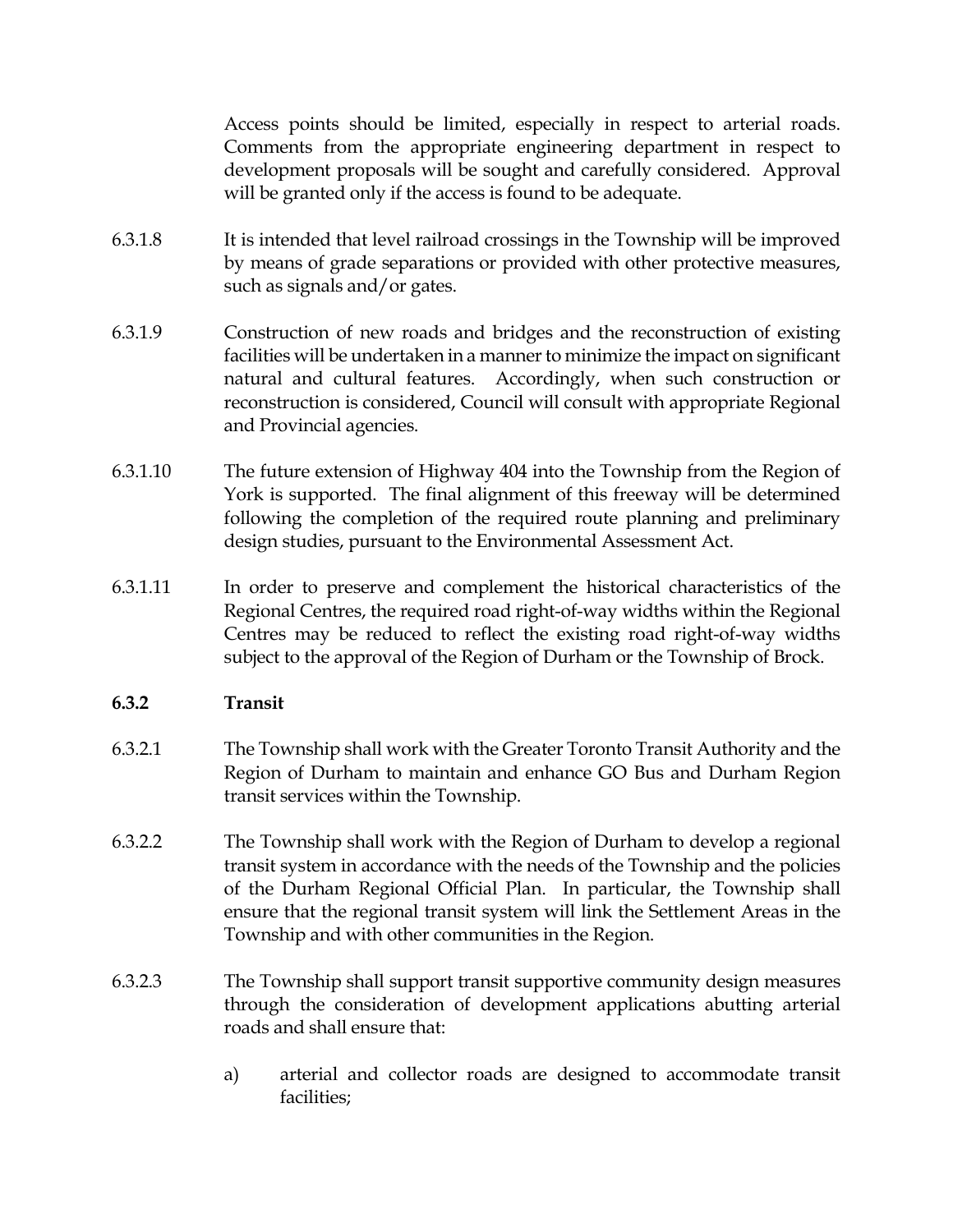- b) the amount of reverse lot frontage along the arterial road is minimized;
- c) alternatives to reverse lot frontage such as window streets and cul-desacs adjacent to the arterial road are promoted;
- d) noise attenuation walls or fencing, where applicable, along the sideyard of lots adjacent to the arterial road are provided; and
- e) direct visual and pedestrian connections from proposed land uses and/or local streets are provided to the arterial road.
- 6.3.2.4 The Township shall require, as a condition of development or redevelopment, that adequate off-street parking and loading facilities be provided in accordance with the regulations in the Zoning By-law. However, and notwithstanding the foregoing, the Township shall encourage the retention and expansion of on-street parking in areas where it will not interfere with the efficient movement of traffic.

# **6.4 SOURCE WATER PROTECTION**

6.4.1 The Ontario *Clean Water Act* requires that municipalities, with the assistance of Conservation Authorities, develop policies to prevent or manage significant drinking water threats to municipally maintained water systems. The South Georgian Bay Lake Simcoe (SGBLS) Source Water Protection Area was created by the Province in order to administer these policies. As such, a Source Protection Plan was developed by the SGBLS Source Protection Committee, in conjunction with other Conservation Authorities, municipalities and stakeholders within the SGBLS Source Water Protection Area.

> Policies related to the protection of source water resources are found in both this Plan and the Durham Regional Official Plan. Therefore, the Source Water Protection policies of the Durham Regional Official Plan should also be consulted when considering development that may impact source water protection areas. Furthermore, the SGBLS Source Water Protection Plan should also be consulted when conducting certain uses and activities within these source water protection areas. Where there is a conflict between the policies of this Plan, the Durham Regional Official Plan, and the SGBLS Source Water Protection Plan, the more restrictive policy shall apply.

## **6.4.2 Municipal Wellhead Protection Areas and Intake Protection Zones**

6.4.2.1 Wellhead Protection Areas (WHPAs) are areas in the vicinity of municipal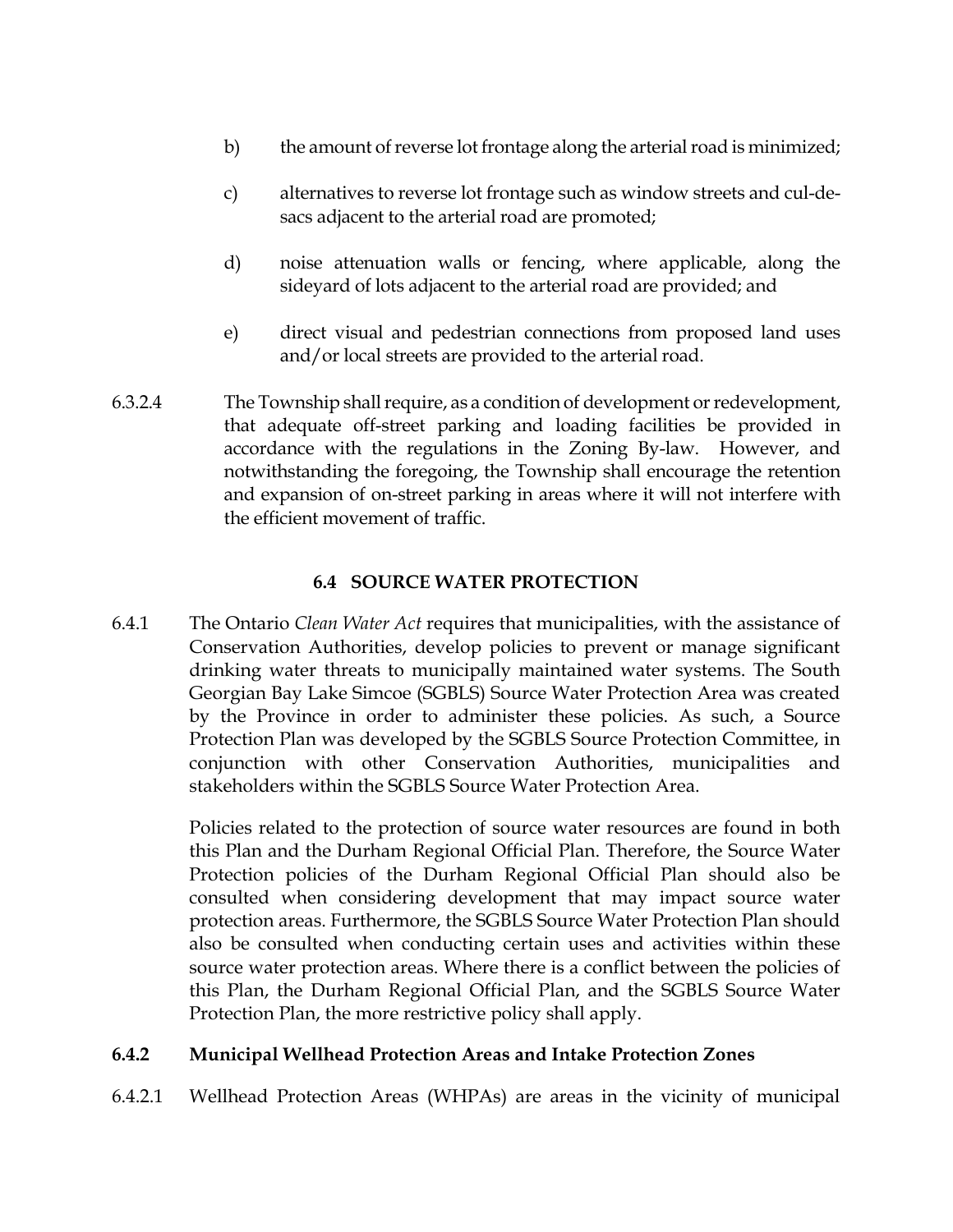wellheads where groundwater drawn for municipal servicing is most vulnerable to impacts from land uses.

- 6.4.2.2 Intake Protection Zones (IPZs) are areas of land and water immediately surrounding a surface water intake where surface water and groundwater is most vulnerable to impacts from land uses. The vulnerable area is determined based on the minimum response time for the water treatment plant operator to respond to adverse conditions or emergencies. Although surface water is drawn for treatment, groundwater on lands in the vicinity of the surface water source of an IPZ must also be protected from land uses which may impact the quality and quantity of surface water.
- 6.4.2.3 Within WHPAs and IPZs, it may be necessary to restrict or even prohibit certain land uses and activities due to their potential to negatively impact groundwater and surface water quality and drinking water quantity.
- 6.4.2.4 The Urban Areas of Cannington and Sunderland both utilize municipal wells to supply municipal drinking water to residents. The Urban Area of Beaverton utilizes surface water drawn from Lake Simcoe that is treated at the Beaverton Water Treatment Plant.

Lands that are located within the WHPAs for Cannington and Sunderland are identified on Schedules 2-D and 3-D, respectively, while lands that are located within the Beaverton IPZs are identified on Schedule 1-D.

- 6.4.2.5 The following land uses that include one or more of the following activities are prohibited in vulnerable areas where the activity is or would be a Significant Drinking Water Threat:
	- a) Waste disposal sites within the meaning of Part V of the Environmental Protection Act within a WHPA with a vulnerability score of 8 – 10 or within an IPZ-1.
	- b) Large (more than 10,000 litres) on-site sewage systems within a WHPA with a vulnerability score of 10.
- 6.4.2.6 Land uses associated with the following activities are prohibited, unless it has been demonstrated that the activity does not constitute a Significant Drinking Water Threat:
	- a) Agricultural source material storage facilities within a WHPA with a vulnerability score of 10 or within IPZ-1;
	- b) Non-agricultural source material storage facilities within a WHPA with a vulnerability score of 10 or within IPZ-1;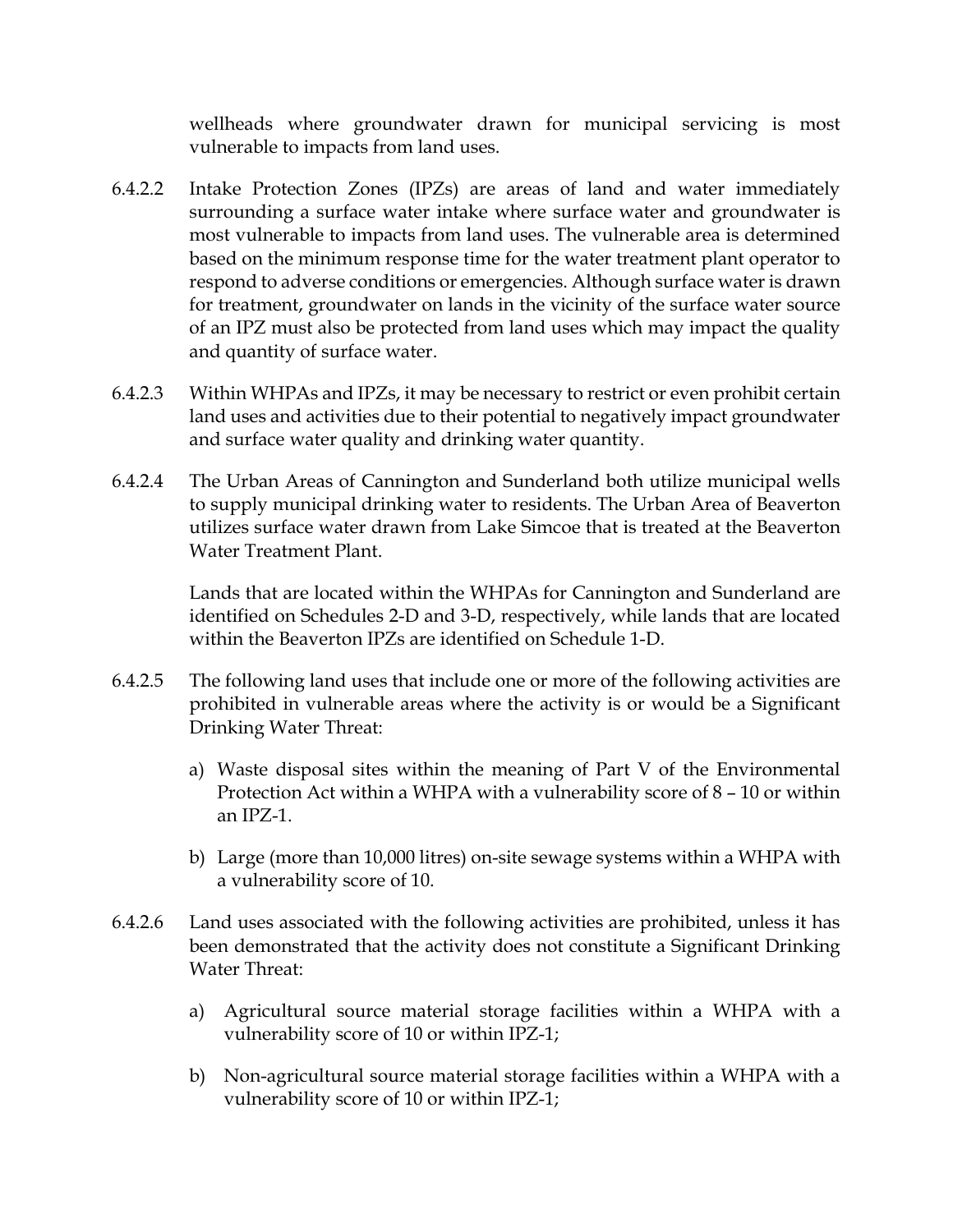- c) Commercial fertilizer storage facilities within a WHPA with a vulnerability score of 10;
- d) Pesticide storage facilities within a WHPA with a vulnerability score of 10 or within IPZ-1;
- e) Road salt storage facilities within a WHPA with a vulnerability score of 10 or within IPZ-1;
- f) Snow storage facilities within a WHPA with a vulnerability score of 10 or within IPZ-1;
- g) Fuel storage within a WHPA with a vulnerability score of 10;
- h) The storage of dense non-acqueous phase liquids (DNAPLS) within a WHPA-A, B, or C;
- i) Organic solvent storage within a WHPA with a vulnerability score of 10; and,
- j) Outdoor confinement or a farm animal yard within a WHPA-A or IPZ-1.

## **6.4.3 Policies for Cannington and Sunderland WHPAs**

- 6.4.3.1 The Wellhead Protection Areas for Cannington and Sunderland, as identified on Schedules 2-D and 3-D, respectively, are based on the "time-of-travel" for groundwater to reach the wellhead. The lands within 100 metres of the wellhead are considered the most vulnerable. The time-of-travel zones (vulnerable areas) are as follows:
	- a) The area within a 100 metre radius from each municipal wellhead has been identified as WHPA-A
	- b) The area subject to a 2 year time of travel to the wellhead has been identified as WHPA-B
	- c) The area subject to a 5 year time of travel to the wellhead has been identified as WHPA-C
	- d) The area subject to a 25 year time of travel to the wellhead has been identified as WHPA-D
	- e) The area where a well is influenced by surface water has been identified as WHPA-E (Cannington and Sunderland). Within Cannington there is also an Issues Contributing Area (ICA) as shown on Map 2-D.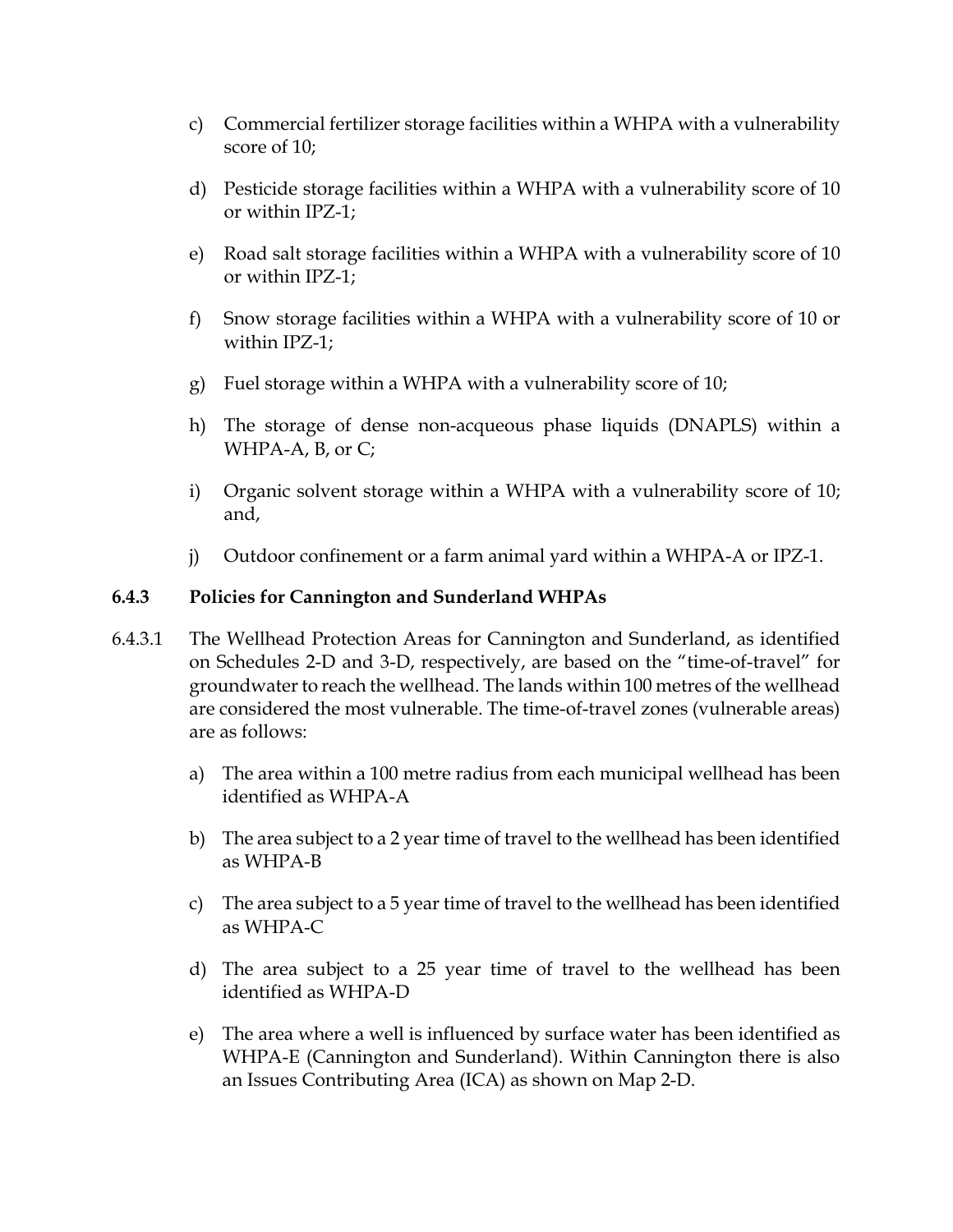- 6.4.3.2 New private or municipal sewage system infrastructure in areas within the WHPAs with vulnerability scores of 8-10, as indicated on Schedules 2-D and 3- D, are considered Significant Drinking Water Threats (SDWT). New systems that must be located within these areas must be developed in accordance with the policies set out in the South Georgian Bay/Lake Simcoe Source Protection Plan.
- 6.4.3.3 Where a future small on-site sewage system is considered a SDWT on lots within the WHPAs, new development may only be permitted where the lot is of a sufficient size to accommodate a small, on-site sewage treatment system based on applicable provincial legislation for individual on-site servicing. Lots of record that existed as of the date of approval of the South Georgian Bay/Lake Simcoe Source Water Protection Plan are not subject to this policy.
- 6.4.3.4 All new stormwater management facilities shall direct the discharge of stormwater outside of vulnerable areas where the activity would be a significant drinking water threat.
- 6.4.3.5 For all applications made under the *Planning Act* after July 1, 2015 and within WHPA-A, WHPA-B, WHPA-C, WHPA-D, and WHPA-E, a Section 59 Notice made under the *Clean Water Act*, 2006 from the Risk Management Official shall be required for an application to be deemed complete. The Section 59 Notice is required because certain activities, as set out in the approved South Georgian Bay/Lake Simcoe Source Protection Plan, within WHPA-A, WHPA-B, WHPA-C, WHPA-D, and WHPA-E may be prohibited or require a risk management plan. Only applications associated with activities that are not a SDWT, or for which a Risk Managament Plan is established under Section 58 of the Clean Water Act, will receive a Notice.
- 6.4.3.6 For all applications made under the *Planning Act* after July 1, 2015 within WHPA-A, WHPA-B, WHPA-C, WHPA-D, and WHPA-E, a master environmental servicing plan (MESP) that addresses stormwater pond discharges and sanitary sewers and related pipes may be required at the discretion of the Township, in consultation with the Risk Management Official.

## **6.4.4 Policies for Beaverton IPZ**

6.4.4.1 The Intake Protection Zone (IPZ) for Beaverton, as identified on Schedule 1-D, is based on the "time-of-travel" for contaminants within surface water to reach the water intake. The Beaverton Water Treatment Plant intake is located within Lake Simcoe. Therefore, the IPZ for the water intake encompasses an area of the open water adjacent to the Beaverton shoreline, as well as lands adjacent to the shoreline where surface runoff and existing water courses may directly affect water quality within Lake Simcoe. The area within 1 kilometre of the water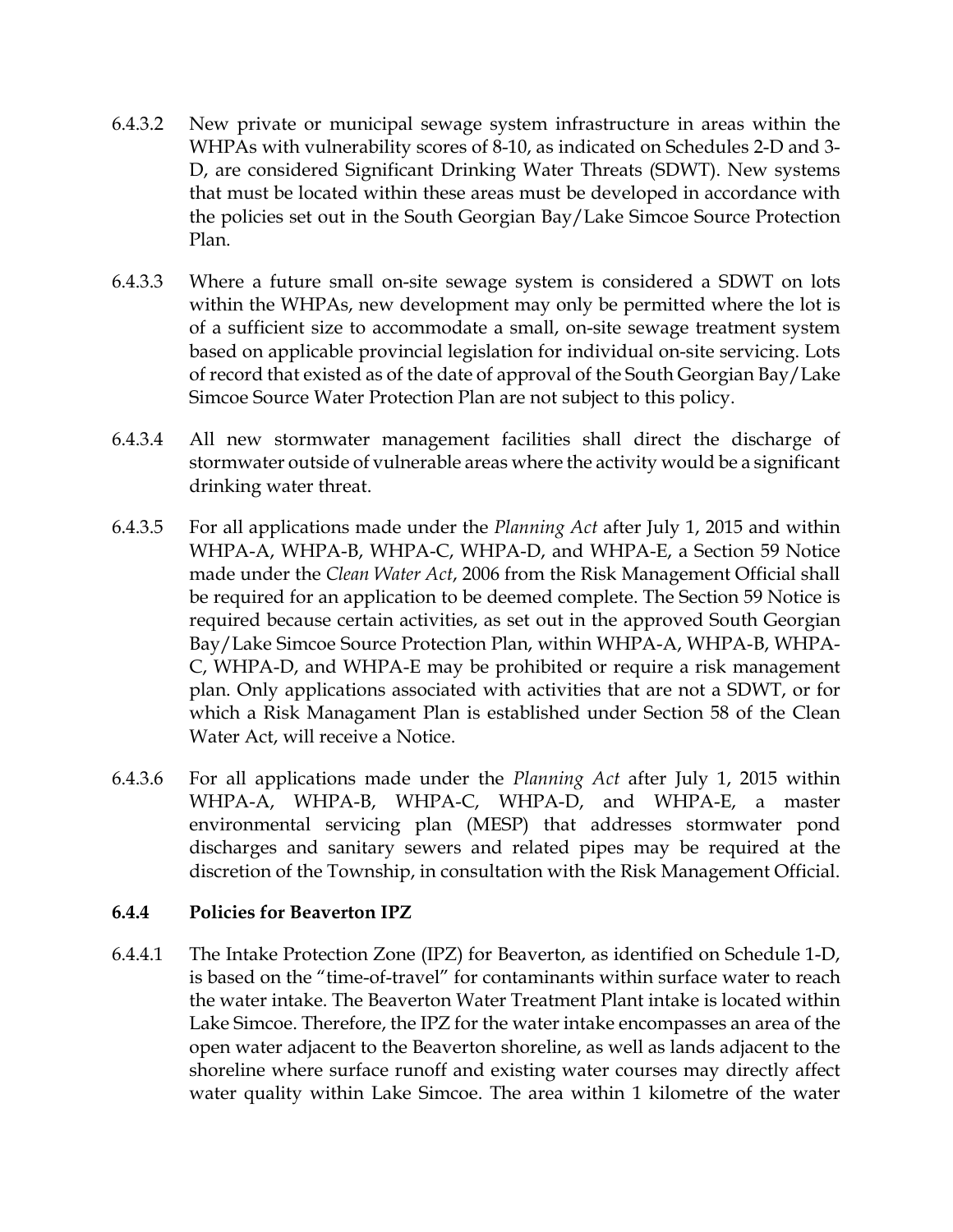intake, which includes open water and lands within 120 metres of the shoreline, are considered most vulnerable.

The travel time of contaminants within surface water is much quicker than the travel time within groundwater. Therefore, IPZs delineate areas where surface water threats are immediate. That being said, the time travel zones are as follows:

- a) The area within a 1 kilometre radius of the Beaverton surface water intake has been identified as IPZ-1
- b) The area identified as IPZ-2 includes open water and lands where the time of travel to the intake is equal to or less than the time that is sufficient to allow the operator of the water system to respond to an adverse condition impacting the quality of surface water. The area time-of-travel within IPZ-2 is 2 hours as the response time to shut-down the Beaverton Water Treatment Plant intake is 1 hour and 15 minutes.

The IPZ-2 is comprised of four areas:

- 1. In-lake IPZ-2: the area within each surface water body and an extension up the tributaries of Lake Simcoe that flow into IPZ-2;
- 2. Up-tributary: IPZ-2 is extended up tributary to the 2-hour time-of-travel limit;
- 3. Inland setback: Greater of either the 120 metre setback inland along the abutted land or the regulation limit;
- 4. Transport Pathways: an extension to include areas that contribute water to the IPZ-2 through a Transport Pathway.
- 6.4.4.2 New private or municipal sewage system infrastructure should be located, wherever possible, outside of the IPZs. New systems that must be located within IPZs must be developed in accordance with the policies set out in the South Georgian Bay/Lake Simcoe Source Protection Plan.
- 6.4.4.3 All new stormwater management facilities shall direct the discharge of stormwater outside of vulnerable areas where the activity would be a significant drinking water threat.
- 6.4.4.4 For all applications made under the *Planning Act* after July 1, 2015 within IPZ-1, a Section 59 Notice made under the *Clean Water Act*, 2006 from the Risk Management Official will be required for an application to be deemed complete. The Section 59 Notice is required because certain activities, as set out in the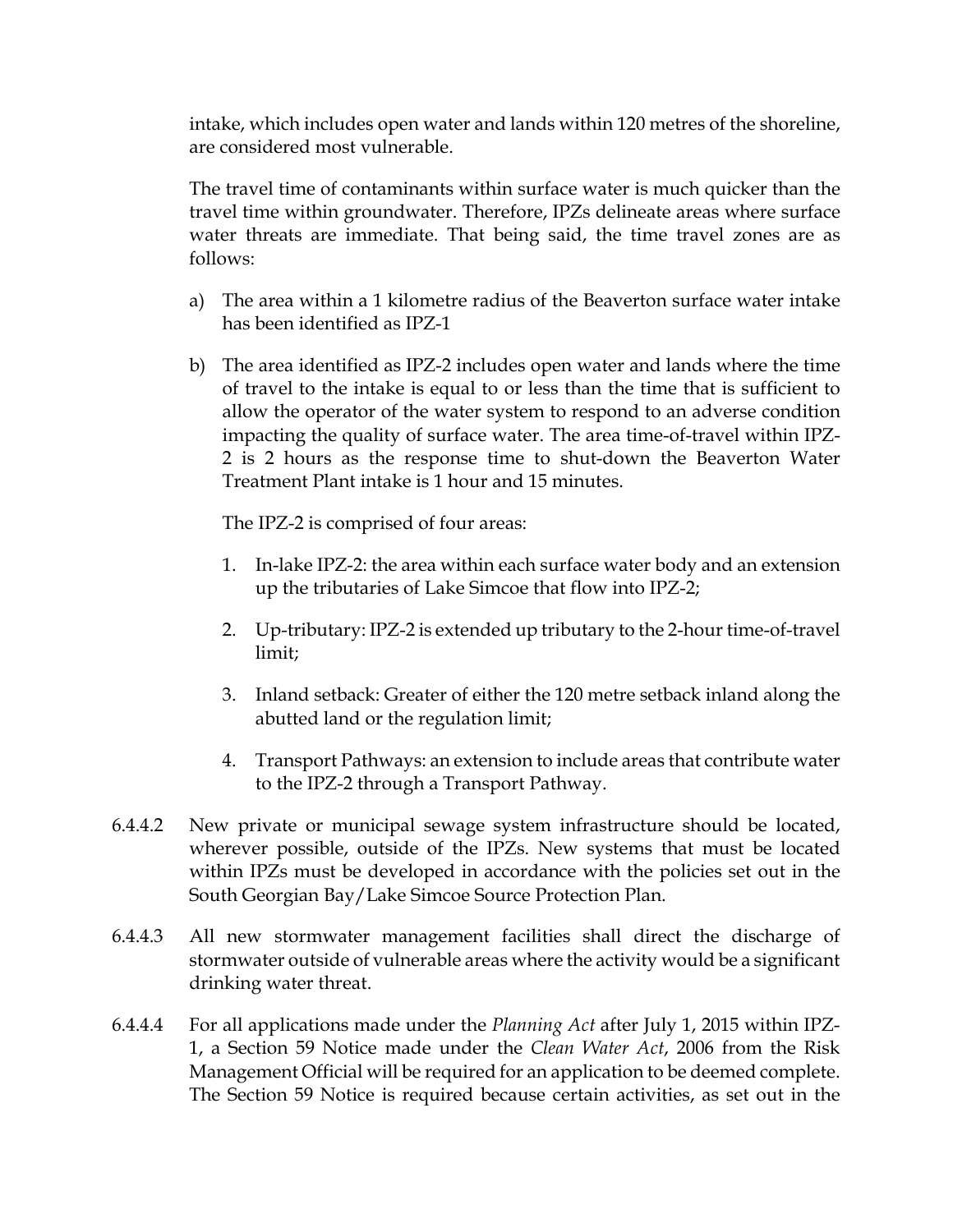approved South Georgian Bay/Lake Simcoe Source Protection Plan, within IPZ-1 and IPZ-2, may be prohibited or require a risk management plan.

6.4.4.5 For all applications made under the *Planning Act* after July 1, 2015 within IPZ-1 and IPZ-2, a master environmental servicing plan (MESP) that addresses stormwater pond discharges and sanitary sewers and related pipes may be required at the discretion of the Township, in consultation with the Risk Management Official.

## **6.5 STORMWATER MANAGEMENT**

- 6.5.1 The Township of Brock, in collaboration with the Region of Durham and the Lake Simcoe Region Conservation Authority, and with financial assistance from those agencies and the Province of Ontario, shall prepare and implement comprehensive stormwater management master plans for the urban areas of Beaverton, Sunderland and Cannington. The stormwater management master plans will be prepared in accordance with the Municipal Class Environmental Assessment and will include:
	- a) a characterization of existing environmental conditions on a subwatershed basis, consistent with any relevant subwatershed evaluations, if available;
	- b) an evaluation of the cumulative environmental impact of stormwater from existing and planned development;
	- c) a determination of the effectiveness of existing stormwater management works at reducing the negative impacts of stormwater on the environment, including consideration of the potential impacts of climate change on the effectiveness of the works;
	- d) an examination of any stormwater retrofit opportunities that have already been identified by the municipality of the Lake Simcoe Region Conservation Authority for areas where stormwater is uncontrolled or inadequately controlled;
	- e) the identification of additional stormwater management retrofit opportunities or improvements to existing stormwater management works that could improve the level of treatment within a particular settlement area;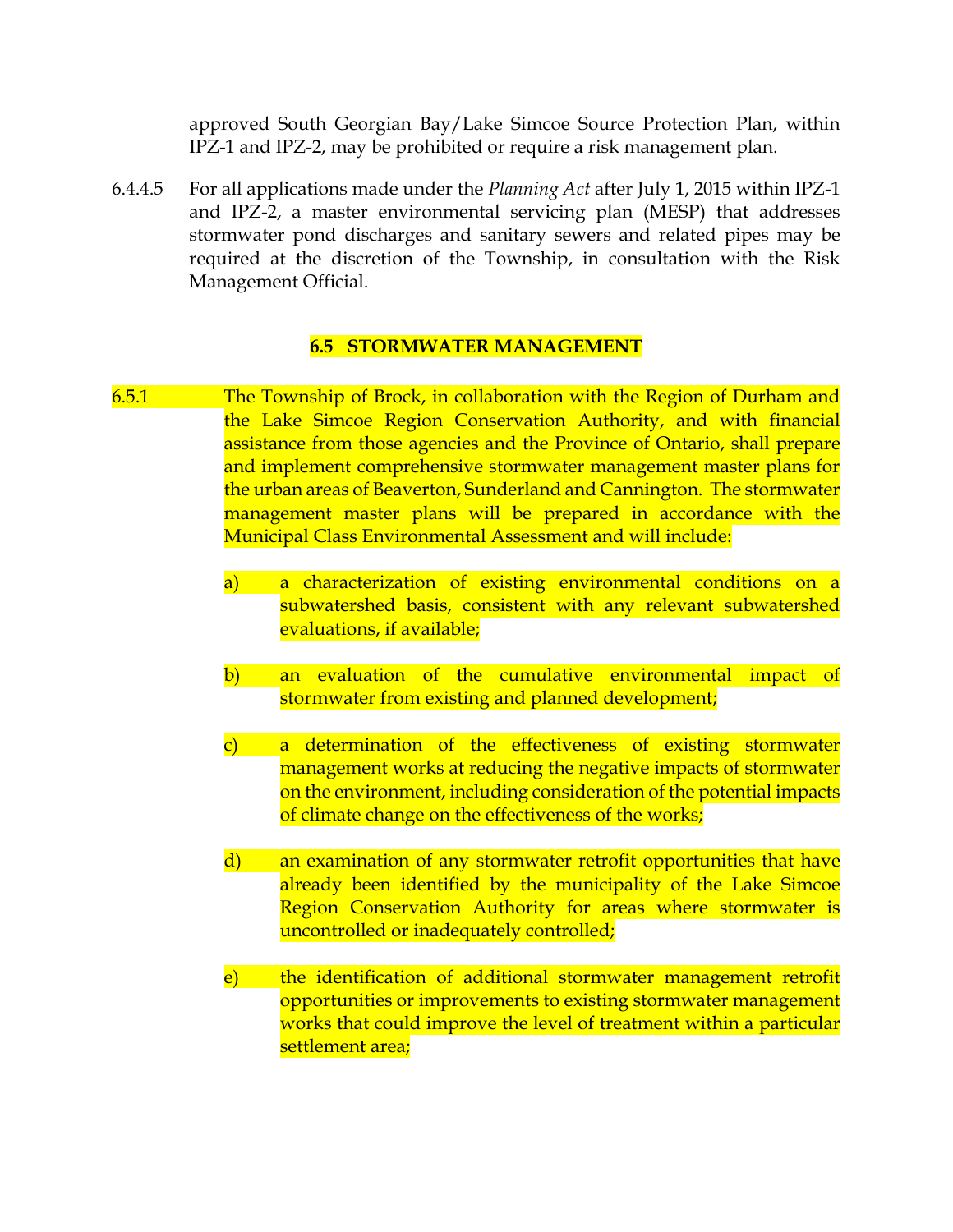|       | f<br>a description of existing or planned programs for regular<br>maintenance of stormwater management works;                                                                                                                                                                                                                                  |
|-------|------------------------------------------------------------------------------------------------------------------------------------------------------------------------------------------------------------------------------------------------------------------------------------------------------------------------------------------------|
|       | $\left  {\bf g}\right\rangle$<br>an identification of the recommended approaches for stormwater<br>management in each settlement area; and                                                                                                                                                                                                     |
|       | h)<br>an implementation plan for the recommended approaches.                                                                                                                                                                                                                                                                                   |
| 6.5.2 | The implementation plan for the comprehensive stormwater management<br>plan for each of the urban settlements shall:                                                                                                                                                                                                                           |
|       | encourage the implementation of a hierarchy of source, lot-level,<br>a)<br>conveyance and end-of-pipe controls;                                                                                                                                                                                                                                |
|       | b) implement innovative stormwater management measures; and                                                                                                                                                                                                                                                                                    |
|       | $\mathbf{C}$<br>consider alternative community design and stormwater techniques,<br>such as those related to site plan design, lot grading ditches and<br>curbing, road widths, road and driveway surfaces, and the use of<br>open space as temporary detention ponds;                                                                         |
| 6.5.3 | Major development consists of the creation of four or more lots, the<br>construction of a building or buildings with a ground floor area of 550<br>square metres or more, or the establishment of a major recreational use. An<br>application for major development shall be accompanied by a stormwater<br>management plan that demonstrates: |
|       | $\bf{a}$<br>consistency with the stormwater management master plan prepared<br>in accordance with Section 6.5.1, if available;                                                                                                                                                                                                                 |
|       | $\left b\right)$<br>consistency with any subwatershed evaluations and water budgets<br>if available;                                                                                                                                                                                                                                           |
|       | $\mathbf{c})$<br>an integrated treatment train approach will be used to minimize<br>stormwater management flows and reliance on end-of-pipe controls<br>through measures including source controls, lot-level controls and<br>conveyance techniques, such as grass swales;                                                                     |
|       | $\mathbf{d}$<br>through an evaluation of anticipated changes in the water balance<br>between pre-development and post-development, how such<br>changes shall be minimized; and                                                                                                                                                                 |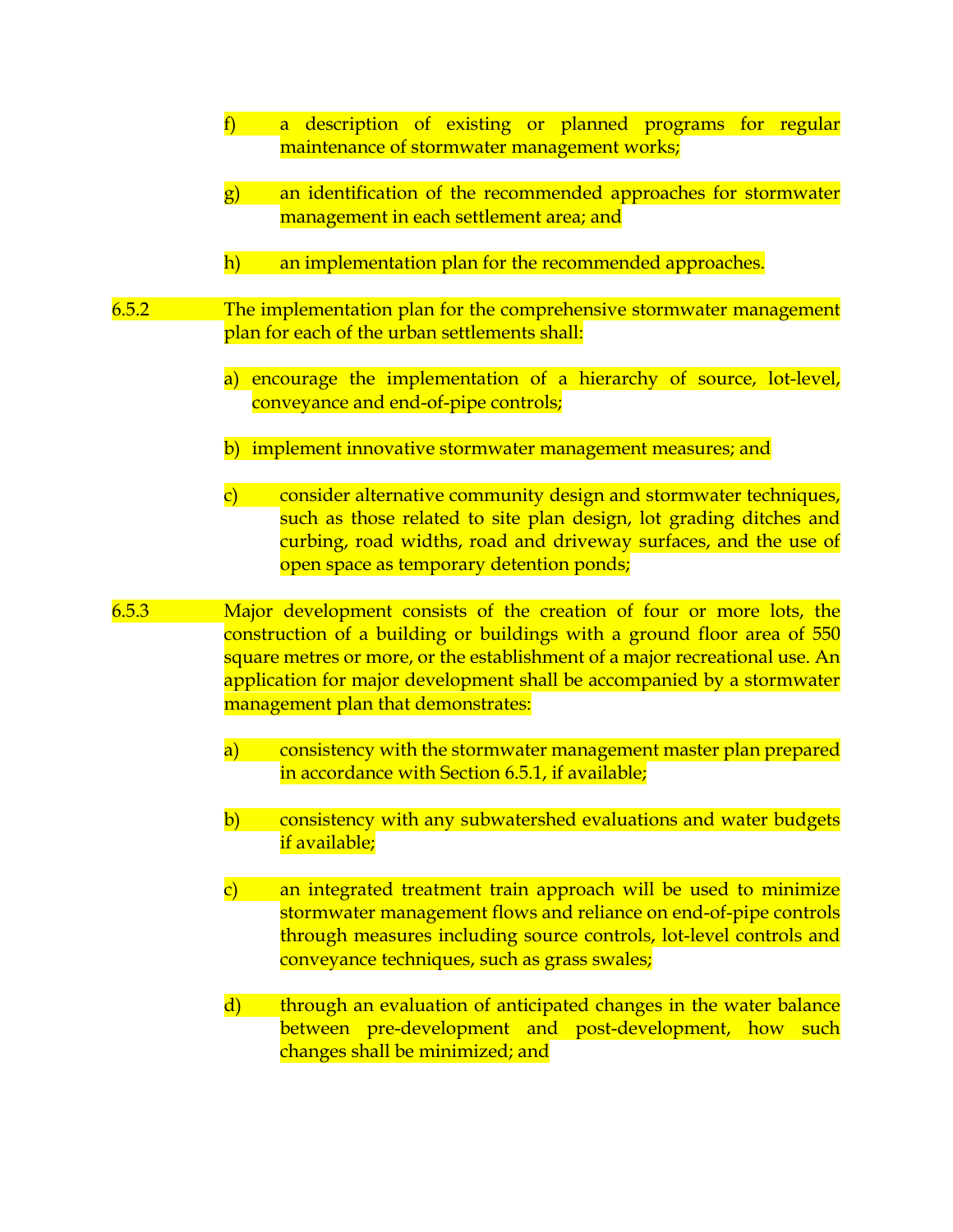- e) through an evaluation of anticipated changes in phosphorous loadings between pre-development and post-development, how the loadings shall be minimized.
- 6.5.4 Stormwater management works that are established to serve new major development shall not be permitted unless the works have been designed to satisfy the Enhanced Protection level specified in Chapter 3 of the MOE's "Stormwater Management Planning and Design Manual 2003" as amended from time to time. This policy does not apply if the works are intended to serve an infill development or a redevelopment within a settlement area if it is demonstrated that the works incorporate the most effective measures in the circumstances to control the quality and quantity of stormwater related to the development or redevelopment.
- 6.5.5 Every owner and operator of a new stormwater management works in the Lake Simcoe watershed shall be required to inspect and maintain the works on a periodic basis to the satisfaction of the Township of Brock.
- 6.5.6 Every owner and operator of a new priority stormwater management works (as defined in the Lake Simcoe Protection Plan) in the Lake Simcoe watershed shall be required to monitor the operation of works, including the quality of the effluent from the works on a periodic basis to the satisfaction of the Lake Simcoe Region Conservation Authority.

## **6.6 STORMWATER MANAGEMENT – LOW IMPACT DEVELOPMENT**

## **6.6.1 Goals**

- 6.6.1.1 To protect and/or enhance the quality of groundwater and surface water through stormwater management best practices.
- 6.6.1.2 To protect and/or enhance the quantity of groundwater through surface water recharge via stormwater management best practices.
- 6.6.1.3 To promote sustainability by employing Low Impact Development (LID) strategies and techniques through the Township of Brock Official Plan.

## **6.6.2 Objectives**

6.6.2.1 To maintain stormwater runoff as close to pre-development conditions as possible.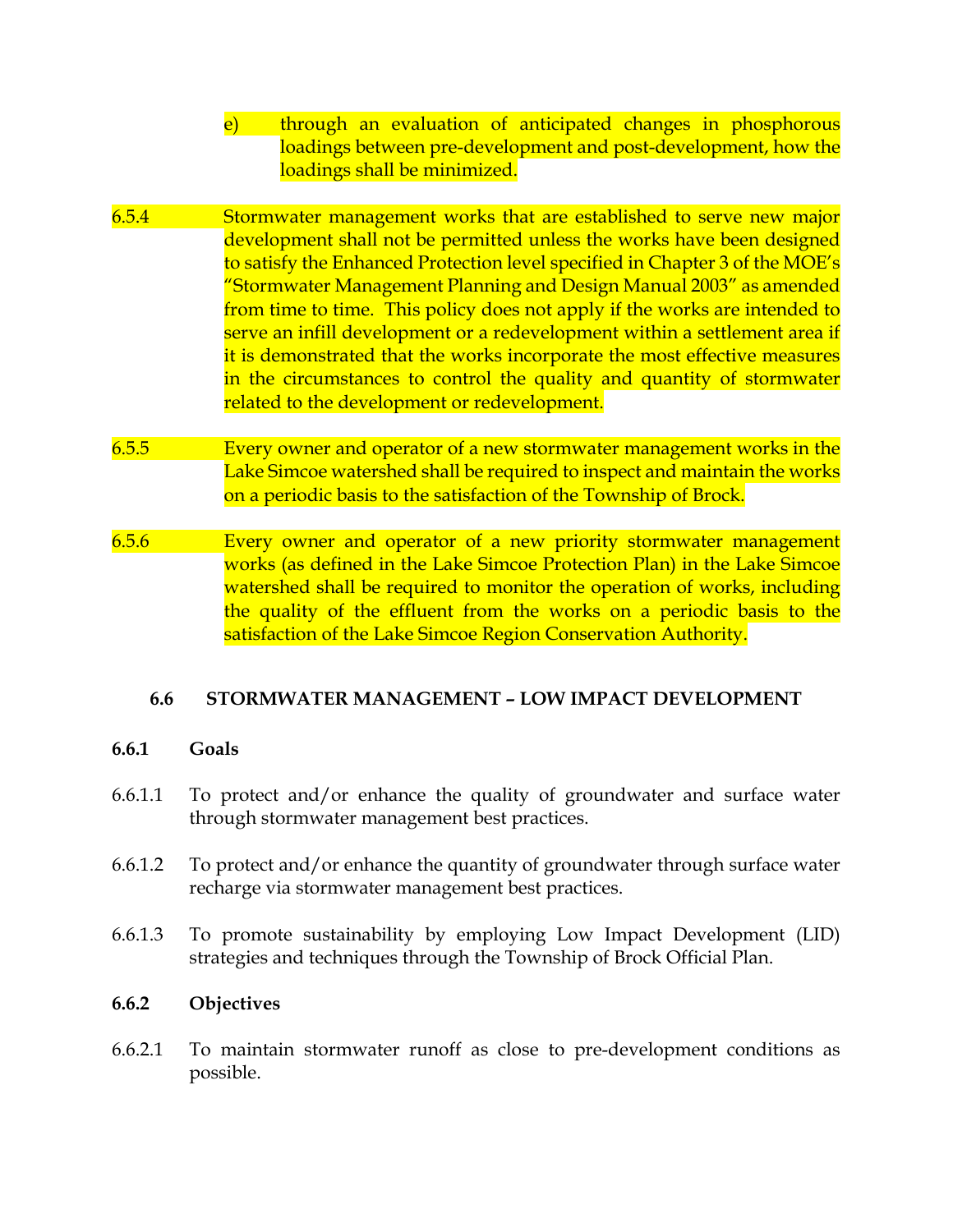- 6.6.2.2 To ensure that development within the Township contributes to the protection or enhancement of water quality and quantity through the implementation of LID techniques such as enhanced swales, rain-gardens, and permeable surfaces.
- 6.6.2.3 To minimize changes in water balance through the infiltration of clean water by utilizing infiltration galleries, soak-away-pits, and perforated pipes.
- 6.6.2.4 To ensure that development within the Township promotes a culture of water conservation including water re-use and rainwater harvesting.
- 6.6.2.5 To prevent increases in contaminant loads, including phosphorus, chlorides and suspended sediments, to Lake Simcoe and its tributaries by utilizing LID principles.
- 6.6.2.6 To promote aesthetic enhancements within the Township through the use of green-roofs and other landscape architectural practices that are integrated with LID.

#### **6.6.3 Policies**

- 6.6.3.1 An application for Site Plan Approval for a *major development* shall be accompanied by an LID Evaluation as part of an overall Stormwater Management Report. This evaluation shall be prepared by a qualified professional to the satisfaction of the Township and the local conservation authority prior to any planning approvals. For the purposes of this policy, a *major development* is defined as a proposal with a proposed impervious surface area greater than 500 m2.
- 6.6.3.2 The LID Evaluation must demonstrate that the quality and quantity of surface and groundwater in the area will be maintained and/or enhanced using LID techniques. The Evaluation must also demonstrate that there will be no negative impacts on the associated aquatic features and their ecological function that depend on the contributing surface water or groundwater including wetlands, watercourses, and fish habitat. The LID Evaluation shall be prepared in accordance with the following:
	- a) The Township's Comprehensive Stormwater Management Master Plan, to be prepared in accordance with Section 4.5-SA of the Lake Simcoe Protection Plan (2009);
	- b) Subwatershed Evaluations under Section 8.3-SA of the Lake Simcoe Protection Plan;